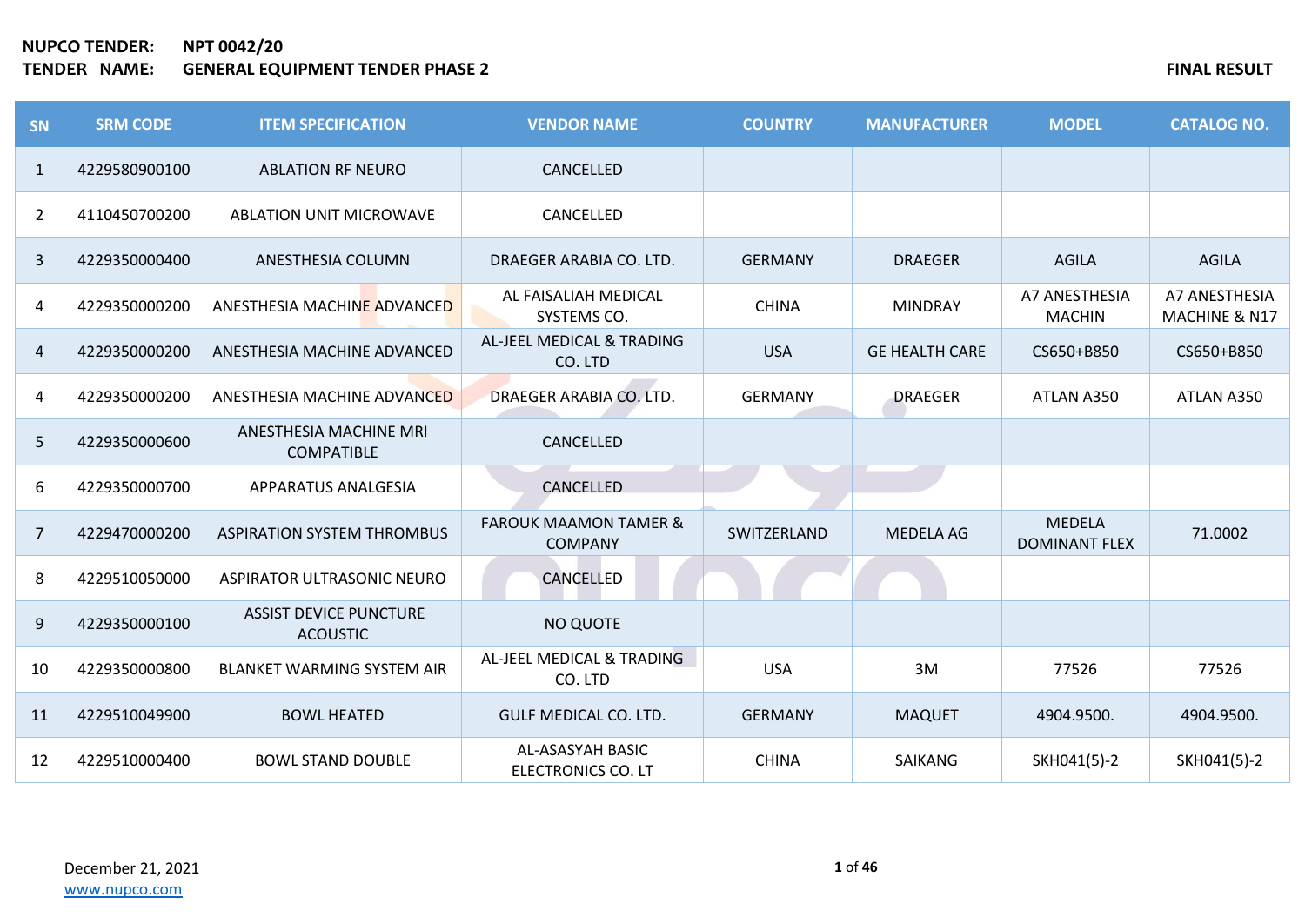| SN | <b>SRM CODE</b> | <b>ITEM SPECIFICATION</b>                                     | <b>VENDOR NAME</b>                                   | <b>COUNTRY</b>        | <b>MANUFACTURER</b>                  | <b>MODEL</b>                               | <b>CATALOG NO.</b>                         |
|----|-----------------|---------------------------------------------------------------|------------------------------------------------------|-----------------------|--------------------------------------|--------------------------------------------|--------------------------------------------|
| 13 | 4229510000500   | <b>BOWL STAND SINGLE</b>                                      | <b>AL-ASASYAH BASIC</b><br><b>ELECTRONICS CO. LT</b> | <b>CHINA</b>          | <b>SAIKANG</b>                       | SKH041(5)                                  | SKH041(5)                                  |
| 14 | 4229510000600   | <b>CABINET CYSTOSCOPE</b>                                     | NO QUOTE                                             |                       |                                      |                                            |                                            |
| 15 | 4229510000700   | <b>CABINET WARMER BLANKET</b>                                 | VISION PROTECTA CO,LTD                               | <b>ITALY</b>          | <b>TEKNALAB</b>                      | <b>WAC 4102 HOT</b>                        | <b>WAC 4102 HOT</b>                        |
| 16 | 4110240700100   | CABINET WARMING BLANKET AND<br><b>SOLUTION</b>                | <b>VISION PROTECTA CO,LTD</b>                        | <b>ITALY</b>          | <b>TEKNALAB</b>                      | <b>WAC 4100 HOT</b>                        | <b>WAC 4100 HOT</b>                        |
| 17 | 4229350000900   | <b>CART ANESTHESIA SUPPLY</b>                                 | AL-DAWAA MEDICAL SERVICES<br>CO. LTD                 | <b>SPAIN</b>          | <b>INSAUSTI</b>                      | 3607 G                                     | 3607 G                                     |
| 18 | 4229510000900   | <b>CAST CUTTER WITH VACUUM</b>                                | AL KHATEEB UNITED TRADING                            | <b>UNITED KINGDOM</b> | <b>DESOUTTER</b>                     | <b>CC5A-230UK-</b><br><b>ELECTRIC CAST</b> | <b>CC5A-230UK-</b><br><b>ELECTRIC CAST</b> |
| 19 | 4229470001800   | <b>CELL SAVER UNIT</b>                                        | CANCELLED                                            |                       |                                      |                                            |                                            |
| 20 | 4219160500000   | <b>COLUMN SURGICAL</b>                                        | <b>HOSHAN COMPANY LTD</b>                            | <b>ITALY</b>          | <b>LM MEDICAL</b><br><b>DIVISION</b> | OKI ISOLA (20-<br>0263-0                   | OKI ISOLA (20-<br>0263-004)                |
| 21 | 4229350001000   | <b>COMPRESSION SYSTEM</b><br>SEQUENTIAL                       | CANCELLED                                            |                       |                                      |                                            |                                            |
| 22 | 4229470000500   | <b>COOLING DEVICE</b><br><b>INTRAVASCULAR</b>                 | NO QUOTE                                             |                       |                                      |                                            |                                            |
| 23 | 4229520000300   | <b>CRANIOTOME AND DRILL SYSTEM</b><br><b>NEURO ELECTRICAL</b> | ARABIAN MEDICAL EXPRESS<br><b>SERVICES</b>           | <b>USA</b>            | <b>STRYKER</b>                       | 5400052000                                 | 5400052000                                 |
| 24 | 4229510001400   | <b>DENTAL UNIT PORTABLE</b>                                   | ABDULREHMAN ALGOSAIBI<br>G.T.C                       | <b>USA</b>            | <b>ADEC</b>                          | PAC1                                       | PAC1                                       |
| 25 | 4218190001700   | DETECTOR BLOOD FLOW                                           | ATTIEH MEDICO CO. LTD.                               | <b>GERMANY</b>        | <b>ELCAT</b>                         | OTHER-<br><b>HANDYDOP PRO</b>              | OTHER-<br><b>HANDYDOP PRO</b>              |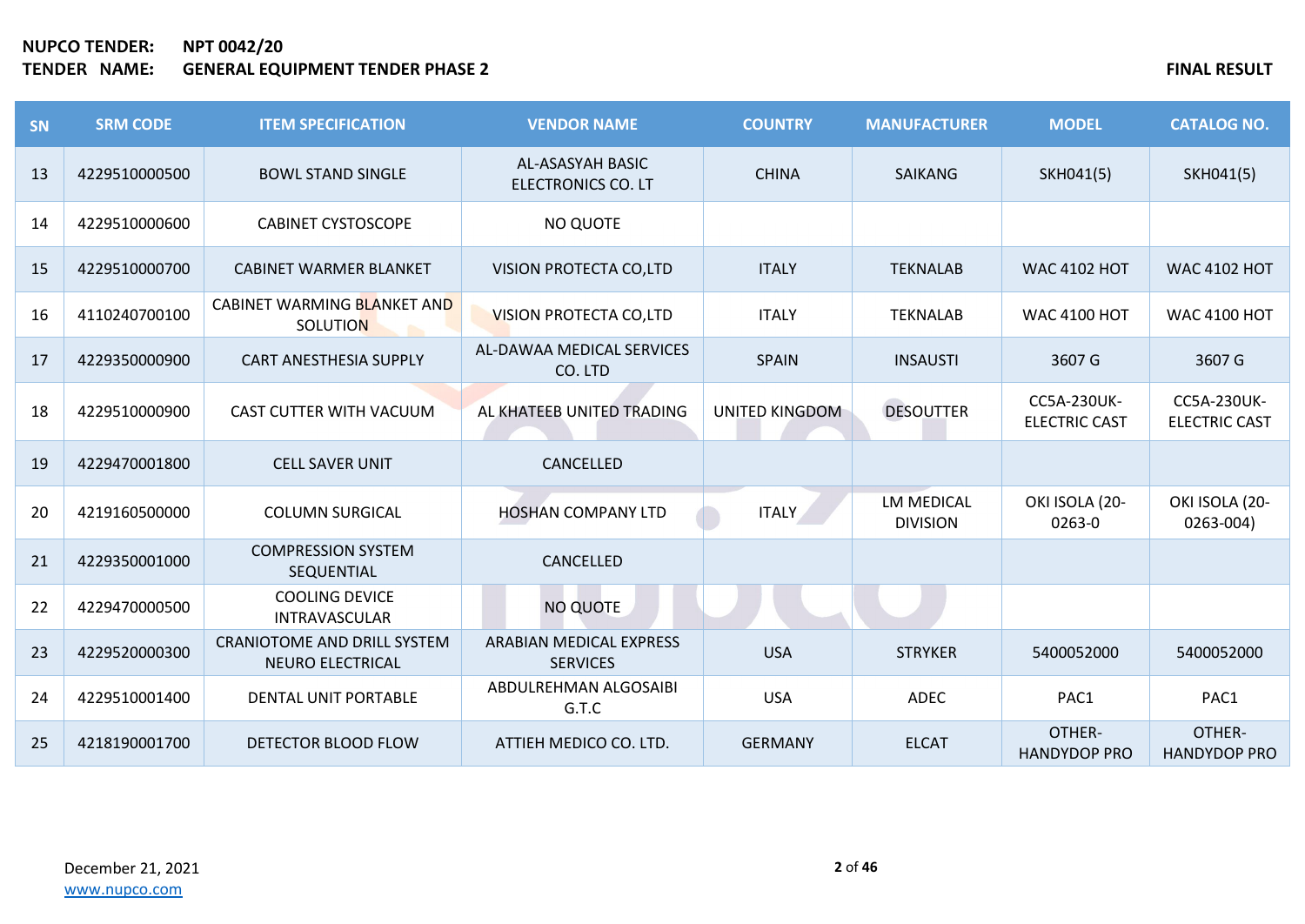| SN | <b>SRM CODE</b> | <b>ITEM SPECIFICATION</b>                  | <b>VENDOR NAME</b>                                 | <b>COUNTRY</b>        | <b>MANUFACTURER</b>        | <b>MODEL</b>                                   | <b>CATALOG NO.</b>                                |
|----|-----------------|--------------------------------------------|----------------------------------------------------|-----------------------|----------------------------|------------------------------------------------|---------------------------------------------------|
| 26 | 4229510001800   | DRILL SYSTEM ENT ELECTRICAL                | ARABIAN MEDICAL EXPRESS<br><b>SERVICES</b>         | <b>USA</b>            | <b>STRYKER</b>             | 5540012330,<br>5540012040,<br>5540012050, 5540 | 5540012330,<br>5540012040,<br>5540012050,<br>5540 |
| 27 | 4229681600000   | DRILL SYSTEM ORTHOPEDIC<br><b>ADVANCE</b>  | PROFESSIONAL MEDICAL<br><b>EXPERTISE COMP</b>      | <b>USA</b>            | <b>CONMED</b>              | <b>PRO7300B</b>                                | <b>PRO7300B</b>                                   |
| 27 | 4229681600000   | DRILL SYSTEM ORTHOPEDIC<br><b>ADVANCE</b>  | AL FAISALIAH MEDICAL<br>SYSTEMS CO.                | <b>USA</b>            | <b>STRYKER</b>             | 7205000000                                     | 7205000000                                        |
| 28 | 4229510002000   | DRILL SYSTEM ORTHOPEDIC BASIC              | ZIMMER BIOMET ASEL AL<br><b>ARABIA LTD</b>         | <b>USA</b>            | <b>ZIMMER BIOMET</b>       | 89-8520-400-00                                 | 89-8520-400-00                                    |
| 28 | 4229510002000   | DRILL SYSTEM ORTHOPEDIC BASIC              | AL FAISALIAH MEDICAL<br>SYSTEMS CO.                | <b>USA</b>            | <b>STRYKER</b>             | 4505000000                                     | 4505000000                                        |
| 29 | 4229470000600   | <b>ECMO MACHINE</b>                        | <b>MEDTRONIC SAUDI ARABIA</b>                      | <b>UNITED KINGDOM</b> | SPECTRUM<br><b>MEDICAL</b> | MM01461SFDAA0<br>013                           | QUAN-ECMO                                         |
| 30 | 4229510002200   | ELECTROSURGICAL UNIT ARGON                 | AL KHATEEB UNITED TRADING                          | <b>FRANCE</b>         | <b>LAMIDEY</b>             | <b>ELECTROSURGICAL</b><br><b>UNIT ARGON</b>    | <b>ELECTROSURGIC</b><br>AL UNIT ARGON             |
| 31 | 4229510002300   | ELECTROSURGICAL UNIT GENERAL               | CANCELLED                                          |                       |                            |                                                |                                                   |
| 32 | 4229510002100   | <b>ELECTROSURGICAL UNITS</b><br>OPHTHALMIC | AL KHATEEB UNITED TRADING                          | <b>FRANCE</b>         | LAMIDEY                    | <b>OPHTHALMIC</b>                              | <b>OPHTHALMIC</b>                                 |
| 33 | 4229470000800   | <b>EVOKED POTENTIAL</b>                    | <b>FAROUK MAAMON TAMER &amp;</b><br><b>COMPANY</b> | <b>JAPAN</b>          | <b>NIHON KOHDEN</b>        | <b>EVOKED</b><br><b>POTENTIAL</b>              | MEB-9600                                          |
| 34 | 4229470001000   | <b>GENERATOR RF PUNCTURE</b>               | <b>MEDICARE DRUG STORE</b><br><b>COMPANY</b>       | <b>MEXICO</b>         | AVANOHALYARD               | <b>COOLIEF</b>                                 | CRG-ADVANCED                                      |
| 35 | 4229510002600   | <b>HEADLIGHT FIBEROPTIC SURGICAL</b>       | ATTIEH MEDICO CO. LTD.                             | <b>SPAIN</b>          | <b>OPTOMIC</b>             | OTHER-OP-<br>LF5+FIBRO L                       | OTHER-OP-<br>LF5+FIBRO LUX<br>LED HP              |
| 36 | 4229470001100   | <b>HEART LUNG BYPASS UNIT</b>              | CANCELLED                                          |                       |                            |                                                |                                                   |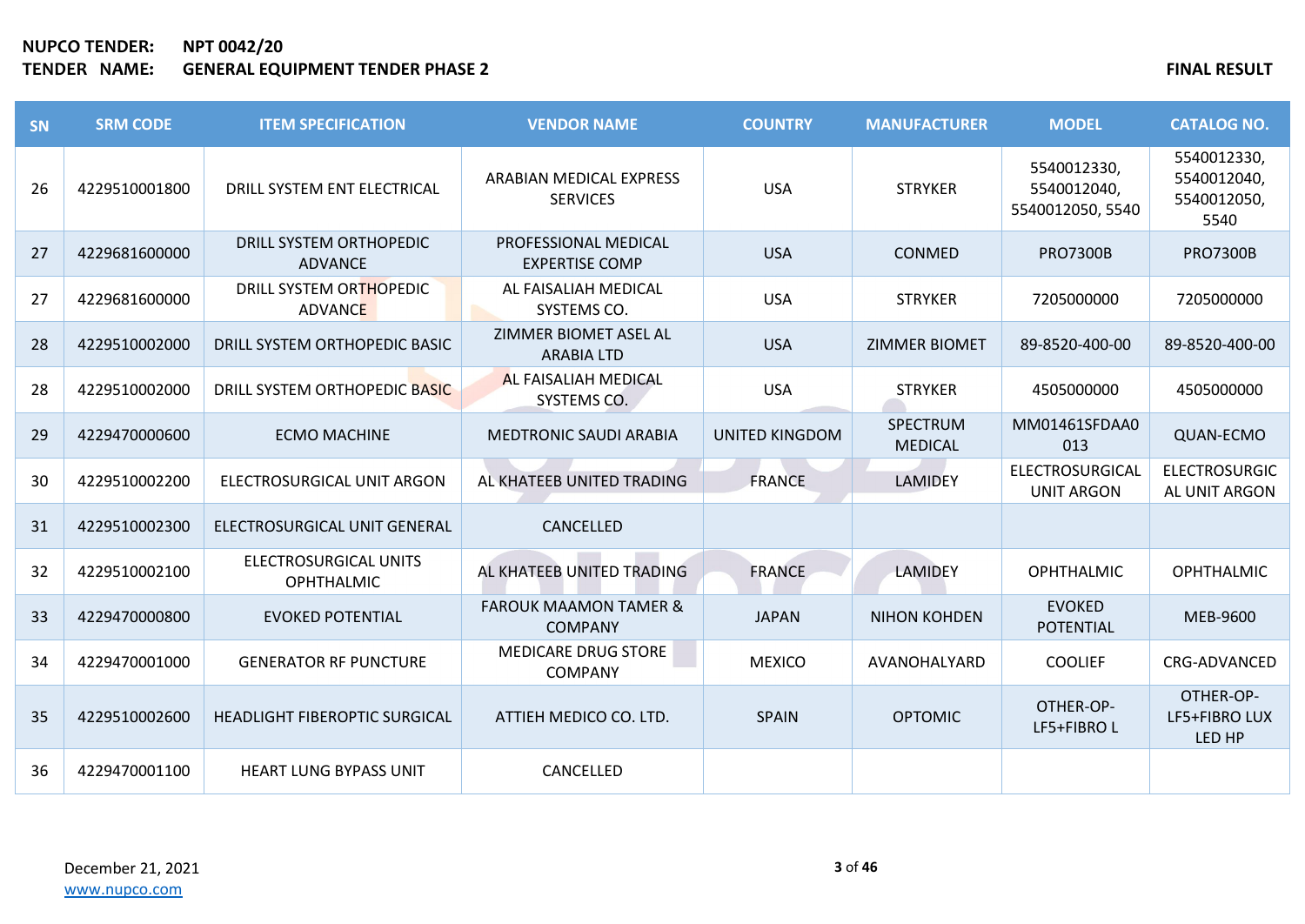| SN | <b>SRM CODE</b> | <b>ITEM SPECIFICATION</b>                                     | <b>VENDOR NAME</b>                            | <b>COUNTRY</b>  | <b>MANUFACTURER</b>               | <b>MODEL</b>                    | <b>CATALOG NO.</b> |
|----|-----------------|---------------------------------------------------------------|-----------------------------------------------|-----------------|-----------------------------------|---------------------------------|--------------------|
| 37 | 4229350001100   | HYPER/HYPO THERMIA UNIT                                       | CANCELLED                                     |                 |                                   |                                 |                    |
| 38 | 4229510002800   | <b>HYSTEROSCOPY SYSTEM RIGID</b>                              | CANCELLED                                     |                 |                                   |                                 |                    |
| 39 | 4229510002900   | HYSTERSCOPE SYSTEM FLEXIBLE                                   | SALEHIYA TRADING CO.                          | <b>JAPAN</b>    | <b>OLYMPUS</b>                    | HYF-XP<br><b>HYSTEROFIBERS</b>  | N6007530           |
| 40 | 4220170002800   | <b>IMAGING SYSTEM FLUORESCENCE</b><br><b>ICG</b>              | CANCELLED                                     |                 |                                   |                                 |                    |
| 41 | 4220170002900   | <b>IMAGING SYSTEM FLUORESCENCE</b><br><b>ICG OPEN SURGERY</b> | AL FAISALIAH MEDICAL<br>SYSTEMS CO.           | <b>USA</b>      | <b>STRYKER</b>                    | PC9001                          | PC9001             |
| 42 | 4218190014000   | <b>INSUFFLATION MANAGEMENT</b><br>SYSTEM                      | <b>CURE DEVELOPMENT</b><br>INTERNATIONAL LTD. | <b>USA</b>      | <b>CONMED</b>                     | AIFS2                           | AIFS <sub>2</sub>  |
| 43 | 4229510003100   | <b>INSUFFLATOR CO2 40L</b>                                    | PROFESSIONAL MEDICAL<br><b>EXPERTISE COMP</b> | <b>GERMANY</b>  | <b>B.BRAUN</b><br><b>AESCULAP</b> | ME0000000908SF<br><b>DAA025</b> | <b>PG150</b>       |
| 44 | 4229350001300   | <b>INTUBATION DIFFICULT VIDEO</b>                             | CANCELLED                                     |                 |                                   |                                 |                    |
| 45 | 4229350001400   | INTUBATION FLEXIBLE SCOPE<br><b>ADULT</b>                     | DAR AL NAJAT MEDICAL<br><b>TECHNOLOGY</b>     | <b>CHINA</b>    | <b>HUGEMED</b>                    | VL3S                            | VL3S               |
| 46 | 4229350001500   | INTUBATION FLEXIBLE SCOPE<br><b>PEDIATRIC</b>                 | DAR AL NAJAT MEDICAL<br><b>TECHNOLOGY</b>     | <b>CHINA</b>    | <b>HUGEMED</b>                    | VL3S                            | VL3S               |
| 47 | 4229350001600   | INTUBATION SET COMPLETE CASE                                  | AL-JEEL MEDICAL & TRADING<br>CO. LTD          | <b>USA</b>      | <b>MEDSOURCE</b>                  | MINTUB-SM                       | MINTUB-SM          |
| 48 | 4229350001700   | <b>INTUBATION SYSTEM FLEXIBLE</b><br><b>VIDEO TOWER</b>       | <b>GULF MEDICAL CO. LTD.</b>                  | <b>GERMANY</b>  | <b>KARL STORZ</b>                 | C MAC                           | 8403ZXK            |
| 49 | 4229510003300   | <b>KICK BUCKET</b>                                            | AL-ASASYAH BASIC<br><b>ELECTRONICS CO. LT</b> | <b>CHINA</b>    | <b>SAIKANG</b>                    | <b>SKH034-5</b>                 | <b>SKH034-5</b>    |
| 50 | 4229350001800   | LARYNGOSCOPE SET COMPLETE                                     | <b>HOSHAN COMPANY LTD</b>                     | <b>PAKISTAN</b> | <b>RIESTER</b>                    | <b>RI-MODUL</b>                 | <b>RI-MODUL</b>    |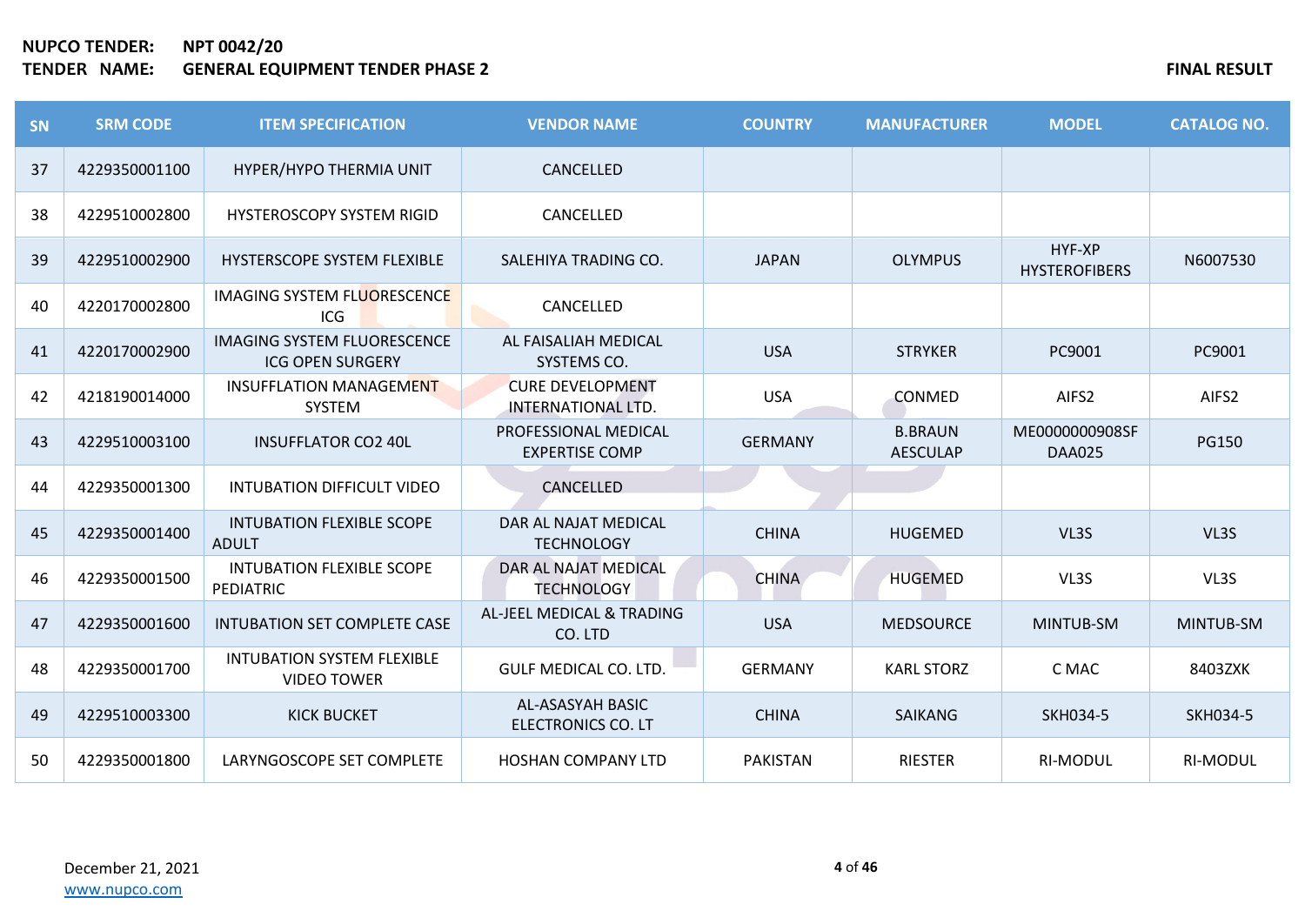| SN | <b>SRM CODE</b> | <b>ITEM SPECIFICATION</b>                                             | <b>VENDOR NAME</b>                                 | <b>COUNTRY</b> | <b>MANUFACTURER</b> | <b>MODEL</b>                   | <b>CATALOG NO.</b>        |
|----|-----------------|-----------------------------------------------------------------------|----------------------------------------------------|----------------|---------------------|--------------------------------|---------------------------|
| 51 | 4229516303800   | LASER DIODE SURGERY 20 WATTS                                          | CANCELLED                                          |                |                     |                                |                           |
| 52 | 4229516303900   | LASER DIODE TWIN PLACENTA                                             | NO QUOTE                                           |                |                     |                                |                           |
| 53 | 4229510003600   | LASER HOLMIUM YAG                                                     | ATTIEH MEDICO CO. LTD.                             | <b>GERMANY</b> | <b>DORNIER</b>      | OTHER-H-SOLVO<br>35            | OTHER-H-SOLVO<br>35       |
| 54 | 4229510003800   | <b>LIGHT SOURCE LED</b>                                               | ATTIEH MEDICO CO. LTD.                             | <b>SPAIN</b>   | <b>OPTOMIC</b>      | <b>OTHER-FIBRO LUX</b><br>LED  | OTHER-FIBRO<br>LUX LED HP |
| 55 | 4229510003900   | <b>LIGHT SURGICAL DOUBLE</b>                                          | AL FAISALIAH MEDICAL<br>SYSTEMS CO.                | <b>CHINA</b>   | <b>MINDRAY</b>      | HYLED 760/760                  | HYLED 760/760             |
| 56 | 4229511401900   | <b>LIGHT SURGICAL MOBILE</b>                                          | DAR AL NAJAT MEDICAL<br><b>TECHNOLOGY -ORIG-</b>   | <b>ITALY</b>   | <b>ACEM</b>         | STARLED3NX                     | STARLED3NX                |
| 57 | 4229510004000   | <b>LIGHT SURGICAL SINGLE</b>                                          | DAR AL NAJAT MEDICAL<br><b>TECHNOLOGY</b>          | <b>ITALY</b>   | <b>ACEM</b>         | STARLED3NX                     | STARLED3NX                |
| 58 | 4229510004100   | <b>LIGHT SURGICAL TRIPLE</b>                                          | <b>FAROUK MAAMON TAMER &amp;</b><br><b>COMPANY</b> | <b>GERMANY</b> | <b>KLS MARTIN</b>   | MARLED® E9I / E9I<br>/E        | MARLED E9I / E9I<br>/E9I  |
| 59 | 4229510004200   | LITHOTRIPSY ULTRASONIC /<br><b>PNEUMATIC</b>                          | SALEHIYA TRADING CO.                               | <b>JAPAN</b>   | <b>OLYMPUS</b>      | SHOCKPULSE-SE<br><b>LITHOT</b> | EGSPL-SR                  |
| 60 | 4229510004300   | LITHOTRIPSY ULTRASONIC<br><b>INVASIVE</b>                             | SALEHIYA TRADING CO.                               | <b>JAPAN</b>   | <b>OLYMPUS</b>      | SHOCKPULSE-SE<br><b>LITHOT</b> | EGSPL-SR                  |
| 61 | 4229350002900   | <b>LOCATOR EPIDURAL ACOUSTIC</b>                                      | NO QUOTE                                           |                |                     |                                |                           |
| 62 | 4229470001200   | MAPPING SYSTEM 3D DIAGNOSIS<br>AND ABLATION OF CARDIAC<br>ARRHYTHMIAS | CANCELLED                                          |                |                     |                                |                           |
| 63 | 4229510004400   | MICROSCOPE SURGICAL ENT                                               | CANCELLED                                          |                |                     |                                |                           |
| 64 | 4227150200000   | <b>MONITOR INVASIVE BLOOD GAS</b><br><b>CONTINUOUS</b>                | CANCELLED                                          |                |                     |                                |                           |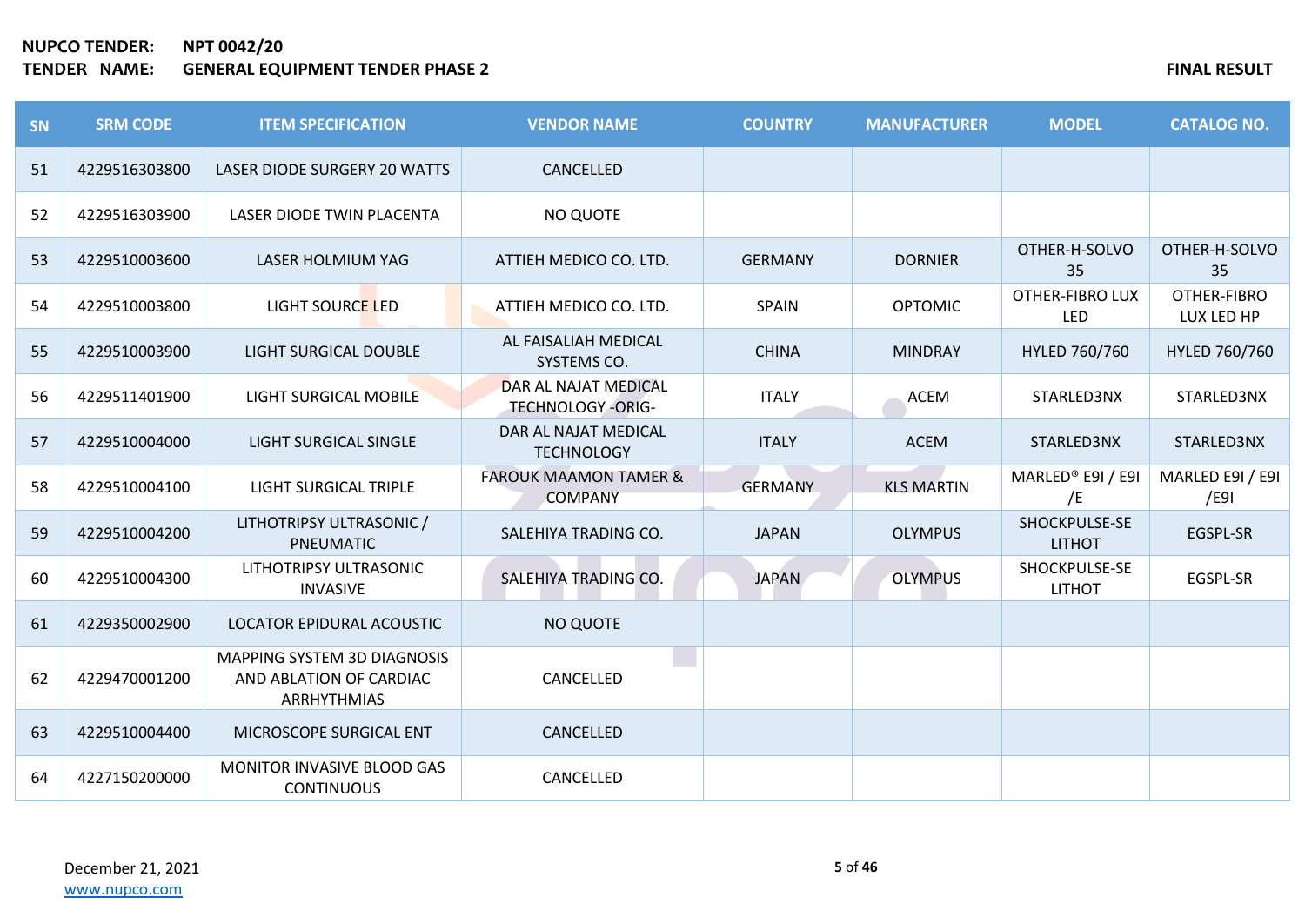| <b>SN</b> | <b>SRM CODE</b> | <b>ITEM SPECIFICATION</b>                         | <b>VENDOR NAME</b>                                       | <b>COUNTRY</b>     | <b>MANUFACTURER</b> | <b>MODEL</b>                       | <b>CATALOG NO.</b>    |
|-----------|-----------------|---------------------------------------------------|----------------------------------------------------------|--------------------|---------------------|------------------------------------|-----------------------|
| 65        | 4229510004800   | <b>MONITOR NERVE INTEGRATED</b>                   | <b>MEDTRONIC SAUDI ARABIA</b>                            | <b>NETHERLANDS</b> | <b>MEDTRONIC</b>    | MM01487SFDAA0<br>421               | NIM4CM01              |
| 66        | 4229470001400   | PACEMAKER DUAL CHAMBER<br><b>EXTERNAL</b>         | <b>MEDTRONIC SAUDI ARABIA</b>                            | <b>MALAYSIA</b>    | <b>MEDTRONIC</b>    | ME0000000256SF<br><b>DAA000</b>    | 5392                  |
| 67        | 4229350001900   | PENDANT ARTICULATING<br><b>ANESTHESIA</b>         | DRAEGER ARABIA CO. LTD.                                  | <b>GERMANY</b>     | <b>DRAEGER</b>      | <b>MOVITA</b>                      | <b>MOVITA</b>         |
| 68        | 4229510005300   | PENDANT ARTICULATING<br><b>SURGICAL</b>           | AL KHATEEB UNITED TRADING                                | <b>FRANCE</b>      | <b>BIOLUME</b>      | <b>ERGO 602</b>                    | 19038104              |
| 68        | 4229510005300   | PENDANT ARTICULATING<br><b>SURGICAL</b>           | <b>CARE AND PLANNING FOR</b><br><b>HOSPITALS CO.</b>     | <b>GERMANY</b>     | <b>HILLROM</b>      | TRUPORT 5000-<br>1465              | <b>TRUPORT</b>        |
| 69        | 4221150300200   | POSITIONING LITHOTOMY SYSTEM                      | <b>ALSHOUMOUKH TRADING FOR</b><br><b>TECHNICAL &amp;</b> | <b>NETHERLANDS</b> | <b>IMDS</b>         | 1111247                            | 1111247               |
| 70        | 4229511100700   | POSITIONING SYSTEM HEAD<br><b>INTRA OPERATIVE</b> | ARABIAN MEDICAL EXPRESS<br><b>SERVICES</b>               | <b>JAPAN</b>       | <b>MIZUHO</b>       | 7887-400                           | 7887-400              |
| 71        | 4229350002000   | <b>PUMP PCA</b>                                   | CANCELLED                                                |                    |                     |                                    |                       |
| 72        | 4229497808400   | PUMP PCA AMBULATORY                               | AL KAMAL IMPORT OFFICE<br>CO.,LTD.                       | <b>GREECE</b>      | <b>MICREL</b>       | <b>RYTHMIC</b><br><b>EVOLUTION</b> | KP5.04.136.X          |
| 73        | 4229350002100   | PUMP SYRINGE SMALL VOLUME                         | <b>JAMJOOM MEDICAL</b><br>INDUSTRIES CO. LTD.            | <b>CHINA</b>       | <b>MINDRAY</b>      | MN-SP5                             | MN-SP5                |
| 74        | 4229510005500   | RESECTOSCOPE SET                                  | GULF MEDICAL CO. LTD.                                    | <b>GERMANY</b>     | <b>KARL STORZ</b>   | <b>HOPKINS</b>                     | 27005BA               |
| 75        | 4224160000600   | <b>SAW STERNUM PEDIATRIC</b>                      | PROFESSIONAL MEDICAL<br><b>EXPERTISE COMP</b>            | <b>USA</b>         | CONMED              | <b>PRO7200SE</b>                   | <b>PRO7200SE</b>      |
| 75        | 4224160000600   | <b>SAW STERNUM PEDIATRIC</b>                      | AL FAISALIAH MEDICAL<br>SYSTEMS CO.                      | <b>USA</b>         | <b>STRYKER</b>      | 5400052000                         | 5.400052000<br>51E+36 |
| 76        | 4229510048000   | SCOPE RIGID 1.9MM 0 DEG                           | PROFESSIONAL MEDICAL<br><b>EXPERTISE COMP</b>            | <b>USA</b>         | CONMED              | T1900                              | T1900                 |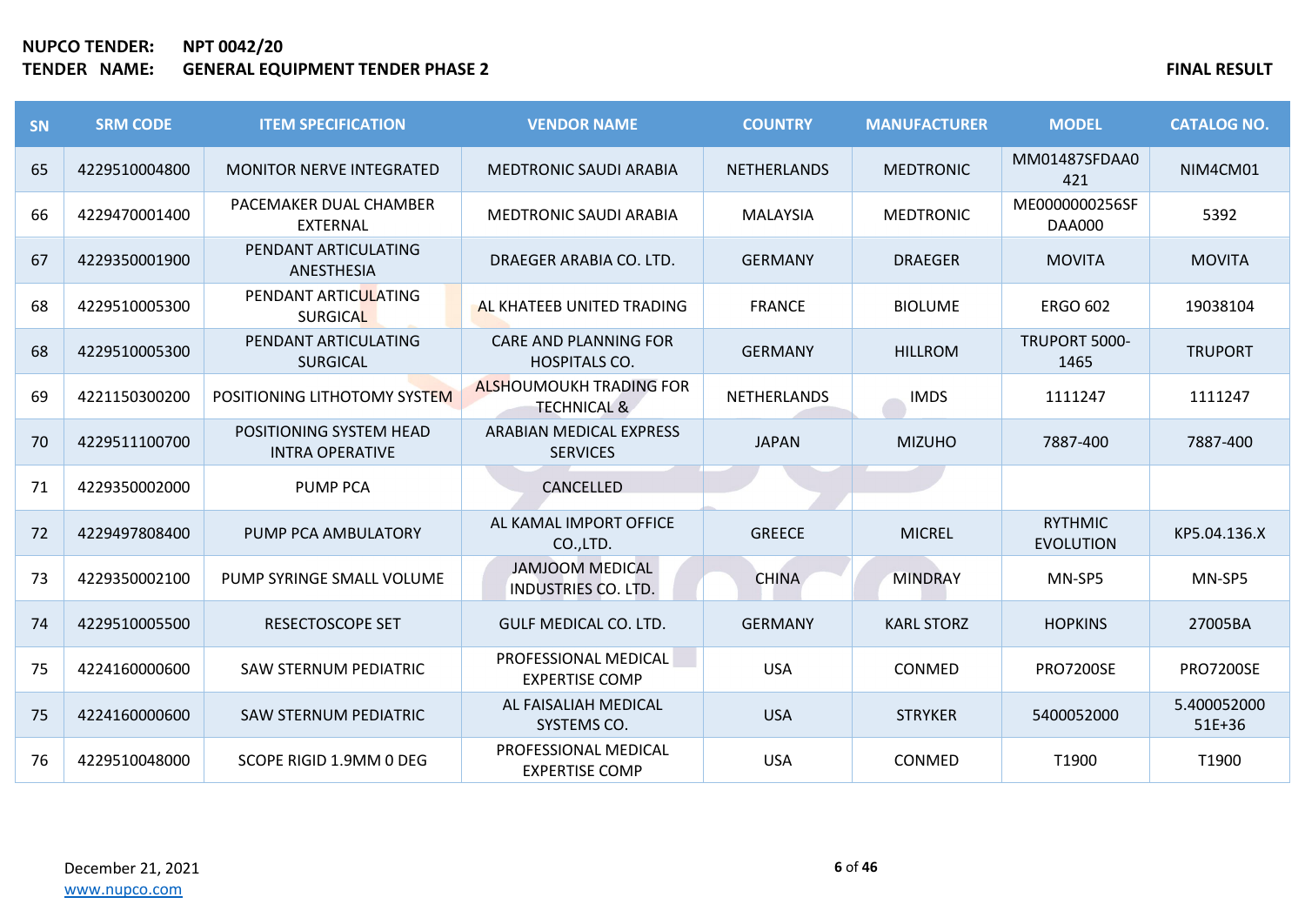| SN | <b>SRM CODE</b> | <b>ITEM SPECIFICATION</b>                               | <b>VENDOR NAME</b>                         | <b>COUNTRY</b>      | <b>MANUFACTURER</b> | <b>MODEL</b>                   | <b>CATALOG NO.</b>                   |
|----|-----------------|---------------------------------------------------------|--------------------------------------------|---------------------|---------------------|--------------------------------|--------------------------------------|
| 77 | 4229510005700   | <b>SCOPE SET RIGID ENT</b>                              | GULF MEDICAL CO. LTD.                      | <b>GERMANY</b>      | <b>KARL STORZ</b>   | <b>SCOPE RIGID</b>             | <b>VARIOUS</b>                       |
| 78 | 4229510005800   | SCOPE SET RIGID LAPAROSCOPY                             | SALEHIYA TRADING CO.                       | <b>JAPAN</b>        | <b>OLYMPUS</b>      | WA53000A                       | <b>WA53000A</b>                      |
| 79 | 4229510006000   | <b>SCOPE SET RIGID OPERATIVE</b><br><b>HYSTEROSCOPE</b> | OMAR SAEED AL-AMOUDI SONS<br>CO.(OSAS      | <b>GERMANY</b>      | <b>RUDOLF</b>       | <b>HYSTRO SET</b>              | SP001                                |
| 80 | 4229510006200   | <b>SCOPE SET RIGID UROLOGY</b>                          | SALEHIYA TRADING CO.                       | <b>JAPAN</b>        | <b>OLYMPUS</b>      | <b>WA2T400A</b>                | <b>WA2T400A</b>                      |
| 81 | 4229510006300   | <b>SCRUB SINK SURGICAL DOUBLE</b>                       | AL-OLAIBI MEDICAL SERVICES                 | <b>SAUDI ARABIA</b> | <b>SSIC</b>         | SU 03.2                        |                                      |
| 82 | 4229510006400   | <b>SCRUB SINK SURGICAL SINGLE</b>                       | AL-OLAIBI MEDICAL SERVICES                 | <b>SAUDI ARABIA</b> | <b>SSIC</b>         | $SU-01.1$                      |                                      |
| 83 | 4229510006500   | <b>SCRUB SINK SURGICAL TRIPLE</b>                       | AL-OLAIBI MEDICAL SERVICES                 | <b>SAUDI ARABIA</b> | <b>SSIC</b>         | $SU-02.3$                      |                                      |
| 84 | 4230000000100   | STIMULATOR CARDIAC SURGERY                              | NO QUOTE                                   |                     |                     |                                |                                      |
| 85 | 4229350002200   | <b>STIMULATOR NERVE</b>                                 | CANCELLED                                  |                     |                     |                                |                                      |
| 86 | 4229350002300   | <b>STOOL ANESTHESIA</b>                                 | CANCELLED                                  |                     |                     |                                |                                      |
| 87 | 4229510006900   | <b>STOOL OPERATING</b>                                  | CANCELLED                                  |                     |                     |                                |                                      |
| 88 | 4229510007000   | SUCTION UNIT HIGH VACUUM                                | <b>HOSHAN COMPANY LTD</b>                  | <b>ITALY</b>        | CAMI                | RE.410350/39.<br><b>HOSPIV</b> | RE.410350/39.<br>HOSPIVAC 400<br>FS5 |
| 89 | 4229510007100   | <b>SUCTION UNIT LIPO</b>                                | RIYADH INTER. CORPORATION<br>MED.E.& S.LTD | <b>USA</b>          | <b>MICROAIRE</b>    | <b>MICROAIRE PAL</b>           | <b>MICROAIRE PAL</b>                 |
| 90 | 4228000046500   | SURGICAL WASTE MANAGEMENT<br>SYSTEM                     | NO QUOTE                                   |                     |                     |                                |                                      |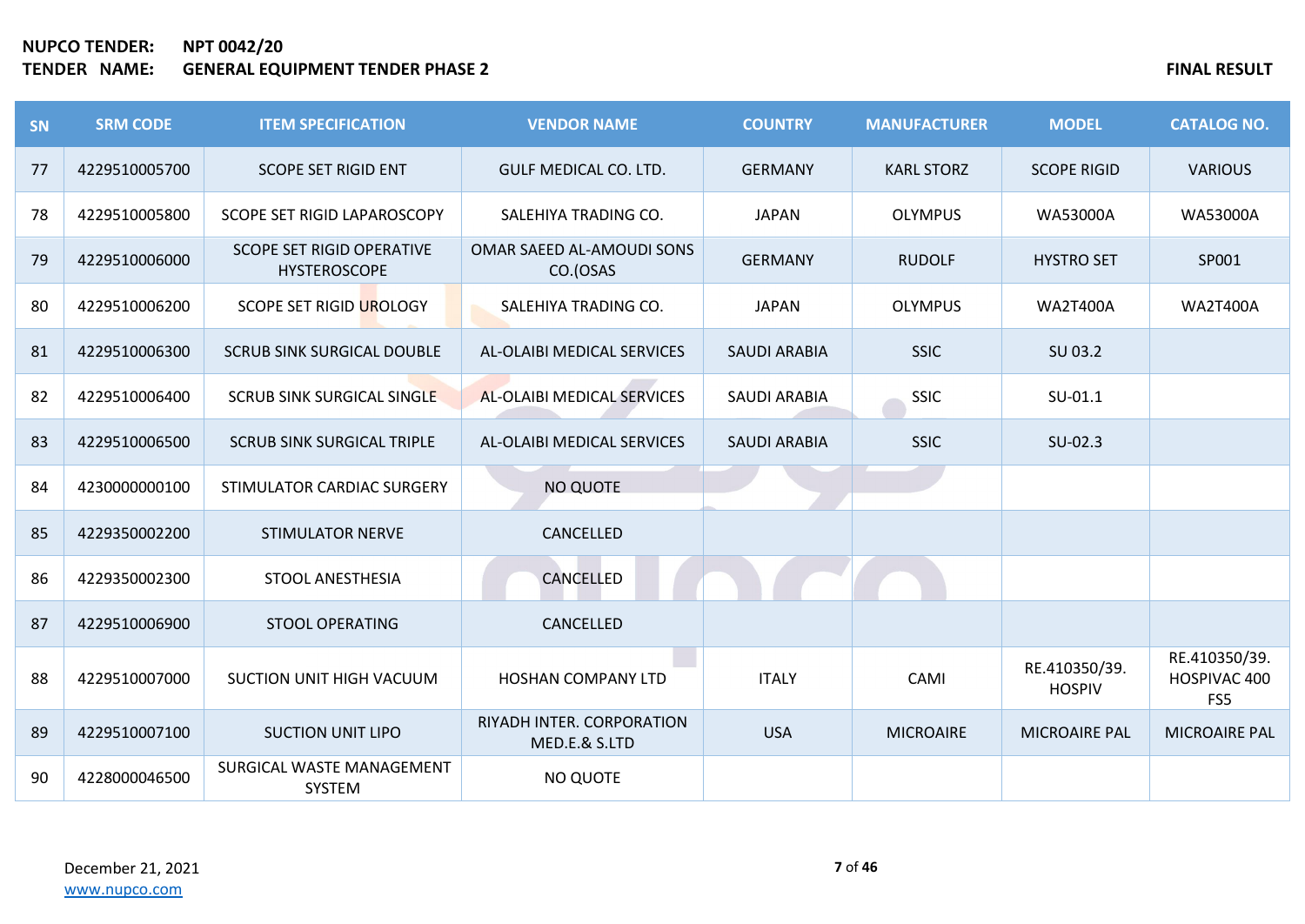| <b>SN</b> | <b>SRM CODE</b> | <b>ITEM SPECIFICATION</b>                      | <b>VENDOR NAME</b>                                   | <b>COUNTRY</b>        | <b>MANUFACTURER</b>               | <b>MODEL</b>                       | <b>CATALOG NO.</b> |
|-----------|-----------------|------------------------------------------------|------------------------------------------------------|-----------------------|-----------------------------------|------------------------------------|--------------------|
| 91        | 4229510007400   | <b>TABLE MAYO LARGE</b>                        | DAR AL-ZAHRAWI MEDICAL<br><b>COMPANY</b>             | <b>ITALY</b>          | <b>CONF. INDUSTRIES</b><br>SRL    | MAYO RT 20                         | MAYO RT 20         |
| 92        | 4229510007500   | <b>TABLE MAYO SMALL</b>                        | CANCELLED                                            |                       |                                   |                                    |                    |
| 93        | 4229510007700   | <b>TABLE OPERATING ENT</b>                     | <b>CARE AND PLANNING FOR</b><br><b>HOSPITALS CO.</b> | <b>GERMANY</b>        | <b>HILLROM</b>                    | TRUSYSTEM 7500                     | <b>TRUSYSTEM</b>   |
| 94        | 4229510007800   | <b>TABLE OPERATING GENERAL</b>                 | CANCELLED                                            |                       |                                   |                                    |                    |
| 95        | 4229510007900   | TABLE OPERATING GYNECOLOGY                     | CANCELLED                                            |                       |                                   |                                    |                    |
| 96        | 4229511901000   | <b>TABLE OPERATING</b><br><b>OPHTHALMOLOGY</b> | CANCELLED                                            |                       |                                   |                                    |                    |
| 97        | 4229510008200   | <b>TABLE OPERATING ORTHOPEDIC</b>              | CANCELLED                                            |                       |                                   |                                    |                    |
| 98        | 4229510008300   | <b>TABLE OPERATING UROLOGY</b>                 | CANCELLED                                            |                       |                                   |                                    |                    |
| 99        | 4219270000000   | TABLE TILT TEST CARDIAC                        | SHAMS AL-RIYADH TRADING<br><b>EST</b>                | <b>UNITED KINGDOM</b> | <b>SEERS MEDICAL</b>              | <b>ECHOCARDIOGRA</b><br><b>PHY</b> | SM3690             |
| 100       | 4229510050100   | TELESCOPE 1.9 MM 0 DEG<br>ARTHROSCOPY          | <b>GULF MEDICAL CO. LTD.</b>                         | <b>GERMANY</b>        | <b>KARL STORZ</b>                 | 58705AA                            | <b>VARIOUS</b>     |
| 101       | 4229510050200   | TELESCOPE 1.9 MM 30 DEG<br><b>ARTHROSCOPY</b>  | GULF MEDICAL CO. LTD.                                | <b>GERMANY</b>        | <b>KARL STORZ</b>                 | 28305BA                            | <b>VARIOUS</b>     |
| 102       | 4229510008400   | TELESCOPE 10MM 0 DEG                           | PROFESSIONAL MEDICAL<br><b>EXPERTISE COMP</b>        | <b>GERMANY</b>        | <b>B.BRAUN</b><br><b>AESCULAP</b> | ME0000000908SF<br><b>DAA025</b>    | <b>PE889A</b>      |
| 103       | 4229510008600   | TELESCOPE 10MM 30 DEG                          | PROFESSIONAL MEDICAL<br><b>EXPERTISE COMP</b>        | <b>GERMANY</b>        | <b>B.BRAUN</b><br><b>AESCULAP</b> | ME0000000908SF<br><b>DAA025</b>    | <b>PE909A</b>      |
| 104       | 4229510051400   | TELESCOPE 10MM 45 DEG<br><b>BARIATRIC</b>      | AL FAISALIAH MEDICAL<br>SYSTEMS CO.                  | <b>USA</b>            | <b>STRYKER</b>                    | 5.0211303002330<br>296E+           | 502113030          |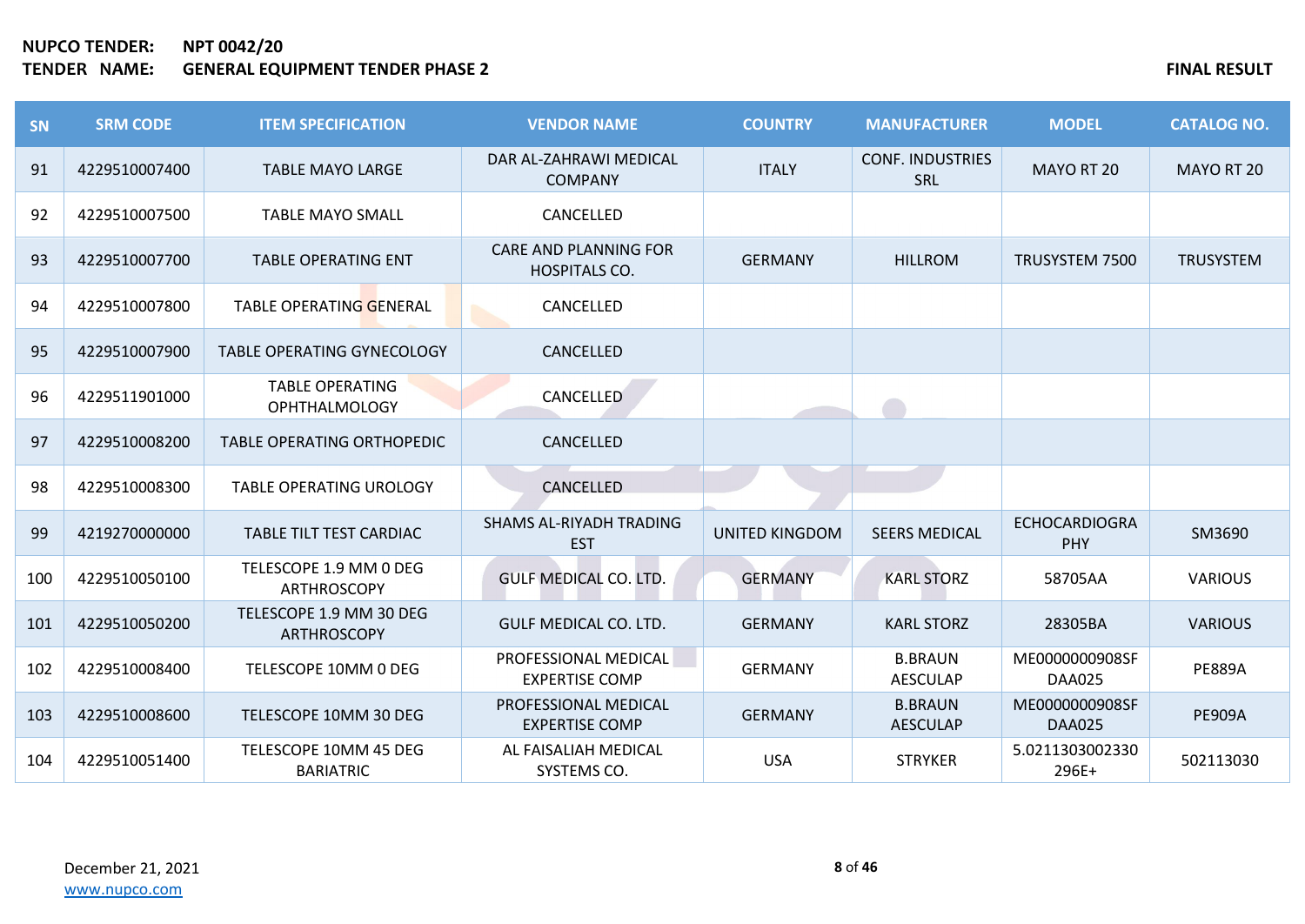| SN  | <b>SRM CODE</b> | <b>ITEM SPECIFICATION</b>                       | <b>VENDOR NAME</b>                            | <b>COUNTRY</b> | <b>MANUFACTURER</b> | <b>MODEL</b>             | <b>CATALOG NO.</b>    |
|-----|-----------------|-------------------------------------------------|-----------------------------------------------|----------------|---------------------|--------------------------|-----------------------|
| 105 | 4229510050300   | TELESCOPE 2.7 MM 0 DEG<br><b>ARTHROSCOPY</b>    | AL FAISALIAH MEDICAL<br>SYSTEMS CO.           | <b>USA</b>     | <b>STRYKER</b>      | 5.0202701005027<br>097E+ | 502027010             |
| 106 | 4229510050400   | TELESCOPE 2.7 MM 30 DEG<br>ARTHROSCOPY          | AL FAISALIAH MEDICAL<br>SYSTEMS CO.           | <b>USA</b>     | <b>STRYKER</b>      | 5.0202703005027<br>097E+ | 502027030             |
| 107 | 4229510050500   | TELESCOPE 2.7 MM 70 DEG<br>ARTHROSCOPY          | AL FAISALIAH MEDICAL<br>SYSTEMS CO.           | <b>USA</b>     | <b>STRYKER</b>      | 5.0202707005027<br>097E+ | 502027070             |
| 108 | 4229510008800   | TELESCOPE 2.7MM 0 DEG                           | GULF MEDICAL CO. LTD.                         | <b>GERMANY</b> | <b>KARL STORZ</b>   | 7229AA                   | 7229AA                |
| 109 | 4229510009000   | TELESCOPE 4MM 0 DEG                             | AL FAISALIAH MEDICAL<br>SYSTEMS CO.           | <b>USA</b>     | <b>STRYKER</b>      | 5.0265501002330<br>296E+ | 502655010             |
| 110 | 4229510050600   | TELESCOPE 4MM 0 DEG<br>ARTHROSCOPY              | AL FAISALIAH MEDICAL<br>SYSTEMS CO.           | <b>USA</b>     | <b>STRYKER</b>      | 5.0210401007470<br>304E+ | 502104010             |
| 111 | 4229510050700   | TELESCOPE 4MM 0 DEG<br><b>ARTHROSCOPY LONG</b>  | AL AMIN MEDICAL<br>INSTRUMENT CO. LTD.        | <b>USA</b>     | <b>ARTHREX</b>      | 4,229,510,050,700        | AR-3000AW             |
| 112 | 4229510009100   | TELESCOPE 4MM 30 DEG                            | <b>VISION MEDICAL</b><br><b>ESTABLISHMENT</b> | <b>GERMANY</b> | <b>XION GMBH</b>    | OTHER125 304<br>123HD    | OTHER125 304<br>123HD |
| 113 | 4229510050800   | TELESCOPE 4MM 30 DEG<br><b>ARTHROSCOPY</b>      | AL FAISALIAH MEDICAL<br>SYSTEMS CO.           | <b>USA</b>     | <b>STRYKER</b>      | 5.0210403007470<br>304E+ | 502104030             |
| 114 | 4229510050900   | TELESCOPE 4MM 30 DEG<br><b>ARTHROSCOPY LONG</b> | AL AMIN MEDICAL<br>INSTRUMENT CO. LTD.        | <b>USA</b>     | <b>ARTHREX</b>      | 4.22951E+12              | AR-3030AW             |
| 115 | 4229510051000   | TELESCOPE 4MM 45 DEG<br>ARTHROSCOPY             | AL FAISALIAH MEDICAL<br>SYSTEMS CO.           | <b>USA</b>     | <b>STRYKER</b>      | 5.0210404507470<br>304E+ | 502104045             |
| 116 | 4229510051100   | TELESCOPE 4MM 45 DEG<br><b>ARTHROSCOPY LONG</b> | AL AMIN MEDICAL<br><b>INSTRUMENT CO. LTD.</b> | <b>USA</b>     | <b>ARTHREX</b>      | 4.22951E+12              | AR-3045AW             |
| 117 | 4229510051200   | TELESCOPE 4MM 70 DEG<br>ARTHROSCOPY             | AL FAISALIAH MEDICAL<br>SYSTEMS CO.           | <b>USA</b>     | <b>STRYKER</b>      | 5.0210407007470<br>303E+ | 502104070             |
| 118 | 4229510051300   | TELESCOPE 4MM 70 DEG<br><b>ARTHROSCOPY LONG</b> | AL AMIN MEDICAL<br><b>INSTRUMENT CO. LTD.</b> | <b>USA</b>     | ARTHREX             | 4.22951E+12              | AR-3070AW             |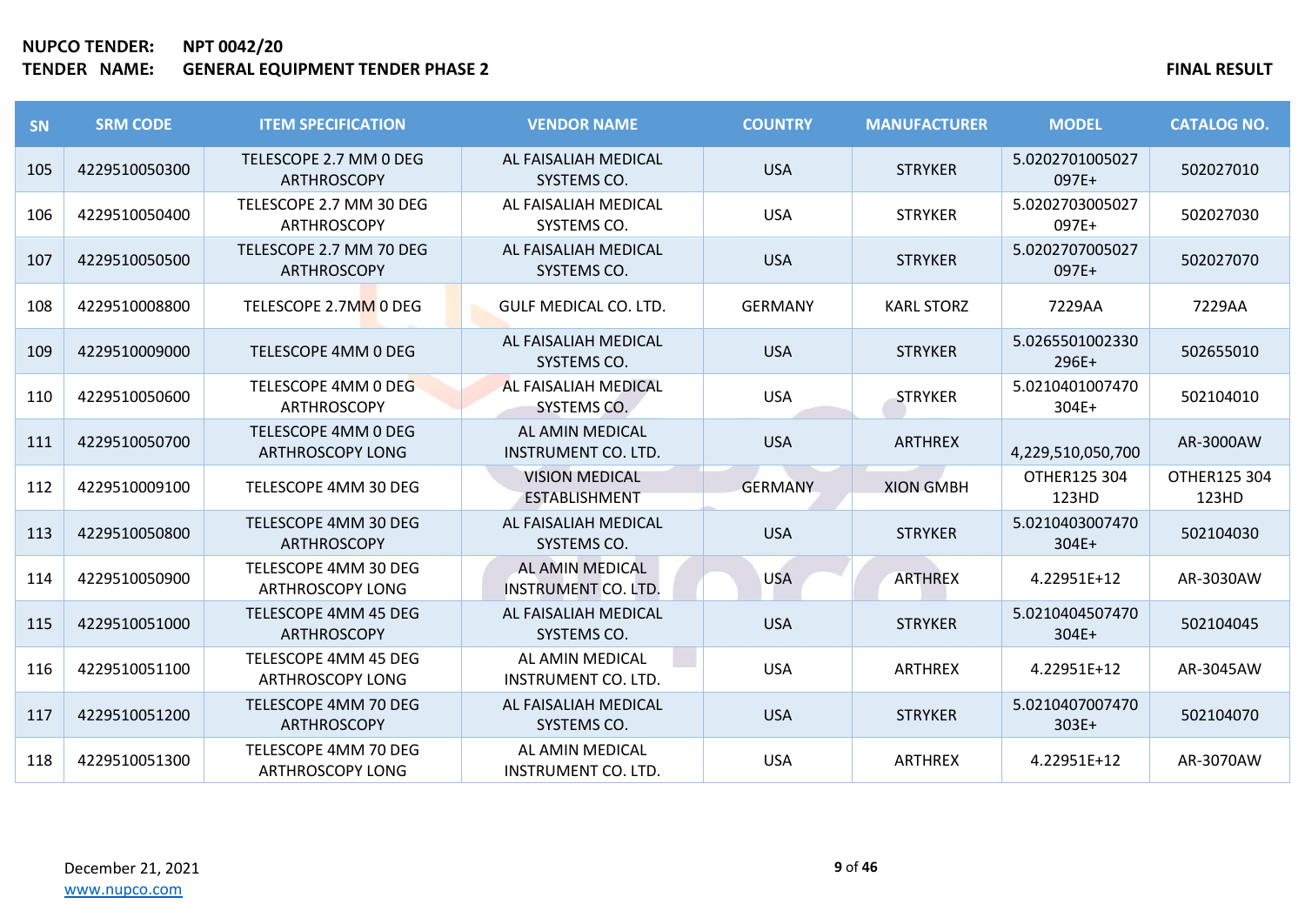| SN  | <b>SRM CODE</b> | <b>ITEM SPECIFICATION</b>              | <b>VENDOR NAME</b>                                | <b>COUNTRY</b> | <b>MANUFACTURER</b>               | <b>MODEL</b>                    | <b>CATALOG NO.</b> |
|-----|-----------------|----------------------------------------|---------------------------------------------------|----------------|-----------------------------------|---------------------------------|--------------------|
| 119 | 4229510009200   | TELESCOPE 5MM 0 DEG                    | PROFESSIONAL MEDICAL<br><b>EXPERTISE COMP</b>     | <b>GERMANY</b> | <b>B.BRAUN</b><br><b>AESCULAP</b> | ME0000000908SF<br><b>DAA025</b> | <b>PE590A</b>      |
| 120 | 4229510009300   | TELESCOPE 5MM 30 DEG                   | PROFESSIONAL MEDICAL<br><b>EXPERTISE COMP</b>     | <b>GERMANY</b> | <b>B.BRAUN</b><br><b>AESCULAP</b> | ME0000000908SF<br><b>DAA025</b> | <b>PE610A</b>      |
| 121 | 4229510009400   | <b>TELESCOPE 70 DEG</b>                | AL FAISALIAH MEDICAL<br>SYSTEMS CO.               | <b>USA</b>     | <b>STRYKER</b>                    | 5.0220407002330<br>296E+        | 502654070          |
| 122 | 4229510009500   | TELESCOPE 90 DEG                       | GULF MEDICAL CO. LTD.                             | <b>GERMANY</b> | <b>KARL STORZ</b>                 | 8707DA                          | 8707DA             |
| 123 | 4229350002400   | <b>TOURNIQUET SYSTEM</b><br>ANESTHESIA | AL FAISALIAH MEDICAL<br>SYSTEMS CO.               | <b>USA</b>     | <b>STRYKER</b>                    | 5920011000E,592<br>00130        | 5920011000E        |
| 124 | 4229512200600   | TOURNIQUET SYSTEM SURGICAL             | <b>ZIMMER BIOMET ASEL AL</b><br><b>ARABIA LTD</b> | <b>USA</b>     | ZIMMER BIOMET                     | 60-4000-101-00                  | 60-4000-101-00     |
| 125 | 4229510009800   | <b>TOWER ENT</b>                       | CANCELLED                                         |                |                                   |                                 |                    |
| 126 | 4229510009900   | <b>TOWER GYNECOLOGY</b>                | CANCELLED                                         |                |                                   |                                 |                    |
| 127 | 4229510010000   | <b>TOWER LAPAROSCOPIC</b>              | CANCELLED                                         |                |                                   |                                 |                    |
| 128 | 4229510010200   | <b>TOWER UROLOGY</b>                   | SALEHIYA TRADING CO.                              | <b>JAPAN</b>   | <b>OLYMPUS</b>                    | OTV-S200                        | N5426860           |
| 128 | 4229510010200   | <b>TOWER UROLOGY</b>                   | GULF MEDICAL CO. LTD.                             | <b>GERMANY</b> | <b>KARL STORZ</b>                 | <b>IMAGE 1S</b>                 | <b>TC200</b>       |
| 129 | 4229510000200   | TUR BIPOLAR SET                        | OMAR SAEED AL-AMOUDI SONS<br>CO.(OSAS             | <b>GERMANY</b> | <b>RUDOLF</b>                     | <b>SET</b>                      | RC260-112          |
| 130 | 4229350002500   | ULTRASOUND ANESTHESIA                  | CANCELLED                                         |                |                                   |                                 |                    |
| 131 | 4220171200500   | ULTRASOUND LOCATOR GUIDE<br>ANESTHESIA | CANCELLED                                         |                |                                   |                                 |                    |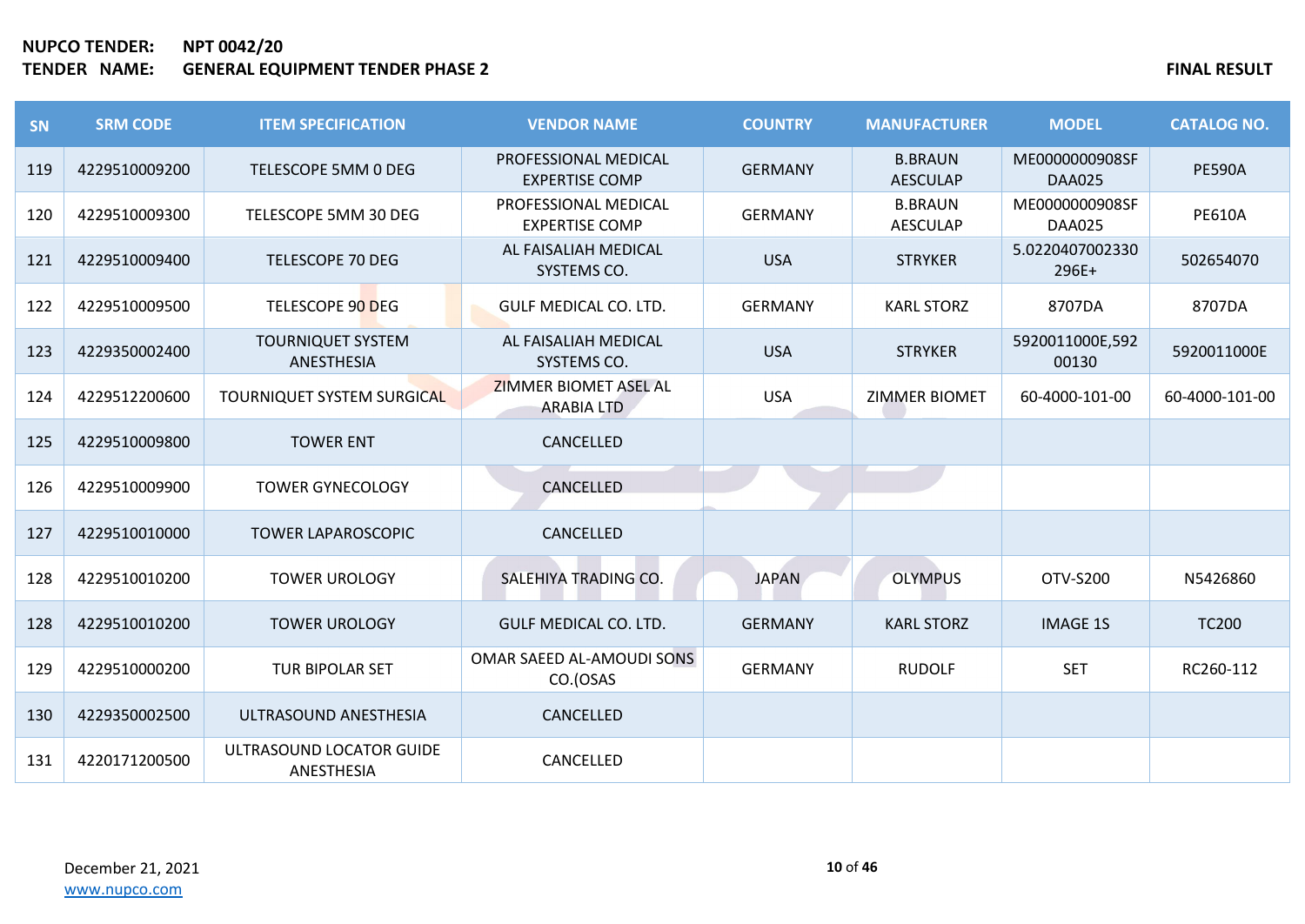| SN  | <b>SRM CODE</b> | <b>ITEM SPECIFICATION</b>                             | <b>VENDOR NAME</b>                                | <b>COUNTRY</b> | <b>MANUFACTURER</b>                | <b>MODEL</b>                   | <b>CATALOG NO.</b>         |
|-----|-----------------|-------------------------------------------------------|---------------------------------------------------|----------------|------------------------------------|--------------------------------|----------------------------|
| 132 | 4229510010400   | ULTRASOUND VASCULAR<br><b>DOPPLER</b>                 | CANCELLED                                         |                |                                    |                                |                            |
| 133 | 4229350002600   | <b>VENTILATOR JET SUPERIMPOSED</b>                    | CANCELLED                                         |                |                                    |                                |                            |
| 134 | 4229470001700   | <b>VENTRICULAR ASSIST DEVICE</b>                      | CANCELLED                                         |                |                                    |                                |                            |
| 135 | 4229350002700   | WARMER BLOOD                                          | AL-JEEL MEDICAL & TRADING<br>CO. LTD              | <b>USA</b>     | 3M                                 | 24507                          | 24507                      |
| 136 | 4229350002800   | WARMER BLOOD RAPID INFUSION                           | CANCELLED                                         |                |                                    |                                |                            |
| 137 | 4217000002900   | <b>VENTILATOR TRANSPORT ADULT</b><br>& AMP; PEDIATRIC | CANCELLED                                         |                |                                    |                                |                            |
| 138 | 4112310000000   | <b>CHAIR DIALYSIS</b>                                 | CANCELLED                                         |                |                                    |                                |                            |
| 139 | 4216180000100   | <b>CRRT UNIT</b>                                      | <b>MED SURG SUPPLIES</b>                          | SWEDEN         | <b>GAMBRO LUNDIA</b><br>AB, SWEDEN | PRISMAFLEX                     | 955052                     |
| 140 | 4216000000100   | DIALYSIS HAEMODIAFILTRATION<br><b>ONLINE</b>          | SPECTROMED CO                                     | <b>JAPAN</b>   | <b>NIPRO</b>                       | <b>SURDIAL X TYPE C</b>        | <b>SURDIAL X TYPE</b><br>C |
| 140 | 4216000000100   | DIALYSIS HAEMODIAFILTRATION<br><b>ONLINE</b>          | <b>MEDICAL SUPPLIES &amp; SERVICES</b><br>CO. LTD | <b>GERMANY</b> | <b>BBRAUN</b>                      | DIALOG IQ HDF<br><b>COMFOR</b> | 710407A                    |
| 140 | 4216000000100   | DIALYSIS HAEMODIAFILTRATION<br><b>ONLINE</b>          | <b>MED SURG SUPPLIES</b>                          | <b>SWEDEN</b>  | <b>GAMBRO LUNDIA</b><br>AB, SWEDEN | <b>ARTIS</b>                   | 955412                     |
| 141 | 4216000000000   | DIALYSIS HAEMOFILTRATION                              | CANCELLED                                         |                |                                    |                                |                            |
| 142 | 4216163100000   | <b>DIALYSIS HAEMOFILTRATION</b><br>PORTABLE WITH RO   | <b>MED SURG SUPPLIES</b>                          | SWEDEN         | <b>GAMBRO LUNDIA</b><br>AB, SWEDEN | <b>AK98&amp;WRO 300H</b>       | 955403+107365              |
| 143 | 4228000045900   | RO TREATMENT WATER 1,000 L/H                          | CANCELLED                                         |                |                                    |                                |                            |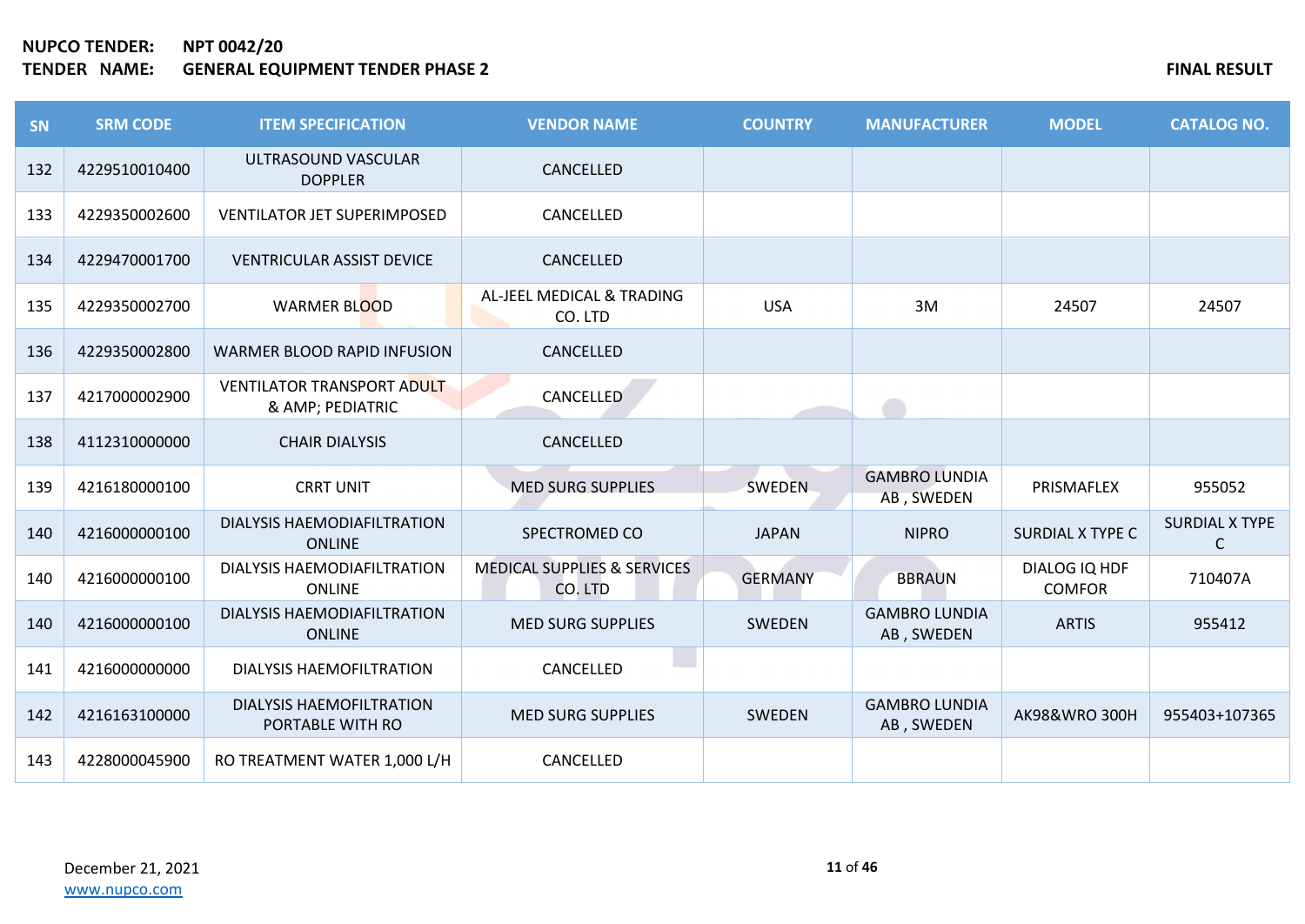| SN  | <b>SRM CODE</b> | <b>ITEM SPECIFICATION</b>                    | <b>VENDOR NAME</b>                        | <b>COUNTRY</b>        | <b>MANUFACTURER</b>                | <b>MODEL</b>     | <b>CATALOG NO.</b> |
|-----|-----------------|----------------------------------------------|-------------------------------------------|-----------------------|------------------------------------|------------------|--------------------|
| 144 | 4228000046000   | RO TREATMENT WATER 1,500 L/H                 | CANCELLED                                 |                       |                                    |                  |                    |
| 145 | 4228000046100   | RO TREATMENT WATER 2,100 L/H                 | CANCELLED                                 |                       |                                    |                  |                    |
| 146 | 4228000046200   | RO TREATMENT WATER 250 L/H                   | CANCELLED                                 |                       |                                    |                  |                    |
| 147 | 4228000046300   | RO TREATMENT WATER 3,000 L/H                 | <b>MED SURG SUPPLIES</b>                  | SWEDEN                | <b>GAMBRO LUNDIA</b><br>AB, SWEDEN | CWP 106H+102H    | 115611+115610      |
| 148 | 4228201000300   | RO TREATMENT WATER 60 L/H<br><b>PORTABLE</b> | SAUDI ADVANCED RENAL<br><b>SERVICES</b>   | <b>GERMANY</b>        | <b>FRESENIUS</b>                   | <b>AQUA UNO</b>  | 6297531            |
| 149 | 4229510001200   | <b>CRYOSURGICAL OPHTHALMIC</b>               | CANCELLED                                 |                       |                                    |                  |                    |
| 150 | 4111580000200   | ANALYZER DEFIB ADVANCE                       | DAR AL NAJAT MEDICAL<br><b>TECHNOLOGY</b> | <b>UNITED KINGDOM</b> | <b>RIGEL</b>                       | UNIPULSE 400     | UNIPULSE 400       |
| 151 | 4111580000100   | ANALYZER DEFIB BASIC                         | AL-JEEL MEDICAL & TRADING<br>CO. LTD      | <b>USA</b>            | <b>FLUKE</b><br><b>BIOMEDICAL</b>  | IMPULSE7000DP    | IMPULSE7000DP      |
| 152 | 4111580000400   | ANALYZER ELECTRICAL SAFETY<br><b>ADVANCE</b> | AL-JEEL MEDICAL & TRADING<br>CO. LTD      | <b>USA</b>            | <b>FLUKE</b><br><b>BIOMEDICAL</b>  | ESA615           | ESA615             |
| 153 | 4111580000500   | ANALYZER ELECTRICAL SAFETY<br><b>BASIC</b>   | AL-JEEL MEDICAL & TRADING<br>CO. LTD      | <b>USA</b>            | <b>FLUKE</b><br><b>BIOMEDICAL</b>  | <b>ESA615</b>    | ESA615             |
| 154 | 4111580000300   | ANALYZER ELECTROSURGERY                      | DAR AL NAJAT MEDICAL<br><b>TECHNOLOGY</b> | <b>UNITED KINGDOM</b> | <b>RIGEL</b>                       | <b>UNI-THERM</b> | UNI-THERM          |
| 155 | 4111310000400   | <b>ANALYZER GAS FLOW</b>                     | AL-JEEL MEDICAL & TRADING<br>CO. LTD      | <b>USA</b>            | <b>FLUKE</b><br><b>BIOMEDICAL</b>  | VT-650           | VT-650             |
| 156 | 4111310000100   | ANALYZER GAS FLOW ADVANCE                    | AL-JEEL MEDICAL & TRADING<br>CO. LTD      | <b>USA</b>            | <b>FLUKE</b><br><b>BIOMEDICAL</b>  | VT900A+VAPOR     | VT900A+VAPOR       |
| 157 | 4111580000600   | ANALYZER INCUBATOR RADIANT<br><b>WARMER</b>  | AL-JEEL MEDICAL & TRADING<br>CO. LTD      | <b>USA</b>            | <b>FLUKE</b><br><b>BIOMEDICAL</b>  | <b>INCU II</b>   | <b>INCU II</b>     |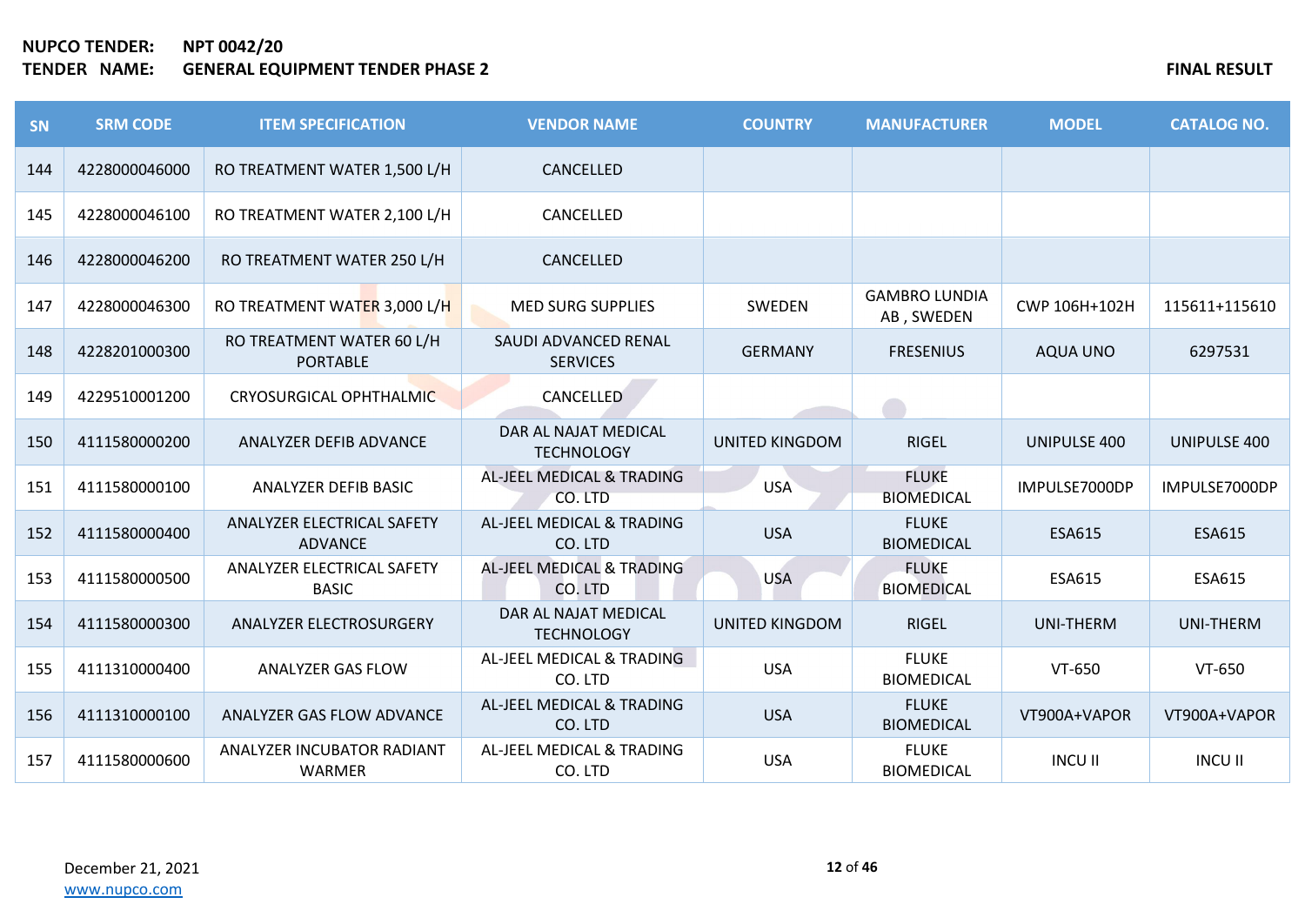| SN  | <b>SRM CODE</b> | <b>ITEM SPECIFICATION</b>                      | <b>VENDOR NAME</b>                   | <b>COUNTRY</b>        | <b>MANUFACTURER</b>                | <b>MODEL</b>                    | <b>CATALOG NO.</b> |
|-----|-----------------|------------------------------------------------|--------------------------------------|-----------------------|------------------------------------|---------------------------------|--------------------|
| 158 | 4111580000800   | ANALYZER INFUSION PUMPS<br>ADVANCE             | AL-JEEL MEDICAL & TRADING<br>CO. LTD | <b>USA</b>            | <b>FLUKE</b><br><b>BIOMEDICAL</b>  | IDA5                            | IDA5               |
| 159 | 4111580000700   | <b>ANALYZER INFUSION PUMPS</b><br><b>BASIC</b> | AL-JEEL MEDICAL & TRADING<br>CO. LTD | <b>USA</b>            | <b>FLUKE</b><br><b>BIOMEDICAL</b>  | IDA-1S                          | IDA-1S             |
| 160 | 4111300300000   | <b>ANALYZER METAL HEAVY</b><br><b>PORTABLE</b> | CANCELLED                            |                       |                                    |                                 |                    |
| 161 | 4111310000200   | <b>ANALYZER OXYGEN</b>                         | <b>GALLOP TRADING EST.</b>           | <b>USA</b>            | <b>PRECISION</b><br><b>MEDICAL</b> | <b>OXYGEN</b><br><b>MONITOR</b> | PM5900             |
| 162 | 4111250900000   | <b>BALOMETER</b>                               | NO QUOTE                             |                       |                                    |                                 |                    |
| 163 | 4229511200200   | LIGHT FLASH INDUSTRIAL                         | NO QUOTE                             |                       |                                    |                                 |                    |
| 164 | 4111000000100   | <b>MEGGER</b>                                  | AL-JEEL MEDICAL & TRADING<br>CO. LTD | <b>CHINA</b>          | <b>FLUKE</b>                       | 1555                            | 1555               |
| 165 | 4111363000000   | <b>METER ANEMO</b>                             | CANCELLED                            |                       |                                    |                                 |                    |
| 166 | 4111250400000   | <b>METER CHLORINE</b>                          | CANCELLED                            |                       |                                    |                                 |                    |
| 167 | 4111363000100   | <b>METER DISTANCE LASER</b>                    | CANCELLED                            |                       |                                    |                                 |                    |
| 168 | 4111363000200   | <b>METER EMF</b>                               | AL-JEEL MEDICAL & TRADING<br>CO. LTD | <b>UNITED KINGDOM</b> | <b>RS PRO</b>                      | RS 124-0939                     | RS 124-0939        |
| 169 | 4111363000300   | <b>METER GASES</b>                             | CANCELLED                            |                       |                                    |                                 |                    |
| 170 | 4111363000400   | <b>METER HUMIDITY</b>                          | CANCELLED                            |                       |                                    |                                 |                    |
| 171 | 4111363000500   | <b>METER LUX</b>                               | AL-JEEL MEDICAL & TRADING<br>CO. LTD | <b>GERMANY</b>        | <b>AMPROBE</b>                     | LM-120                          | LM-120             |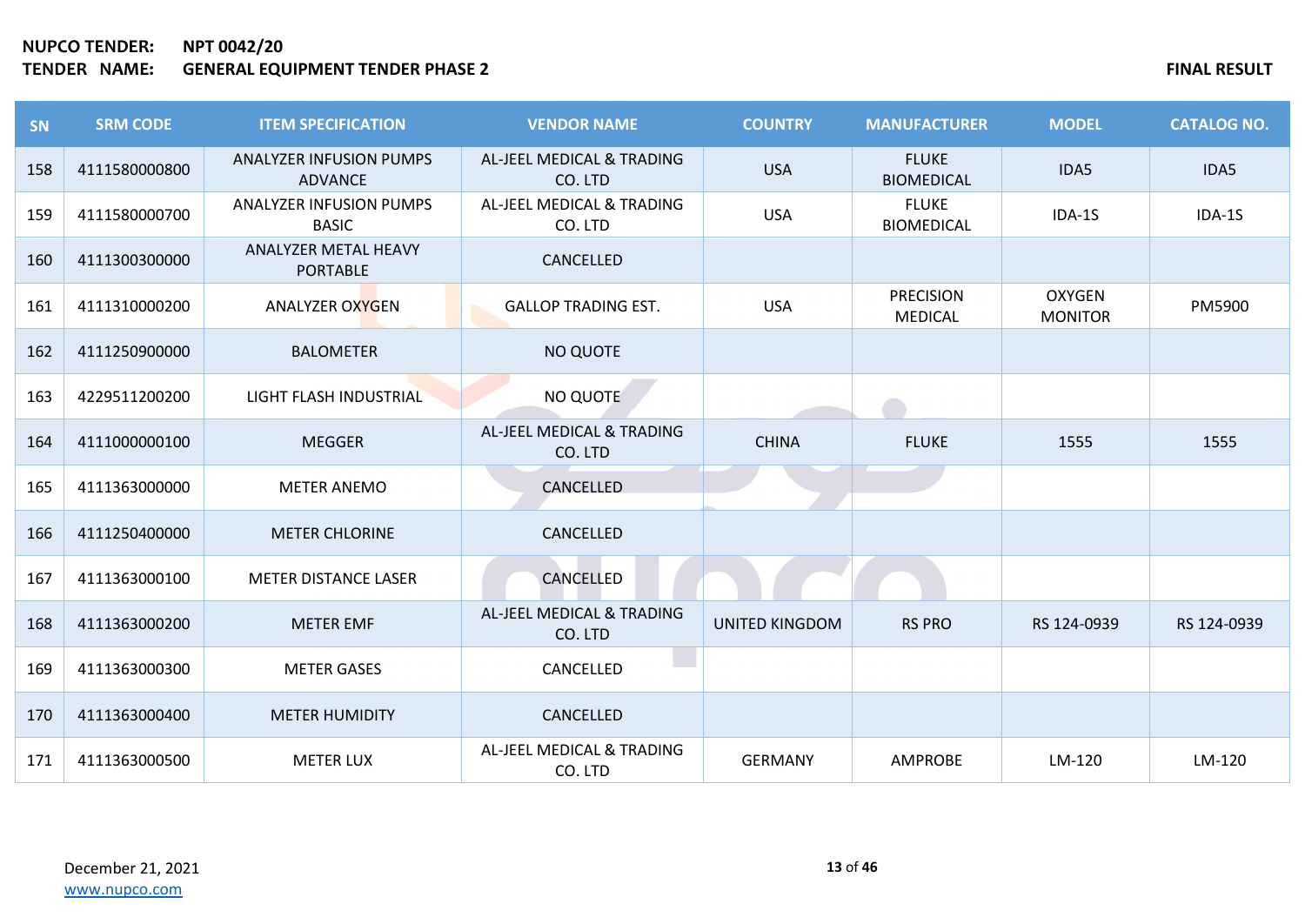| SN  | <b>SRM CODE</b> | <b>ITEM SPECIFICATION</b>                  | <b>VENDOR NAME</b>                   | <b>COUNTRY</b> | <b>MANUFACTURER</b>                             | <b>MODEL</b>               | <b>CATALOG NO.</b>         |
|-----|-----------------|--------------------------------------------|--------------------------------------|----------------|-------------------------------------------------|----------------------------|----------------------------|
| 172 | 4111363000600   | METER MULTI DIGITAL                        | AL-JEEL MEDICAL & TRADING<br>CO. LTD | <b>USA</b>     | <b>FLUKE</b>                                    | 179                        | 179                        |
| 173 | 4115000019600   | <b>METER NOISE LEVEL</b>                   | AL-JEEL MEDICAL & TRADING<br>CO. LTD | <b>GERMANY</b> | AMPROBE                                         | <b>SM-20-A</b>             | SM-20-A                    |
| 174 | 4214000011900   | <b>METER PH</b>                            | AL NAHIR TRADING CO.                 | <b>ITALY</b>   | <b>HEINZ HERENZ</b><br>MEDIZINALBEDAR<br>F GMBH | 1151045                    | 1151045                    |
| 175 | 4111363000700   | METER PRESSURE DIFFERENTIAL<br>AIR         | NO QUOTE                             |                |                                                 |                            |                            |
| 176 | 4218190013700   | METER PRESSURE DIGITAL                     | <b>NO QUOTE</b>                      |                |                                                 |                            |                            |
| 177 | 4111363000800   | <b>METER TACHO</b>                         | AL-JEEL MEDICAL & TRADING<br>CO. LTD | <b>GERMANY</b> | AMPROBE                                         | TACH <sub>20</sub>         | TACH <sub>20</sub>         |
| 178 | 4111363000900   | <b>METER TDS</b>                           | CANCELLED                            |                |                                                 |                            |                            |
| 179 | 4111363001000   | <b>METER TEMPERATURE LASER</b>             | CANCELLED                            |                |                                                 |                            |                            |
| 180 | 4115000020000   | <b>METER TURBIDITY</b>                     | CANCELLED                            |                |                                                 |                            |                            |
| 181 | 4111197600000   | <b>METER WATER PURITY</b>                  | CANCELLED                            |                |                                                 |                            |                            |
| 182 | 4115000022200   | <b>MONITOR HYGIENE</b>                     | NO QUOTE                             |                |                                                 |                            |                            |
| 183 | 4218190013400   | MONITORING LEVEL LIQUID<br><b>NITROGEN</b> | ATTIEH MEDICO CO. LTD.               | UNITED KINGDOM | <b>PLANER</b>                                   | OTHER-<br><b>DATASSURE</b> | OTHER-<br><b>DATASSURE</b> |
| 184 | 4214371100000   | RADIOMETER PHOTOTHERAPY                    | AL-JEEL MEDICAL & TRADING<br>CO. LTD | <b>USA</b>     | <b>FLUKE</b><br><b>BIOMEDICAL</b>               | DALE40                     | DALE40                     |
| 185 | 4218190013500   | SIMULATOR FETAL                            | AL-JEEL MEDICAL & TRADING<br>CO. LTD | <b>USA</b>     | <b>FLUKE</b><br><b>BIOMEDICAL</b>               | <b>PS320</b>               | <b>PS320</b>               |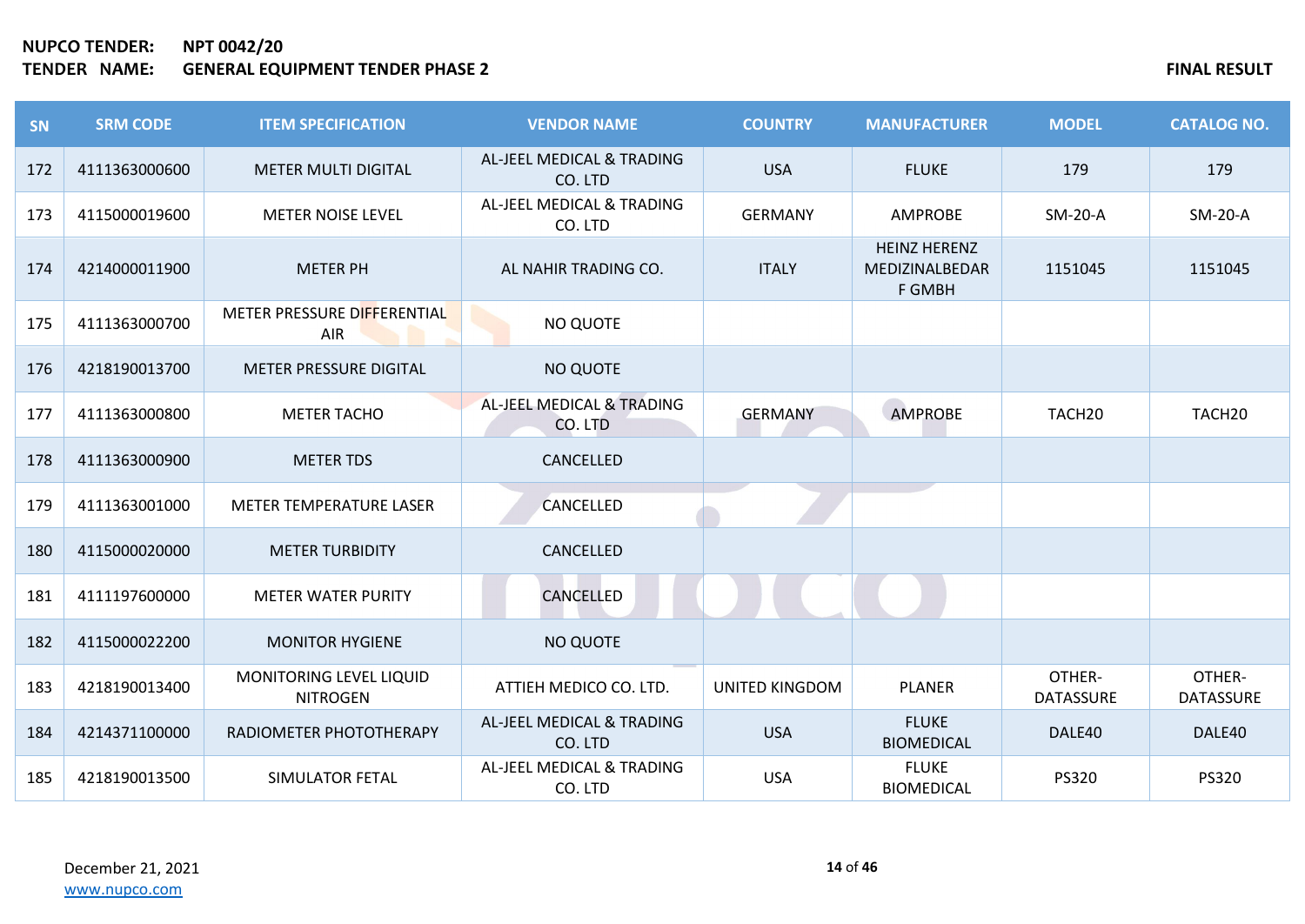| SN  | <b>SRM CODE</b> | <b>ITEM SPECIFICATION</b>                 | <b>VENDOR NAME</b>                            | <b>COUNTRY</b>        | <b>MANUFACTURER</b>                                      | <b>MODEL</b>          | <b>CATALOG NO.</b>    |
|-----|-----------------|-------------------------------------------|-----------------------------------------------|-----------------------|----------------------------------------------------------|-----------------------|-----------------------|
| 186 | 4218190013600   | SIMULATOR SPO2                            | AL-JEEL MEDICAL & TRADING<br>CO. LTD          | <b>USA</b>            | <b>FLUKE</b><br><b>BIOMEDICAL</b>                        | <b>SPOT LIGHT</b>     | <b>SPOT LIGHT</b>     |
| 187 | 4215220020000   | <b>TESTER CABLE</b>                       | <b>NO QUOTE</b>                               |                       |                                                          |                       |                       |
| 188 | 4220170003000   | <b>TESTER LEAKAGE ULTRASOUND</b>          | AL-JEEL MEDICAL & TRADING<br>CO. LTD          | <b>USA</b>            | <b>FLUKE</b><br><b>BIOMEDICAL</b>                        | <b>ULT800</b>         | <b>ULT800</b>         |
| 189 | 4215220021000   | <b>TESTER OIL COOKING</b>                 | NO QUOTE                                      |                       |                                                          |                       |                       |
| 190 | 4218270500200   | ANALYZER ANKLE BRACHIAL UNIT              | AL KHATEEB UNITED TRADING                     | <b>UNITED KINGDOM</b> | <b>HUNTLEIGH</b>                                         | <b>ABI ANKEL</b>      | <b>ABI ANKEL</b>      |
| 191 | 4218301100000   | ANALYZER HEARING AID FITTING              | CANCELLED                                     |                       |                                                          |                       |                       |
| 192 | 4225161700100   | ANALYZER SWALLOWING DIGITAL               | <b>VISION MEDICAL</b><br><b>ESTABLISHMENT</b> | <b>GERMANY</b>        | <b>XION GMBH</b>                                         | <b>OTHERMATRIX EL</b> | <b>OTHERMATRIX EL</b> |
| 193 | 4229546500000   | ANALYZER PHYSIOLOGIC<br>POLYSOMNOGRAPHY   | <b>RANEEN MEDICAL</b><br><b>ESTABLISMENT</b>  | <b>USA</b>            | CADWELL<br><b>INDUSTRIES INC</b>                         | <b>EASY III</b>       | 100840-937            |
| 194 | 4218240100100   | <b>AUDIOMETER CLINICAL</b>                | <b>VISION MEDICAL</b><br><b>ESTABLISHMENT</b> | <b>POLAND</b>         | <b>INTERACOUSTICS</b><br>A/S                             | OTHERAC40             | OTHERAC40             |
| 195 | 4218240100200   | AUDIOMETER DIAGNOSTIC                     | AL AMIN MEDICAL<br>INSTRUMENT CO. LTD.        | <b>USA</b>            | <b>GSI</b>                                               | PELLO                 | 8507903               |
| 196 | 4218300300000   | AUDIOMETRY REINFORCEMENT<br><b>VISUAL</b> | CANCELLED                                     |                       |                                                          |                       |                       |
| 197 | 4218240100000   | <b>BOOTH AUDIOMETER</b>                   | AL FAISALIAH MEDICAL<br>SYSTEMS CO.           | <b>SPAIN</b>          | EYMASA                                                   | 0105CSR85S            | 0105CSR85S            |
| 198 | 4214371300300   | <b>CABINET NARROW BAND UVB</b>            | <b>IMDAD MEDICAL BUSINESS</b><br>CO.LTD.      | <b>USA</b>            | <b>DAAVLIN</b><br><b>DISTRIBUTING</b><br><b>COMAPANY</b> | 864NL0048PCCT         | 864NL0048PCCT         |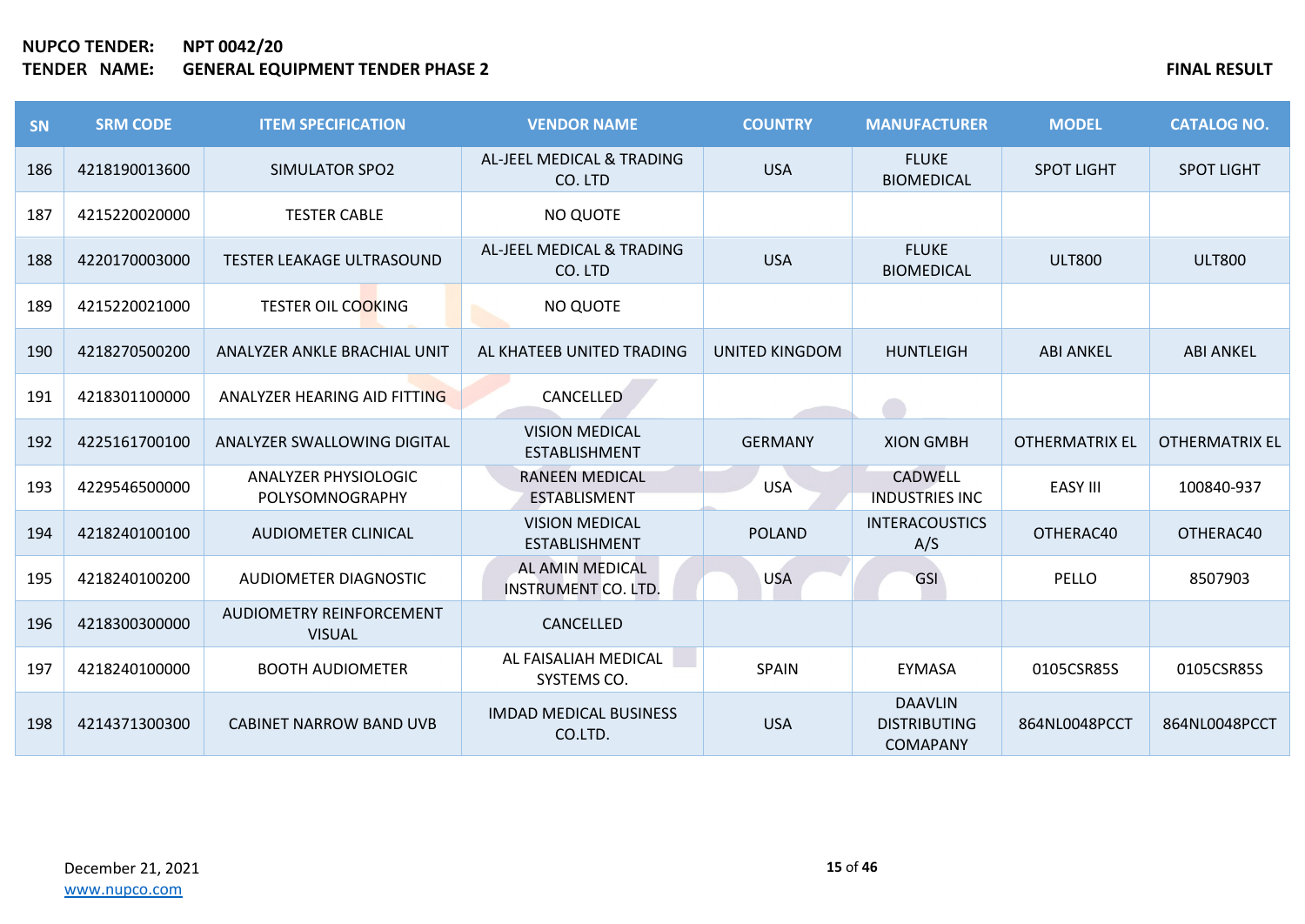| SN  | <b>SRM CODE</b> | <b>ITEM SPECIFICATION</b>                                   | <b>VENDOR NAME</b>                                | <b>COUNTRY</b>      | <b>MANUFACTURER</b>                               | <b>MODEL</b>                | <b>CATALOG NO.</b>          |
|-----|-----------------|-------------------------------------------------------------|---------------------------------------------------|---------------------|---------------------------------------------------|-----------------------------|-----------------------------|
| 199 | 4219190002400   | <b>CABINET PUVA</b>                                         | <b>IMDAD MEDICAL BUSINESS</b><br>CO.LTD.          | <b>USA</b>          | <b>DAAVLIN</b><br><b>DISTRIBUTING</b><br>COMAPANY | 864NL2424PCCT               | 864NL2424PCCT               |
| 200 | 4111220100000   | CALORIMETRY INDIRECT ADULT                                  | CANCELLED                                         |                     |                                                   |                             |                             |
| 201 | 4111220100100   | <b>CALORIMETRY INDIRECT</b><br><b>PEDIATRICS</b>            | CANCELLED                                         |                     |                                                   |                             |                             |
| 202 | 4214000000500   | <b>CARDIOTOCOGRAPHY UNIT</b>                                | <b>RANEEN MEDICAL</b><br><b>ESTABLISMENT</b>      | <b>CHINA</b>        | <b>EDAN</b><br><b>INSTRUMENTS INC</b>             | <b>F9 EXPRESS</b>           | 3.5-20190227                |
| 203 | 4221161000600   | <b>CHAIR DIABETIC FOOT</b>                                  | CANCELLED                                         |                     |                                                   |                             |                             |
| 204 | 4214000059000   | <b>CHAIR PELVIC FLOOR EXERCISE</b><br><b>MAGNETIC</b>       | <b>CARETECHNIQUES</b>                             | <b>SIERRA LEONE</b> | <b>ISKRA MEDICAL</b>                              | <b>TESLA CARE</b>           | C-204.PDF                   |
| 205 | 4227171800000   | <b>CHAMBER OXYGEN WOUND</b><br><b>HEALING DIABETIC FOOT</b> | INSIGHT MEDICAL SYSTEMS EST.                      | <b>USA</b>          | <b>AOTI</b>                                       | G00001-H                    | G00001-H                    |
| 206 | 4228000045600   | <b>CHAMBER OXYGEN WOUND</b><br><b>HEALING FULL BODY</b>     | CANCELLED                                         |                     |                                                   |                             |                             |
| 207 | 4218200300100   | COLPOSCOPE GYNECOLOGY<br><b>EXAMINATION</b>                 | CANCELLED                                         |                     |                                                   |                             |                             |
| 208 | 4218200400000   | <b>DERMASCOPE</b>                                           | CANCELLED                                         |                     |                                                   |                             |                             |
| 209 | 4229470000100   | <b>EEG AMBULATORY TRANSPORT</b>                             | ATTIEH MEDICO CO. LTD.                            | <b>ITALY</b>        | <b>MICROMED</b>                                   | OTHER-BRAIN<br><b>QUICK</b> | OTHER-BRAIN<br><b>QUICK</b> |
| 210 | 4218190001900   | <b>EEG UNIT</b>                                             | CANCELLED                                         |                     |                                                   |                             |                             |
| 211 | 4229510401400   | ELECTROCAUTERY DERMATOLOGY                                  | <b>CURE DEVELOPMENT</b><br>INTERNATIONAL LTD.     | <b>MEXICO</b>       | CONMED                                            | 7-900-230                   | 7-900-230                   |
| 212 | 4218151600000   | <b>EMG UNIT</b>                                             | <b>MEDICAL SUPPLIES &amp; SERVICES</b><br>CO. LTD | <b>USA</b>          | <b>NATUS</b>                                      | <b>DANTEC</b>               | 9033A072101                 |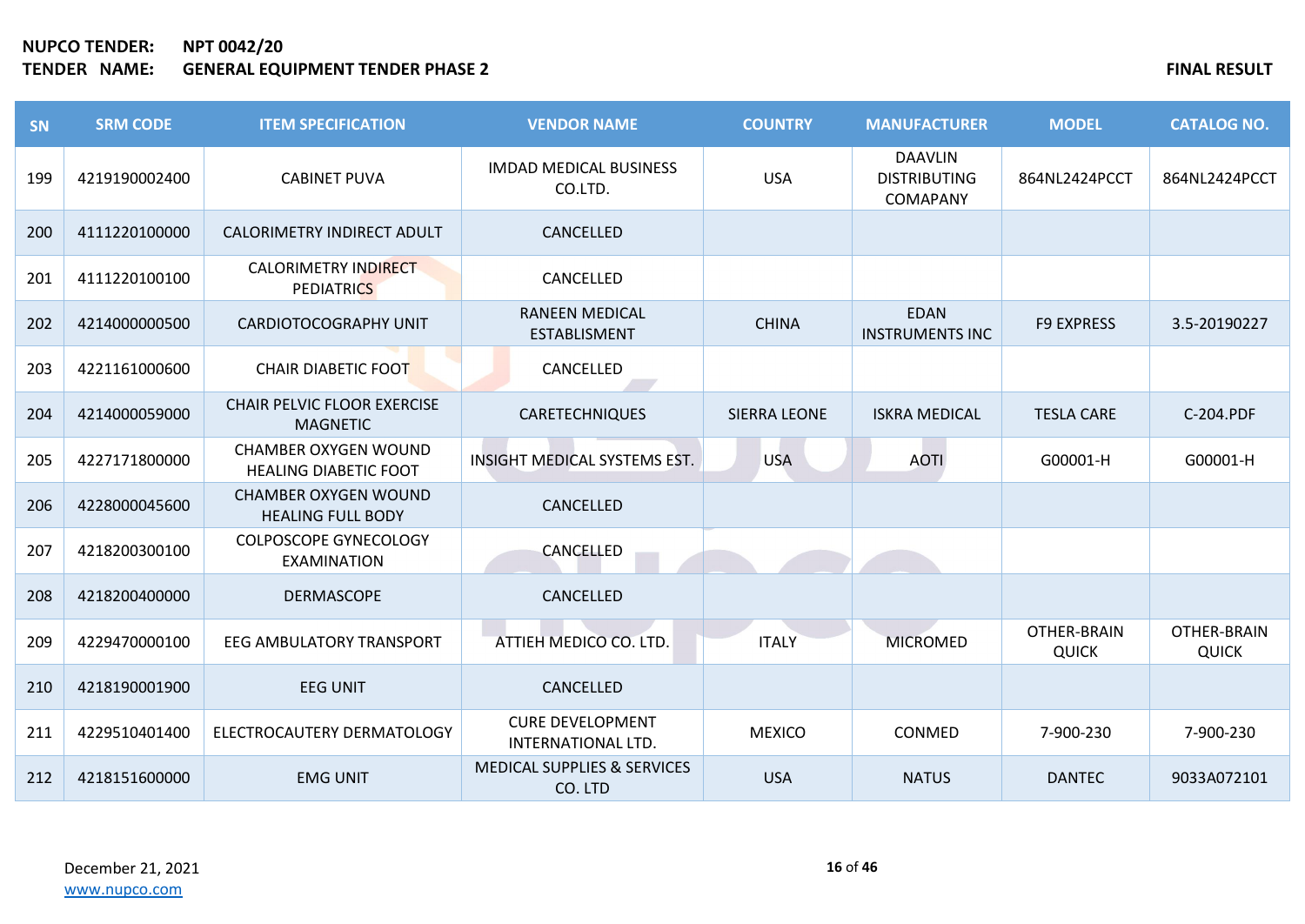| SN  | <b>SRM CODE</b> | <b>ITEM SPECIFICATION</b>                | <b>VENDOR NAME</b>                   | <b>COUNTRY</b> | <b>MANUFACTURER</b>   | <b>MODEL</b>                   | <b>CATALOG NO.</b>                    |
|-----|-----------------|------------------------------------------|--------------------------------------|----------------|-----------------------|--------------------------------|---------------------------------------|
| 213 | 4111173800100   | FIBERSCOPE FLEXIBLE ENT ADULT            | GULF MEDICAL CO. LTD.                | <b>GERMANY</b> | <b>KARL STORZ</b>     | 11101RPK2                      | 11101RPK2                             |
| 214 | 4111173800200   | FIBERSCOPE FLEXIBLE PEDIATRIC            | <b>GULF MEDICAL CO. LTD.</b>         | <b>GERMANY</b> | <b>KARL STORZ</b>     | 11101SKK2                      | 11101SKK2                             |
| 215 | 4214351500100   | FLEXIBLE LARYNGOPHARYNGO<br><b>TOWER</b> | GULF MEDICAL CO. LTD.                | <b>GERMANY</b> | <b>KARL STORZ</b>     | LARYNGOPHARYN<br><b>GO TOW</b> | <b>VARIOUS</b>                        |
| 216 | 4220185600000   | <b>HOLTER ECG</b>                        | CANCELLED                            |                |                       |                                |                                       |
| 217 | 4323151300200   | <b>HOLTER NIBP</b>                       | AL-JEEL MEDICAL & TRADING<br>CO. LTD | <b>GERMANY</b> | <b>GE HEALTH CARE</b> | <b>TONOPORT</b>                | <b>TONOPORT</b>                       |
| 218 | 4230000000300   | <b>HYSTEROSCOPY SET OFFICE</b>           | CANCELLED                            |                |                       |                                |                                       |
| 219 | 4229511901200   | <b>LASER CO2 FRACTIONAL</b>              | CANCELLED                            |                |                       |                                |                                       |
| 220 | 4229511901300   | <b>LASER DYE PULSE</b>                   | CANCELLED                            |                |                       |                                |                                       |
| 221 | 4229511901400   | <b>LASER ERBIUM YAG</b>                  | <b>LEADER HEALTH CARE</b>            | <b>USA</b>     | <b>SCITON</b>         | <b>JOULEX</b>                  | <b>COMPLETE</b><br><b>RESURFACING</b> |
| 222 | 4229516304800   | <b>LASER PICO PIGMENTARY</b>             | CANCELLED                            |                |                       |                                |                                       |
| 223 | 4111530700200   | LASER Q-SWITCH ND:YAG/KTP                | CANCELLED                            |                |                       |                                |                                       |
| 224 | 4111530700300   | LASER RADIOFREQUENCY DERMA               | CANCELLED                            |                |                       |                                |                                       |
| 225 | 4111530700500   | <b>LASER TATTOO</b>                      | CANCELLED                            |                |                       |                                |                                       |
| 226 | 4111000000000   | <b>LIGHT WOOD</b>                        | NO QUOTE                             |                |                       |                                |                                       |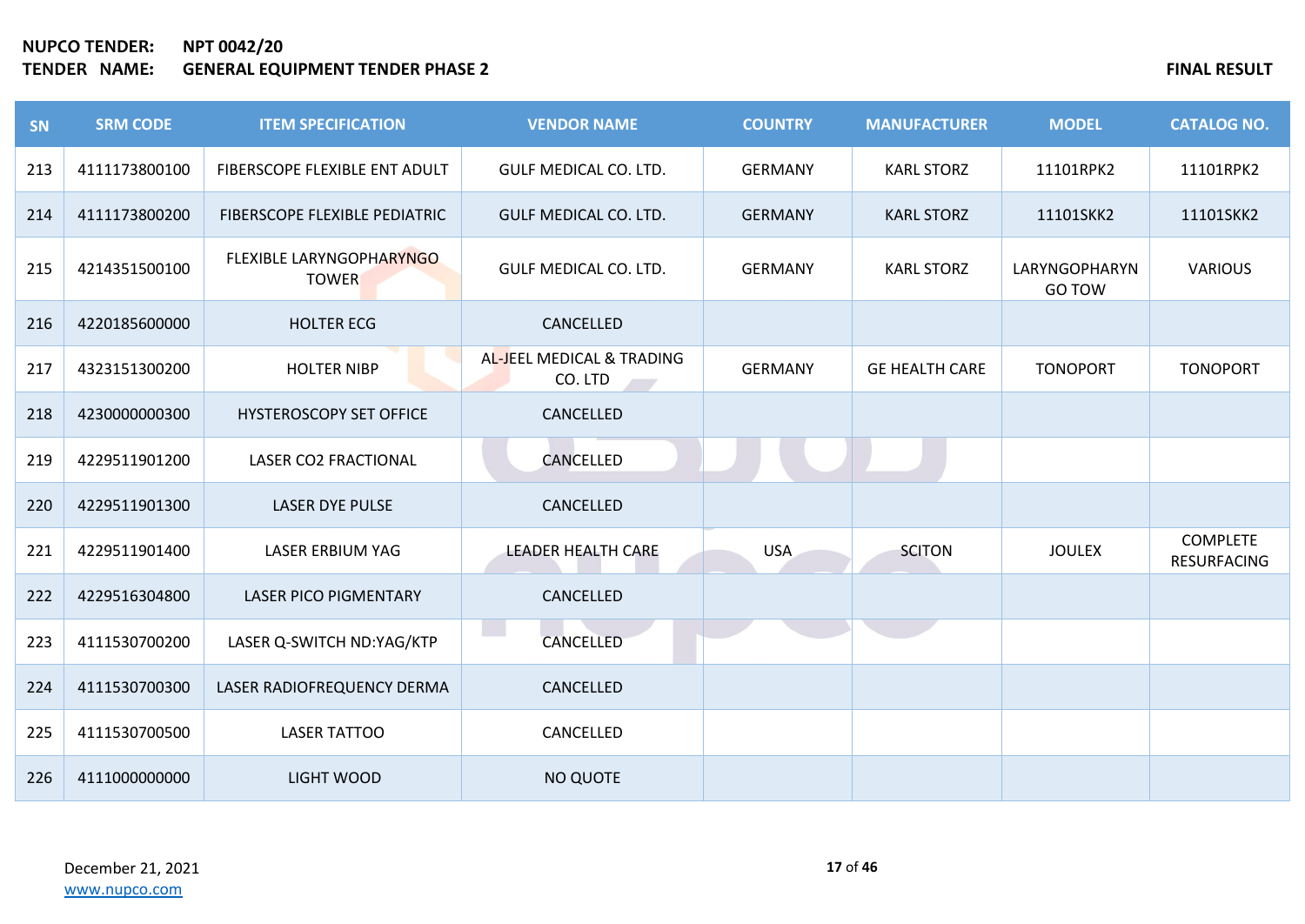### **NUPCO TENDER: NPT 0042/20 TENDER NAMES ARE SUIT ASSESSED ASSESSED ASSESSED ASSESSED ASSESSED FINAL RESULT**

| <b>SN</b> | <b>SRM CODE</b> | <b>ITEM SPECIFICATION</b>                            | <b>VENDOR NAME</b>                       | <b>COUNTRY</b>        | <b>MANUFACTURER</b>                                             | <b>MODEL</b>                 | <b>CATALOG NO.</b> |
|-----------|-----------------|------------------------------------------------------|------------------------------------------|-----------------------|-----------------------------------------------------------------|------------------------------|--------------------|
| 227       | 4229510048700   | MICROSCOPE ENT BASIC                                 | CANCELLED                                |                       |                                                                 |                              |                    |
| 228       | 4214370000000   | <b>NARROW BAND UVA FOR FEET &amp;</b><br><b>HAND</b> | <b>IMDAD MEDICAL BUSINESS</b><br>CO.LTD. | <b>USA</b>            | <b>DAAVLIN</b><br><b>DISTRIBUTING</b><br><b>COMAPANY</b>        | 801MI1000CX5                 | 801MI1000CX5       |
| 229       | 4214400000100   | <b>OAE SCREENING</b>                                 | CANCELLED                                |                       |                                                                 |                              |                    |
| 230       | 4218200500400   | OPHTHALMOSCOPE WALL MOUNT                            | ABDULREHMAN ALGOSAIBI<br>G.T.C           | <b>USA</b>            | <b>WELCH ALLYN</b>                                              | OPHTHALMOSCOP<br>E WALL      | 11720              |
| 231       | 4231231200000   | OXYGEN WOUND HEALING<br><b>DIABETIC FOOT BAG</b>     | <b>NAMA ALTEB MEDICAL</b><br>COMPANY     | <b>UNITED KINGDOM</b> | <b>INOTEC AMD</b>                                               | <b>NA040</b>                 | <b>NA040</b>       |
| 232       | 4111170000000   | PERINEOMETER                                         | NO QUOTE                                 |                       |                                                                 |                              |                    |
| 233       | 4214371300700   | PHOTOTHERAPY LIGHTS<br>ULTRAVIOLET UVA/UVB TABLETOP  | AL AMIN MEDICAL<br>INSTRUMENT CO. LTD.   | <b>USA</b>            | <b>STRATA SKIN</b><br><b>SCIENCES</b>                           | <b>VTRAC EXCIMER</b><br>LAMP | <b>VTRAC</b>       |
| 234       | 4218303700000   | PROJECTOR CHART                                      | CANCELLED                                |                       |                                                                 |                              |                    |
| 235       | 4227160018200   | PULMONARY FUNCTION TEST                              | VISION PROTECTA CO,LTD                   | <b>ITALY</b>          | COSMED                                                          | <b>QUARK PFT</b>             | <b>QUARK PFT</b>   |
| 236       | 4214250000300   | RADIOFREQUENCY MICRO NEEDLE                          | CANCELLED                                |                       |                                                                 |                              |                    |
| 237       | 4227160900000   | <b>SLEEP LAB</b>                                     | <b>CANCELLED</b>                         |                       |                                                                 |                              |                    |
| 238       | 4227160200300   | SPIROMETER DESKTOP                                   | VISION PROTECTA CO,LTD                   | <b>ITALY</b>          | COSMED                                                          | <b>PONY FX</b>               | <b>PONY FX</b>     |
| 239       | 4227170200500   | SPIROMETER HANDHELD                                  | THIMAR AL JAZIRAH COMPANY                | <b>ITALY</b>          | <b>MEDICAL</b><br><b>INTERNATIONAL</b><br><b>RESEARCH (MIR)</b> | 911021                       | 911021             |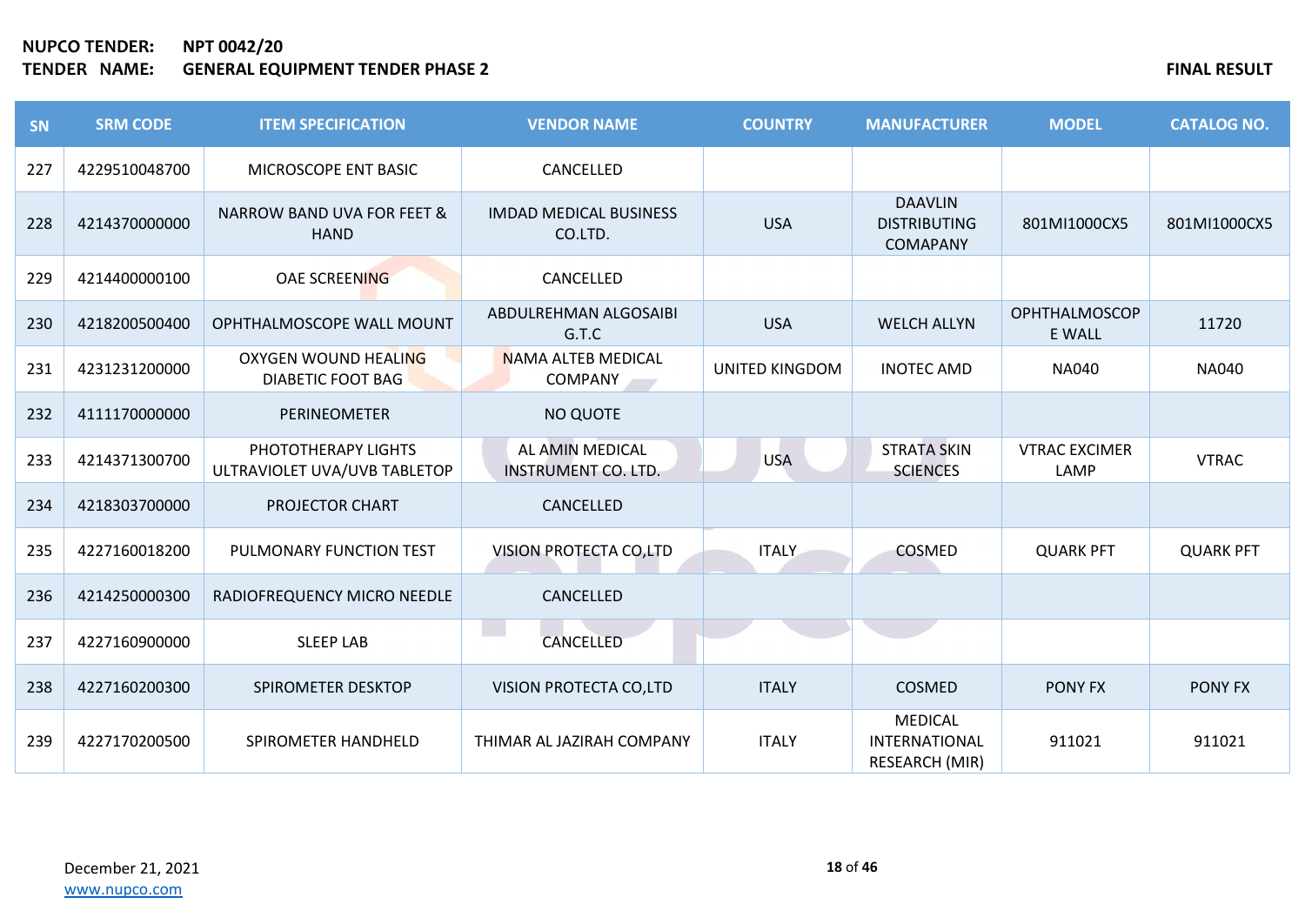| SN  | <b>SRM CODE</b> | <b>ITEM SPECIFICATION</b>                     | <b>VENDOR NAME</b>                                   | <b>COUNTRY</b>        | <b>MANUFACTURER</b>          | <b>MODEL</b>                   | <b>CATALOG NO.</b>               |
|-----|-----------------|-----------------------------------------------|------------------------------------------------------|-----------------------|------------------------------|--------------------------------|----------------------------------|
| 240 | 4224151700000   | SPREADER CAST LARGE                           | GULF MEDICAL CO. LTD.                                | UNITED KINGDOM        | <b>BTL</b>                   | <b>LX610R</b>                  | <b>LX610R</b>                    |
| 241 | 4224151700100   | SPREADER CAST SMALL                           | GULF MEDICAL CO. LTD.                                | UNITED KINGDOM        | <b>BTL</b>                   | <b>LX605R</b>                  | <b>LX605R</b>                    |
| 242 | 4220170002400   | <b>STRESS TEST CARDIAC</b>                    | CANCELLED                                            |                       |                              |                                |                                  |
| 243 | 4111531700000   | <b>STROBOSCOPE DIGITAL</b><br><b>COMPLETE</b> | AL AMIN MEDICAL<br><b>INSTRUMENT CO. LTD.</b>        | <b>USA</b>            | PENTAX MEDICAL               | LARYNGEAL<br><b>STROBE</b>     | 9400                             |
| 244 | 4214000057200   | TABLE EXAM GYNECOLOGY                         | AL KHATEEB UNITED TRADING                            | <b>UNITED KINGDOM</b> | <b>SEERS</b>                 | SM8583                         | SM8583                           |
| 245 | 4214000057300   | <b>TABLE EXAM ORTHOPEDIC</b>                  | RAZ MEDICAL CO.                                      | <b>FRANCE</b>         | <b>CARINA</b>                | ECOMAX/700                     | ECOMAX/700                       |
| 246 | 4214000013700   | <b>TABLE EXAM PEDIATRIC</b>                   | <b>CARE AND PLANNING FOR</b><br><b>HOSPITALS CO.</b> | <b>USA</b>            | <b>BREWER</b>                | 6000                           | 6000                             |
| 247 | 4214000057400   | <b>TABLE EXAM UROLOGY</b>                     | ATTIEH MEDICO CO. LTD.                               | <b>USA</b>            | RITTER -<br><b>MIDMARK</b>   | OTHER-204                      | OTHER-204                        |
| 248 | 4214000064000   | <b>TABLE EXAM GENERAL</b>                     | CANCELLED                                            |                       |                              |                                |                                  |
| 249 | 4214000010100   | TABLE EXAM INFANT WITH SCALE                  | CANCELLED                                            |                       |                              |                                |                                  |
| 250 | 4214000057500   | <b>TABLE PLASTER EXTENSION</b>                | AL KHATEEB UNITED TRADING                            | <b>UNITED KINGDOM</b> | <b>SEERS</b>                 | SM5555                         | SM5555                           |
| 251 | 4218240000000   | TYMPANIC OAE/ABR COMBINED<br><b>PORTABLE</b>  | <b>VISION MEDICAL</b><br>ESTABLISHMENT               | <b>POLAND</b>         | <b>INTERACOUSTICS</b><br>A/S | <b>OTHERTITAN</b>              | <b>OTHERTITAN</b>                |
| 252 | 4218241600100   | <b>TYMPANOMETER DIAGNOSTIC</b>                | CANCELLED                                            |                       |                              |                                |                                  |
| 253 | 4111582700000   | URODYNAMIC SYSTEM                             | ATTIEH MEDICO CO. LTD.                               | <b>CZECH REPUBLIC</b> | <b>MMT</b>                   | OTHER-UROMIC<br><b>QUICKST</b> | OTHER-UROMIC<br><b>QUICKSTEP</b> |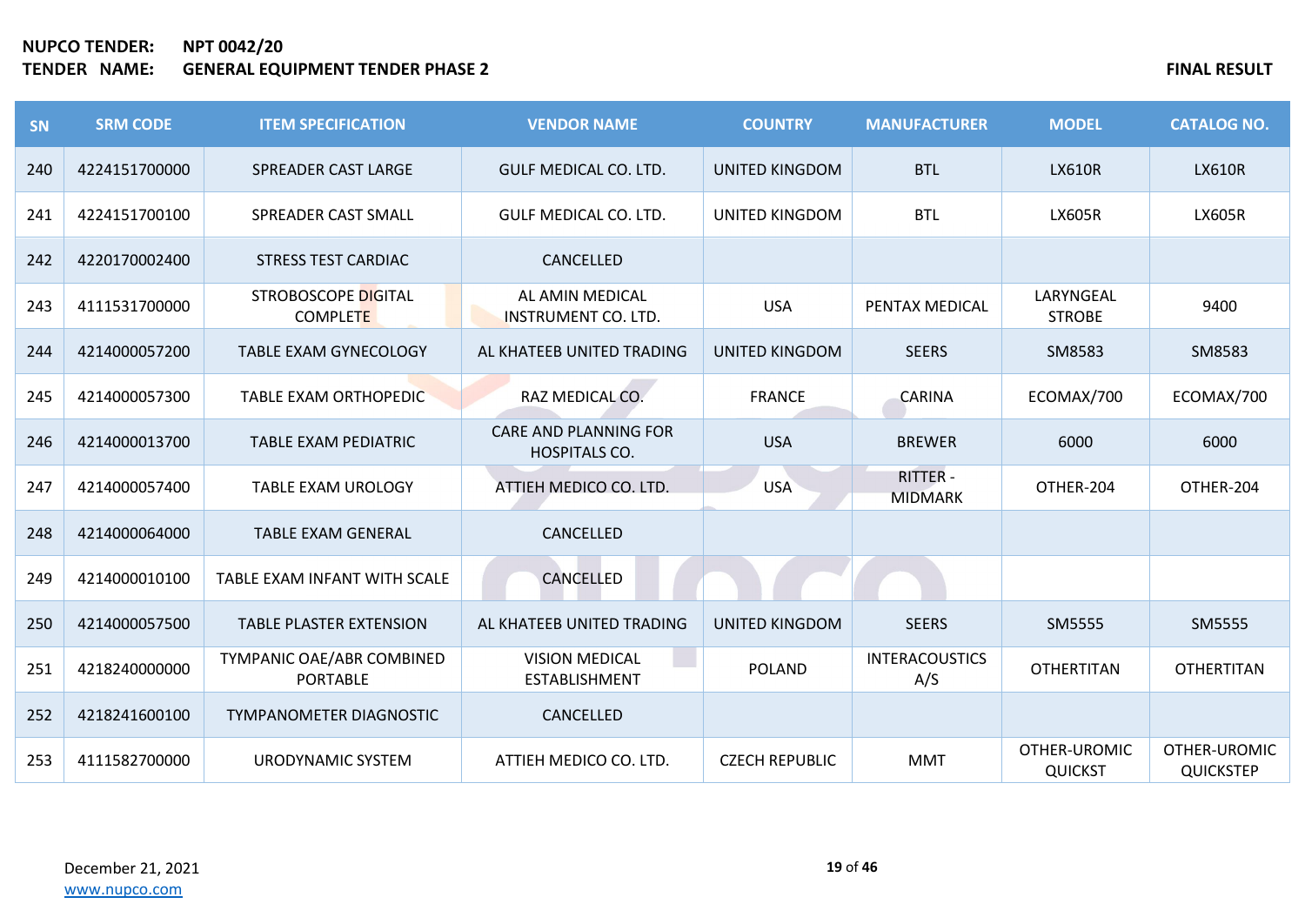| <b>SN</b> | <b>SRM CODE</b> | <b>ITEM SPECIFICATION</b>                               | <b>VENDOR NAME</b>                            | <b>COUNTRY</b>      | <b>MANUFACTURER</b>                                                              | <b>MODEL</b>                            | <b>CATALOG NO.</b>                                |
|-----------|-----------------|---------------------------------------------------------|-----------------------------------------------|---------------------|----------------------------------------------------------------------------------|-----------------------------------------|---------------------------------------------------|
| 254       | 4111582700100   | <b>UROFLOW</b>                                          | CANCELLED                                     |                     |                                                                                  |                                         |                                                   |
| 255       | 4214371300500   | UV LOCALIZED PHOTOTHERAPY                               | AL AMIN MEDICAL<br><b>INSTRUMENT CO. LTD.</b> | <b>USA</b>          | <b>STRATA SKIN</b><br><b>SCIENCES</b>                                            | <b>VTRAC EXCIMER</b><br>LAMP            | <b>VTRAC</b>                                      |
| 256       | 4225161100000   | VIDEONYSTAGMOGRAPHY VNG                                 | <b>VISION MEDICAL</b><br><b>ESTABLISHMENT</b> | <b>POLAND</b>       | <b>INTERACOUSTICS</b><br>A/S                                                     | <b>OTHERVISUAL</b><br>EYES <sub>5</sub> | <b>OTHERVISUAL</b><br><b>EYES 525</b>             |
| 257       | 4219181000200   | <b>WORKSTATION ENT UNIT</b>                             | CANCELLED                                     |                     |                                                                                  |                                         |                                                   |
| 258       | 4218190007000   | <b>PUMP SYRINGE</b>                                     | CANCELLED                                     |                     |                                                                                  |                                         |                                                   |
| 259       | 4214000012200   | <b>BAG AMBU ADULT AND PEDIATRIC</b>                     | MENA SAUDI MEDICAL CO.LTD                     | <b>ITALY</b>        | FAZZINI                                                                          | 0720S                                   | 0720S                                             |
| 260       | 4227230100200   | <b>BAG AMBU NEONATE</b>                                 | CANCELLED                                     |                     |                                                                                  |                                         |                                                   |
| 261       | 4110302200100   | <b>BOX COLD 18 LITERS</b>                               | <b>CANCELLED</b>                              |                     |                                                                                  |                                         |                                                   |
| 262       | 4214000009700   | <b>CABINET STORAGE GENERAL</b><br><b>PURPOSE MOBILE</b> | THREE PALM TREES TRADING<br><b>GROUP LTD</b>  | <b>SAUDI ARABIA</b> | <b>YARMOUK</b><br><b>MODERN</b><br><b>FACTORY FOR</b><br><b>MEDICAL&amp; LAB</b> | <b>CUP650G</b>                          | ALYARMOUK<br><b>CATALOUGE</b><br><b>ITEM #2-1</b> |
| 263       | 4214000009800   | <b>CABINET STORAGE GENERAL</b><br>PURPOSE WALL MOUNTED  | THREE PALM TREES TRADING<br><b>GROUP LTD</b>  | <b>SAUDI ARABIA</b> | YARMOUK<br><b>MODERN</b><br><b>FACTORY FOR</b><br><b>MEDICAL&amp; LAB</b>        | WG1000                                  | ALYARMOUK<br>CATALOUGE<br><b>ITEM #3-1</b>        |
| 264       | 4214000000400   | <b>CABINET STORAGE MEDICAL GAS</b><br><b>CYLINDER</b>   | ABDULLA FOUAD FOR MEDICAL<br><b>SUPPLIES</b>  | <b>USA</b>          | <b>JUSTRITE</b>                                                                  | 23007                                   | 23007                                             |
| 265       | 4214000009900   | <b>CABINETS STORAGE INSTRUMENT</b>                      | AL-OLAIBI MEDICAL SERVICES                    | <b>SAUDI ARABIA</b> | <b>SSIC</b>                                                                      | <b>SSIC-20</b>                          |                                                   |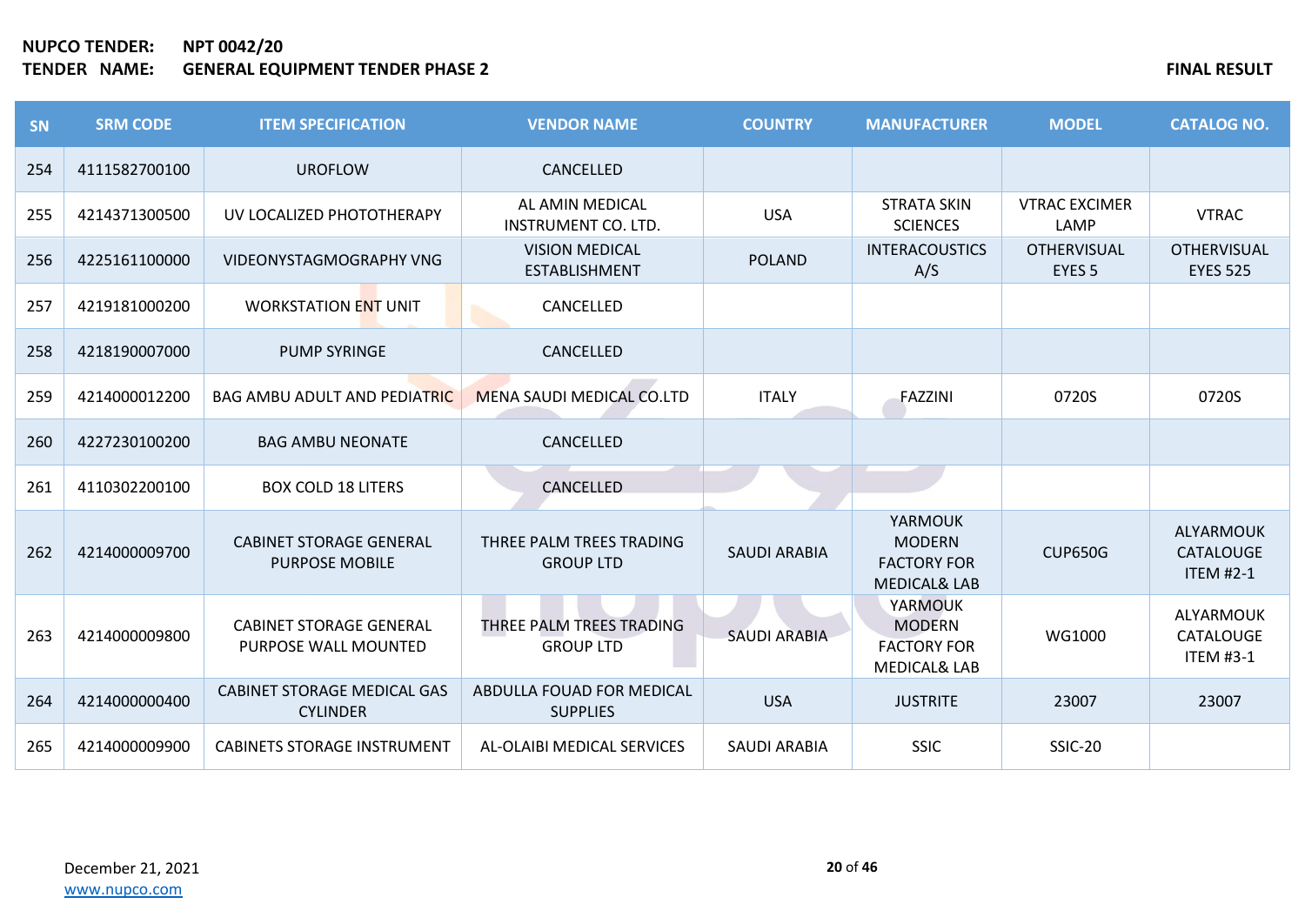| SN  | <b>SRM CODE</b> | <b>ITEM SPECIFICATION</b>                           | <b>VENDOR NAME</b>                                   | <b>COUNTRY</b> | <b>MANUFACTURER</b> | <b>MODEL</b>        | <b>CATALOG NO.</b>  |
|-----|-----------------|-----------------------------------------------------|------------------------------------------------------|----------------|---------------------|---------------------|---------------------|
| 266 | 4214000000900   | <b>CART CHART PATIENT</b>                           | CANCELLED                                            |                |                     |                     |                     |
| 267 | 4218190000900   | <b>CART CRASH</b>                                   | VISION PROTECTA CO,LTD                               | <b>ITALY</b>   | <b>CFS</b>          | <b>TORNADO LIFE</b> | <b>TORNADO LIFE</b> |
| 268 | 4214000000700   | <b>CART CYLINDER SIZE E</b>                         | CANCELLED                                            |                |                     |                     |                     |
| 269 | 4219241200200   | <b>CART DRESSING</b>                                | CANCELLED                                            |                |                     |                     |                     |
| 270 | 4214000001000   | <b>CART PLASTER</b>                                 | CANCELLED                                            |                |                     |                     |                     |
| 271 | 4214000001100   | <b>CART TRACTION</b>                                | <b>CARE AND PLANNING FOR</b><br><b>HOSPITALS CO.</b> | <b>HUNGARY</b> | FF CO. LTD.         | 542 252             | <b>PROASSIST</b>    |
| 272 | 4214000001200   | <b>CHAIR MULTIFUNCTIONAL</b>                        | CANCELLED                                            |                |                     |                     |                     |
| 273 | 4214000001400   | <b>CHAIR TRANSFER PATIENT</b>                       | AL-JEEL MEDICAL & TRADING<br>CO. LTD                 | <b>USA</b>     | <b>STRYKER</b>      | 1460-000-000        | 1460-000-000        |
| 274 | 4214000001600   | <b>CYLINDER AIR SIZE E</b>                          | CANCELLED                                            |                |                     |                     |                     |
| 275 | 4214000001700   | <b>CYLINDER CO2 SIZE E WITH</b><br><b>REGULATOR</b> | CANCELLED                                            |                |                     |                     |                     |
| 276 | 4214000001900   | <b>CYLINDER N2O SIZE E</b>                          | CANCELLED                                            |                |                     |                     |                     |
| 277 | 4227170104000   | CYLINDER N2O SIZE H/K                               | CANCELLED                                            |                |                     |                     |                     |
| 278 | 4214000002100   | <b>CYLINDER O2 SIZE F PIN INDEX</b>                 | CANCELLED                                            |                |                     |                     |                     |
| 279 | 4218190011900   | <b>DEFIBRILLATOR UNIT</b>                           | CANCELLED                                            |                |                     |                     |                     |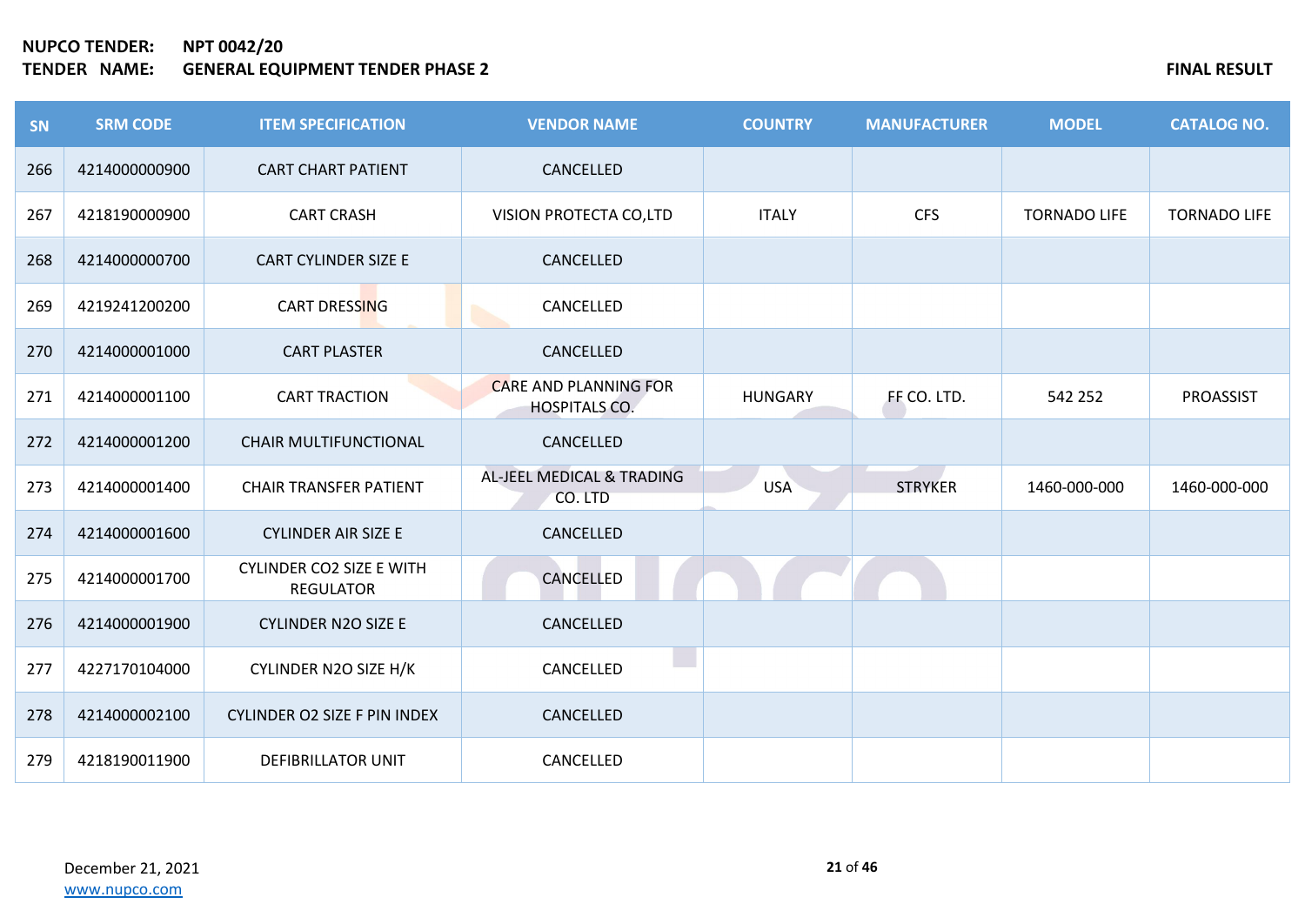| SN  | <b>SRM CODE</b> | <b>ITEM SPECIFICATION</b>                    | <b>VENDOR NAME</b>                                 | <b>COUNTRY</b>        | <b>MANUFACTURER</b>             | <b>MODEL</b>                                            | <b>CATALOG NO.</b>                                      |
|-----|-----------------|----------------------------------------------|----------------------------------------------------|-----------------------|---------------------------------|---------------------------------------------------------|---------------------------------------------------------|
| 280 | 4214000002500   | DIAGNOSTIC SET WALL MOUNTED                  | AL-JEEL MEDICAL & TRADING<br>CO. LTD               | <b>CHINA</b>          | <b>MEDSOURCE</b>                | M375400-001                                             | M375400-001                                             |
| 281 | 4214000002600   | DOPPLER FETAL HEART<br>HANDHELD              | AL KHATEEB UNITED TRADING                          | <b>UNITED KINGDOM</b> | <b>HUNTLEIGH</b>                | <b>DMXR</b>                                             | <b>DMXR</b>                                             |
| 282 | 4214000002700   | DOPPLER FETAL HEART TABLETOP                 | CANCELLED                                          |                       |                                 |                                                         |                                                         |
| 283 | 4218190001800   | ECG 12 LEAD WITH CART                        | <b>BASSAM TRADING COMPANY</b>                      | <b>CHINA</b>          | <b>BIOLIGHT</b>                 | E80                                                     | E80                                                     |
| 284 | 4218190012500   | <b>ECG 3 CHANNELS</b>                        | MENA SAUDI MEDICAL CO.LTD                          | <b>USA</b>            | <b>EDAN</b>                     | $SE-3$                                                  | $SE-3$                                                  |
| 285 | 4214000003200   | FLOWMETER O2 15 L/MIN WALL<br><b>MOUNTED</b> | MENA SAUDI MEDICAL CO.LTD                          | <b>ITALY</b>          | <b>FLOWMETER</b>                | RS OXYGEN +<br><b>PROBES + HOSE</b><br><b>CONNECTOR</b> | RS OXYGEN +<br><b>PROBES + HOSE</b><br><b>CONNECTOR</b> |
| 286 | 4214000003300   | <b>FLOWMETER OXYGEN-NEONATE</b>              | <b>TECHNO FOR ORBITS</b><br>CO.(EQUIPMENT)         | <b>FRANCE</b>         | <b>MULLER MEDICAL</b><br>S.A.S. | <b>FLOWMETER O2</b><br>15 L/MI                          | $\mathbf{1}$                                            |
| 287 | 4214000003400   | FLOWMETER OXYGEN PEDIATRIC                   | <b>TECHNO FOR ORBITS</b><br>CO.(EQUIPMENT)         | <b>FRANCE</b>         | <b>MULLER MEDICAL</b><br>S.A.S. | <b>FLOWMETER O2</b><br>15 L/MI                          | $\mathbf{1}$                                            |
| 288 | 4217000001200   | <b>GLUCOMETER</b>                            | <b>FAROUK MAAMON TAMER &amp;</b><br><b>COMPANY</b> | <b>USA</b>            | <b>ROCHE</b><br>DIAGNOSTICS(DC) | ACCU-CHEK<br><b>INSTANT ME</b>                          | 7819307078                                              |
| 289 | 4214000003500   | LINEN HAMPER-DOUBLE                          | DHAI TAIBA MEDICAL EST                             | <b>CHINA</b>          | SAIKANG                         | SKH040-1                                                | SKH040-1                                                |
| 290 | 4214000003600   | LINEN HAMPER-SINGLE                          | DHAI TAIBA MEDICAL EST                             | <b>CHINA</b>          | <b>SAIKANG</b>                  | <b>SKH040</b>                                           | <b>SKH040</b>                                           |
| 291 | 4214000003700   | <b>HUMIDIFIER</b>                            | CANCELLED                                          |                       |                                 |                                                         |                                                         |
| 292 | 4410240800000   | <b>LABEL PRINTING MEDICAL</b>                | <b>TECHNO FOR ORBITS</b><br>CO.(EQUIPMENT)         | <b>ITALY</b>          | <b>WEBBIT S.R.L.</b>            | <b>LABELKIT XPRESS</b><br><b>PRIN</b>                   | <b>XPRESPRINT</b>                                       |
| 293 | 4218190003000   | LARYNGOSCOPE-ADULT                           | MENA SAUDI MEDICAL CO.LTD                          | <b>GERMANY</b>        | <b>RIESTER</b>                  | 12261                                                   | 12261                                                   |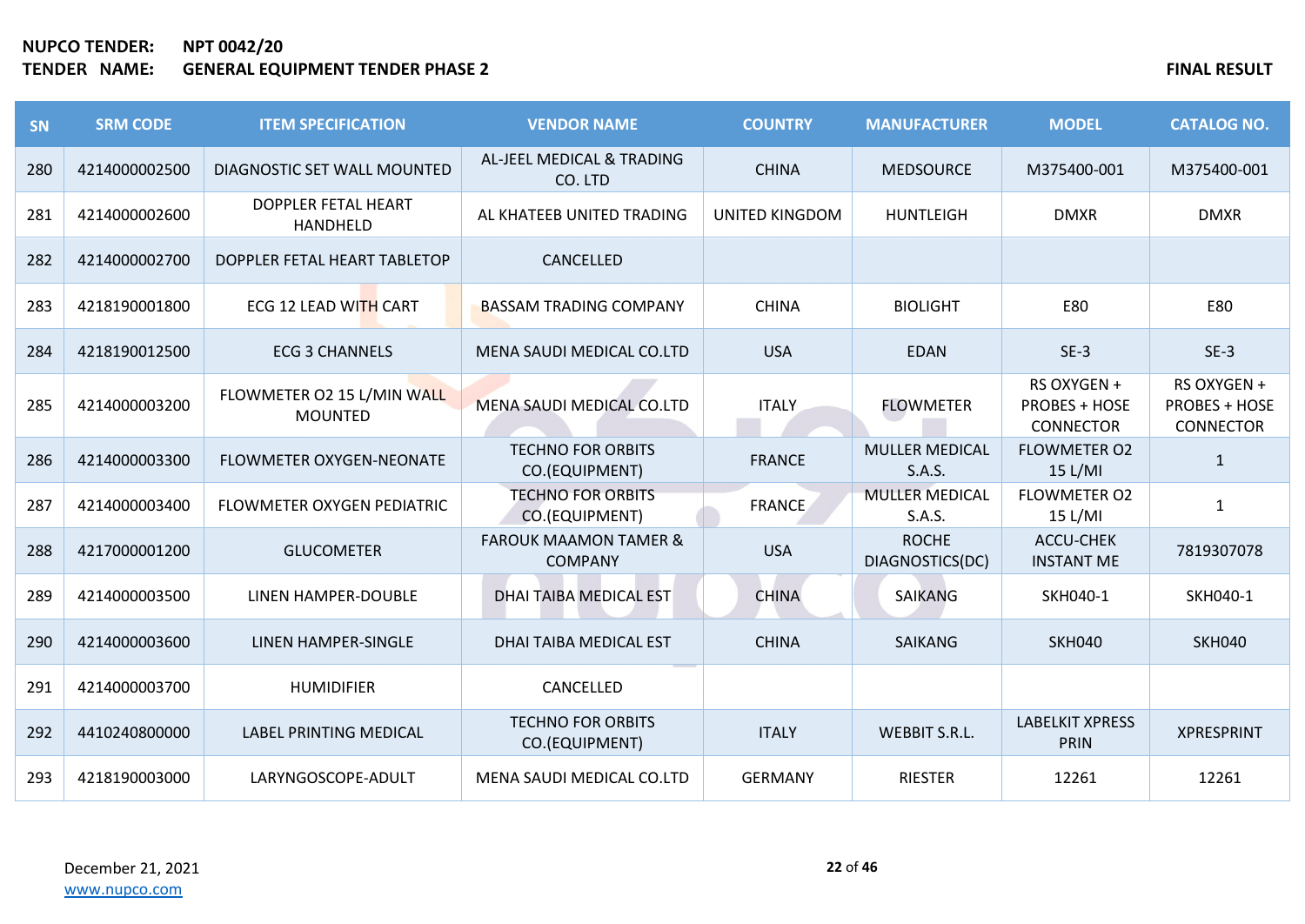| SN  | <b>SRM CODE</b> | <b>ITEM SPECIFICATION</b>                  | <b>VENDOR NAME</b>                                    | <b>COUNTRY</b>        | <b>MANUFACTURER</b> | <b>MODEL</b>                                    | <b>CATALOG NO.</b>                              |
|-----|-----------------|--------------------------------------------|-------------------------------------------------------|-----------------------|---------------------|-------------------------------------------------|-------------------------------------------------|
| 294 | 4218190003100   | LARYNGOSCOPE ADULT PEDIATRIC               | ABDULREHMAN ALGOSAIBI<br>G.T.C                        | <b>USA</b>            | <b>WELCH ALLYN</b>  | LARYNGOSCOPE<br>SET-FI                          | $69061 -$<br><b>CUSTOMIZED</b>                  |
| 295 | 4218190003200   | <b>LARYNGOSCOPE NEONATE</b>                | VISION PROTECTA CO,LTD                                | <b>UNITED KINGDOM</b> | <b>TIMESCO</b>      | <b>OPTIMA CLX</b>                               | <b>OPTIMA CLX</b>                               |
| 296 | 4218190003300   | LARYNGOSCOPE-PEDIATRIC                     | DHAI TAIBA MEDICAL EST                                | <b>GERMANY</b>        | <b>RIESTER</b>      | <b>RI MODUL</b>                                 | <b>RI MODUL</b>                                 |
| 297 | 4214000004100   | LIGHT EXAM CEILING MOUNTED                 | DAR AL NAJAT MEDICAL<br><b>TECHNOLOGY</b>             | <b>ITALY</b>          | <b>ACEM</b>         | ACEMST1.3                                       | ACEMST1.3                                       |
| 298 | 4214000004200   | LIGHT EXAM MOBILE                          | <b>FAROUK MAAMON TAMER &amp;</b><br><b>COMPANY</b>    | <b>GERMANY</b>        | <b>KLS MARTIN</b>   | <b>MARLED E1</b><br><b>MOBILE EXA</b>           | 89-701-00-04                                    |
| 299 | 4214000004300   | LIGHT EXAM WALL MOUNTED                    | <b>HOSHAN COMPANY LTD</b>                             | <b>GERMANY</b>        | <b>RIESTER</b>      | <b>RI-MAGIC</b>                                 | <b>RI-MAGIC</b>                                 |
| 300 | 4111171300300   | MAGNIFIER WITH LAMP DESKTOP                | <b>GULF MEDICAL CO. LTD.</b>                          | <b>CHINA</b>          | <b>GETINGE</b>      | <b>MAGNIFIER WITH</b><br>LAMP                   | 6003000751                                      |
| 301 | 4111171300100   | <b>MAGNIFIER WITH LAMP</b><br>HANDHELD     | NO QUOTE                                              |                       |                     |                                                 |                                                 |
| 302 | 4111171300200   | MAGNIFIER WITH LAMP WALL<br><b>MOUNTED</b> | VISION PROTECTA CO,LTD                                | <b>ITALY</b>          | <b>RIMSA</b>        | L88-LED                                         | L88-LED                                         |
| 303 | 4227220800500   | <b>MATTRESS AIR HIGH RISK</b>              | AL KHATEEB UNITED TRADING                             | <b>FRANCE</b>         | <b>NAUSICAA</b>     | NAUSIFLOW 2                                     | <b>NAUSIFLOW 2</b>                              |
| 304 | 4227220800600   | <b>MATTRESS AIR MED RISK</b>               | MENA SAUDI MEDICAL CO.LTD                             | UNITED KINGDOM        | <b>HERIDA</b>       | ARGYLL<br><b>ALTERNATING</b><br><b>MATTRESS</b> | ARGYLL<br><b>ALTERNATING</b><br><b>MATTRESS</b> |
| 305 | 4219180002200   | <b>MATTRESS ANTIDECUBITUS</b>              | VISION PROTECTA CO,LTD                                | UNITED KINGDOM        | <b>ALERTA</b>       | SAPPHIRE2                                       | SAPPHIRE2                                       |
| 306 | 4214000004400   | NEBULIZER ULTRASONIC                       | <b>SCIENTIFIC &amp; MEDICAL</b><br><b>EQUIP.HOUSE</b> | <b>GERMANY</b>        | <b>HIRTZ</b>        | <b>HICO</b><br>ULTRASONAT 810                   | <b>HICO</b><br><b>ULTRASONAT</b><br>810         |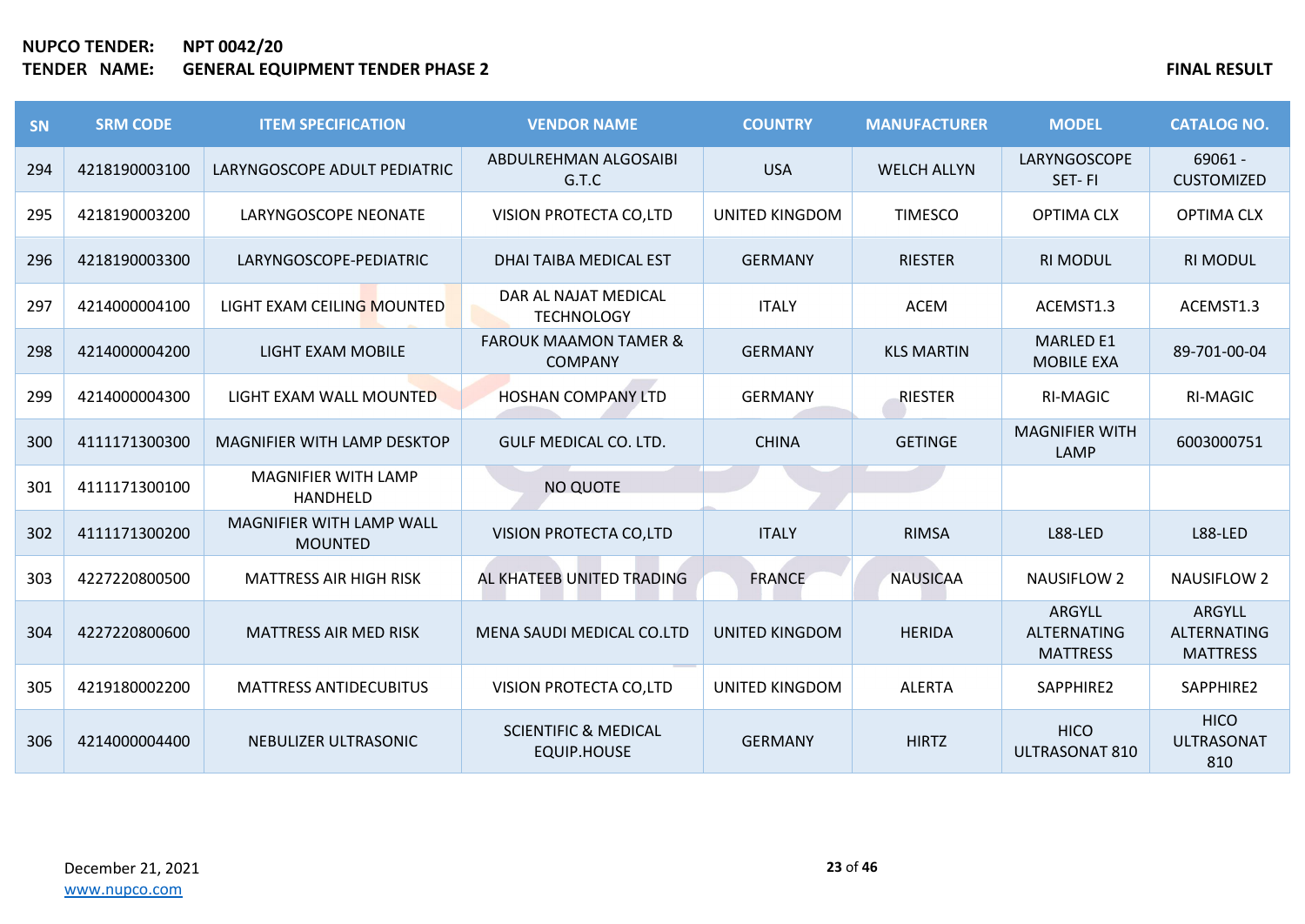| SN  | <b>SRM CODE</b> | <b>ITEM SPECIFICATION</b>                          | <b>VENDOR NAME</b>                            | <b>COUNTRY</b> | <b>MANUFACTURER</b> | <b>MODEL</b>                         | <b>CATALOG NO.</b> |
|-----|-----------------|----------------------------------------------------|-----------------------------------------------|----------------|---------------------|--------------------------------------|--------------------|
| 307 | 4218200501300   | OTO OPHTHALMOSCOPE DESKTOP                         | AL-JEEL MEDICAL & TRADING<br>CO. LTD          | <b>CHINA</b>   | <b>MEDSOURCE</b>    | MHW1211                              | MHW1211            |
| 308 | 4218200501400   | OTO OPTHALMOSCOPE WALL<br><b>MOUNT</b>             | AL AMIN MEDICAL<br>INSTRUMENT CO. LTD.        | <b>GERMANY</b> | <b>HEINE</b>        | A-095.12.219                         | A-095.12.219       |
| 309 | 4214000004500   | OTOSCOPE TABLETOP                                  | ABDULREHMAN ALGOSAIBI<br>G.T.C                | <b>USA</b>     | <b>WELCH ALLYN</b>  | <b>DIAGNOSTIC</b><br><b>OTOSCOPE</b> | 20000-L            |
| 310 | 4214000004600   | OTOSCOPE WALL MOUNTED                              | <b>HOSHAN COMPANY LTD</b>                     | <b>GERMANY</b> | <b>RIESTER</b>      | <b>RI-FORMER</b>                     | <b>RI-FORMER</b>   |
| 311 | 4214000004800   | <b>OXIMETER PULSE HANDHELD</b>                     | CANCELLED                                     |                |                     |                                      |                    |
| 312 | 4214000005000   | PURIFIER AIR LARGE AREA                            | CANCELLED                                     |                |                     |                                      |                    |
| 313 | 4214000005100   | PURIFIER AIR SMALL AREA                            | CANCELLED                                     |                |                     |                                      |                    |
| 314 | 4213160900600   | <b>RACK SHOE MOBILE</b>                            | CARE AND PLANNING FOR<br><b>HOSPITALS CO.</b> | <b>HUNGARY</b> | FF CO. LTD.         | 542 187                              | <b>PROASSIST</b>   |
| 315 | 4214000005400   | <b>REGULATOR CO2</b>                               | <b>GALLOP TRADING EST.</b>                    | UNITED KINGDOM | <b>GCE LTD</b>      | <b>CO2 REGULATOR</b><br>$0 - 15$     | 5000105            |
| 316 | 4214000005500   | <b>REGULATOR O2</b>                                | AL-JEEL MEDICAL & TRADING<br>CO. LTD          | <b>CHINA</b>   | <b>MEDSOURCE</b>    | M010R25                              | M010R25            |
| 317 | 4214000005600   | <b>REGULATOR-SUCTION HIGH WALL</b><br><b>MOUNT</b> | CANCELLED                                     |                |                     |                                      |                    |
| 318 | 4214000005700   | <b>REGULATOR-SUCTION LOW-</b><br><b>NEONATAL</b>   | ABDULREHMAN ALGOSAIBI<br>G.T.C                | <b>USA</b>     | <b>OHIO</b>         | <b>ISU</b>                           | <b>VR-PICV-BML</b> |
| 319 | 4218190007300   | RESUSCITATOR KIT ADULT AND<br><b>PEDIATRIC</b>     | MENA SAUDI MEDICAL CO.LTD                     | <b>ITALY</b>   | <b>FAZZINI</b>      | 0720S                                | 0720S              |
| 320 | 4218190007400   | <b>RESUSCITATOR KIT NEONATE</b>                    | MENA SAUDI MEDICAL CO.LTD                     | <b>ITALY</b>   | <b>FAZZINI</b>      | 0722S                                | 0722S              |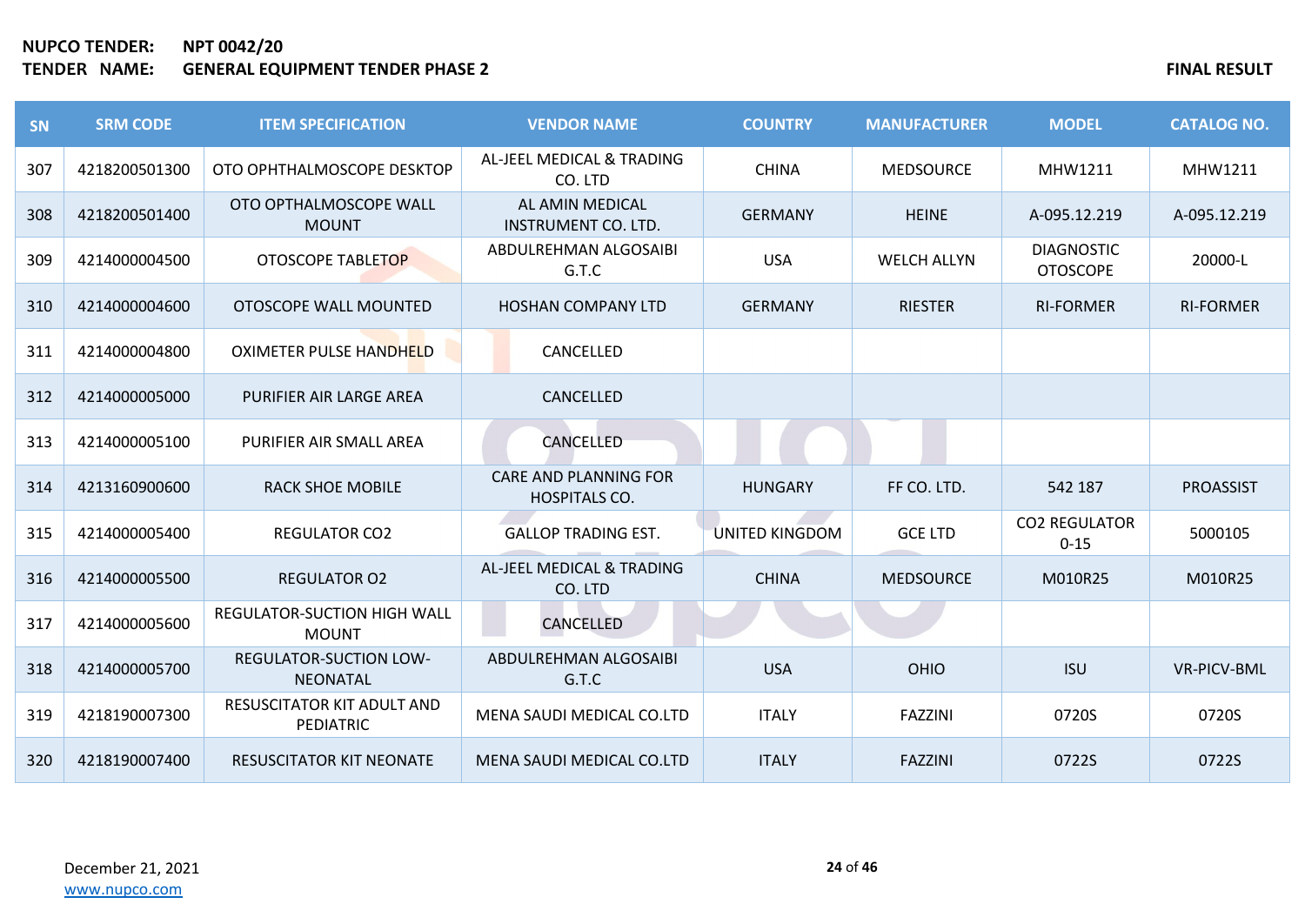| SN  | <b>SRM CODE</b> | <b>ITEM SPECIFICATION</b>                        | <b>VENDOR NAME</b>                            | <b>COUNTRY</b> | <b>MANUFACTURER</b>   | <b>MODEL</b>   | <b>CATALOG NO.</b> |
|-----|-----------------|--------------------------------------------------|-----------------------------------------------|----------------|-----------------------|----------------|--------------------|
| 321 | 4214000006100   | <b>SCALE CHAIR</b>                               | <b>HOSHAN COMPANY LTD</b>                     | <b>CHINA</b>   | <b>HEALTH O METER</b> | 594KL          | 594KL              |
| 322 | 4218280100000   | <b>SCALE DIAPER</b>                              | <b>HOSHAN COMPANY LTD</b>                     | <b>CHINA</b>   | <b>HEALTH O METER</b> | 3400KL         | 3400KL             |
| 323 | 4214000005900   | SCALE-INFANT                                     | CANCELLED                                     |                |                       |                |                    |
| 324 | 4214000006000   | <b>SCALE PATIENT WITH HEIGHT</b>                 | CANCELLED                                     |                |                       |                |                    |
| 325 | 4214000006200   | <b>SCALE WHEELCHAIR</b>                          | CANCELLED                                     |                |                       |                |                    |
| 326 | 4218190007600   | <b>SCAN DEVICE BLADDER</b>                       | CANCELLED                                     |                |                       |                |                    |
| 327 | 4214000006300   | SPHYGMOMANOMETER ANEROID<br><b>MOBILE</b>        | AL-JEEL MEDICAL & TRADING<br>CO. LTD          | <b>CHINA</b>   | <b>MEDSOURCE</b>      | MHS70E         | MHS70E             |
| 328 | 4214000006400   | SPHYGMOMANOMETER ANEROID<br><b>WALL</b>          | AL-ASASYAH BASIC<br><b>ELECTRONICS CO. LT</b> | <b>ITALY</b>   | <b>FAZZINI</b>        | 08.314.00      | 08.314.00          |
| 329 | 4214000006500   | SPHYGMOMANOMETER<br><b>ELECTRONIC VITAL SIGN</b> | <b>BASSAM TRADING COMPANY</b>                 | <b>CHINA</b>   | <b>BIOLIGHT</b>       | V <sub>9</sub> | V <sub>9</sub>     |
| 330 | 4214000006600   | <b>STAND IV</b>                                  | AL-JEEL MEDICAL & TRADING<br>CO. LTD          | <b>CHINA</b>   | <b>MEDSOURCE</b>      | M471RL3        | M471RL3            |
| 331 | 4218190007800   | STETHOSCOPE INFANT                               | AL-JEEL MEDICAL & TRADING<br>CO. LTD          | <b>CHINA</b>   | <b>MEDSOURCE</b>      | MHS30R1        | MHS30R1            |
| 332 | 4214000006900   | <b>STOOL EXAMINATION</b>                         | <b>HOSHAN COMPANY LTD</b>                     | <b>ITALY</b>   | <b>FAZZINI</b>        | 02.903.00      | 02.903.00          |
| 333 | 4214000007000   | STOOL FOOT 1 STEP                                | <b>HOSHAN COMPANY LTD</b>                     | <b>ITALY</b>   | <b>FAZZINI</b>        | 02.850.01      | 02.850.01          |
| 334 | 4214000007100   | STOOL FOOT 2 STEP                                | <b>HOSHAN COMPANY LTD</b>                     | <b>ITALY</b>   | <b>FAZZINI</b>        | 02.851.01      | 02.851.01          |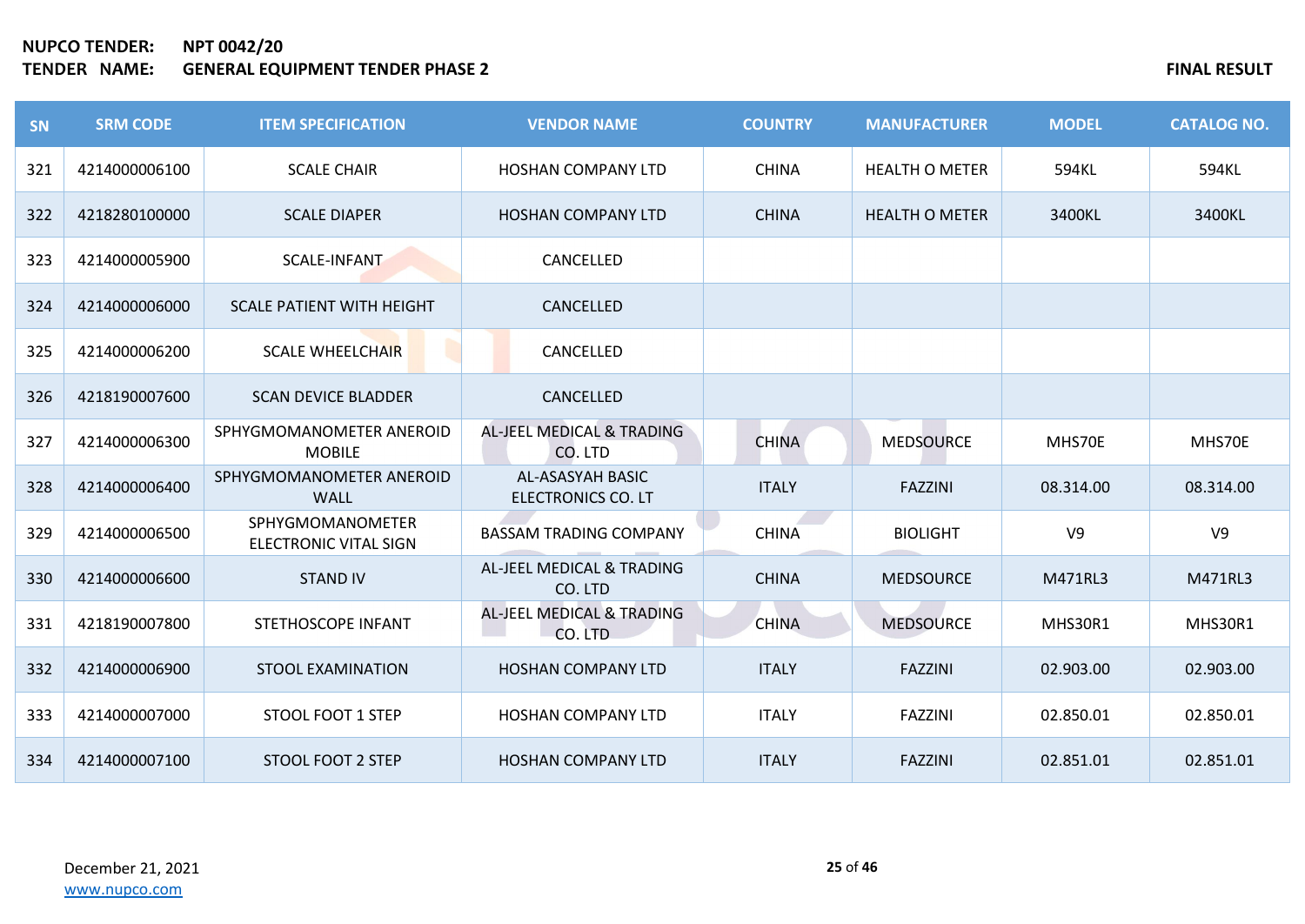| SN  | <b>SRM CODE</b> | <b>ITEM SPECIFICATION</b>                       | <b>VENDOR NAME</b>                            | <b>COUNTRY</b>     | <b>MANUFACTURER</b>                    | <b>MODEL</b>                | <b>CATALOG NO.</b>                              |
|-----|-----------------|-------------------------------------------------|-----------------------------------------------|--------------------|----------------------------------------|-----------------------------|-------------------------------------------------|
| 335 | 4214000007300   | <b>SUCTION UNIT ELECTRICAL</b><br><b>MOBILE</b> | CANCELLED                                     |                    |                                        |                             |                                                 |
| 336 | 4229352200000   | <b>SUCTION UNIT PORTABLE</b>                    | DAR AL NAJAT MEDICAL<br><b>TECHNOLOGY</b>     | <b>ITALY</b>       | <b>FAZZINI</b>                         | $F-18B$                     | $F-18B$                                         |
| 337 | 4214000007500   | <b>TABLE INSTRUMENT LARGE</b>                   | AL-ASASYAH BASIC<br><b>ELECTRONICS CO. LT</b> | <b>CHINA</b>       | <b>SAIKANG</b>                         | <b>SKH006</b>               | <b>SKH006</b>                                   |
| 338 | 4214000007600   | <b>TABLE INSTRUMENT SMALL</b>                   | THREE PALM TREES TRADING<br><b>GROUP LTD</b>  | <b>SPAIN</b>       | <b>HIDEMAR</b>                         | 20000                       | <b>HIDEMAR</b><br>CATALOUGE<br><b>ITEM #338</b> |
| 339 | 4214000007700   | THERMOMETER DIGITAL DOCKING<br><b>STATION</b>   | <b>ABDULREHMAN ALGOSAIBI</b><br>G.T.C         | <b>USA</b>         | <b>WELCH ALLYN</b>                     | <b>SURETEMP PLUS</b><br>692 | 01692-400                                       |
| 340 | 4217000002500   | THERMOMETER DIGITAL<br><b>HANDHELD</b>          | <b>HOSHAN COMPANY LTD</b>                     | <b>GERMANY</b>     | <b>RIESTER</b>                         | RI-THERMO - 1830            | RI-THERMO -<br>1830                             |
| 341 | 4214000007900   | THERMOMETER DIGITAL WALL<br><b>MOUNT</b>        | CANCELLED                                     |                    |                                        |                             |                                                 |
| 342 | 4214000008000   | THERMOMETER INFRARED                            | AL KAMAL IMPORT OFFICE<br>CO.,LTD.            | <b>CHINA</b>       | <b>JIANGSU YUYUE</b><br><b>MEDICAL</b> | $YT-2$                      | $YT-2$                                          |
| 343 | 4214000008100   | THERMOMETER TYMPANIC                            | <b>JAMJOOM MEDICAL</b><br>INDUSTRIES CO. LTD. | SWITZERLAND        | ROSSMAX                                | RA600                       | RA600                                           |
| 344 | 4218190008100   | <b>TRANSILLUMINATOR VEIN</b><br><b>PORTABLE</b> | DHAI TAIBA MEDICAL EST                        | <b>SOUTH KOREA</b> | <b>IISM</b>                            | VPISM-C + STAND             | VPISM-C+<br><b>STAND</b>                        |
| 345 | 4218190008000   | <b>TRANSILLUMINATOR VEIN</b><br><b>HANDHELD</b> | AL KHATEEB UNITED TRADING                     | <b>CHINA</b>       | <b>VIVO LIGHT</b>                      | <b>V800F</b>                | <b>V800F</b>                                    |
| 346 | 4214000008200   | <b>TROLLEY WITH BASKET</b>                      | CANCELLED                                     |                    |                                        |                             |                                                 |
| 347 | 4214000008300   | TRUCK CYLINDER SIZE E                           | CANCELLED                                     |                    |                                        |                             |                                                 |
| 348 | 4214000008400   | <b>TRUCK CYLINDER SIZE F</b>                    | CANCELLED                                     |                    |                                        |                             |                                                 |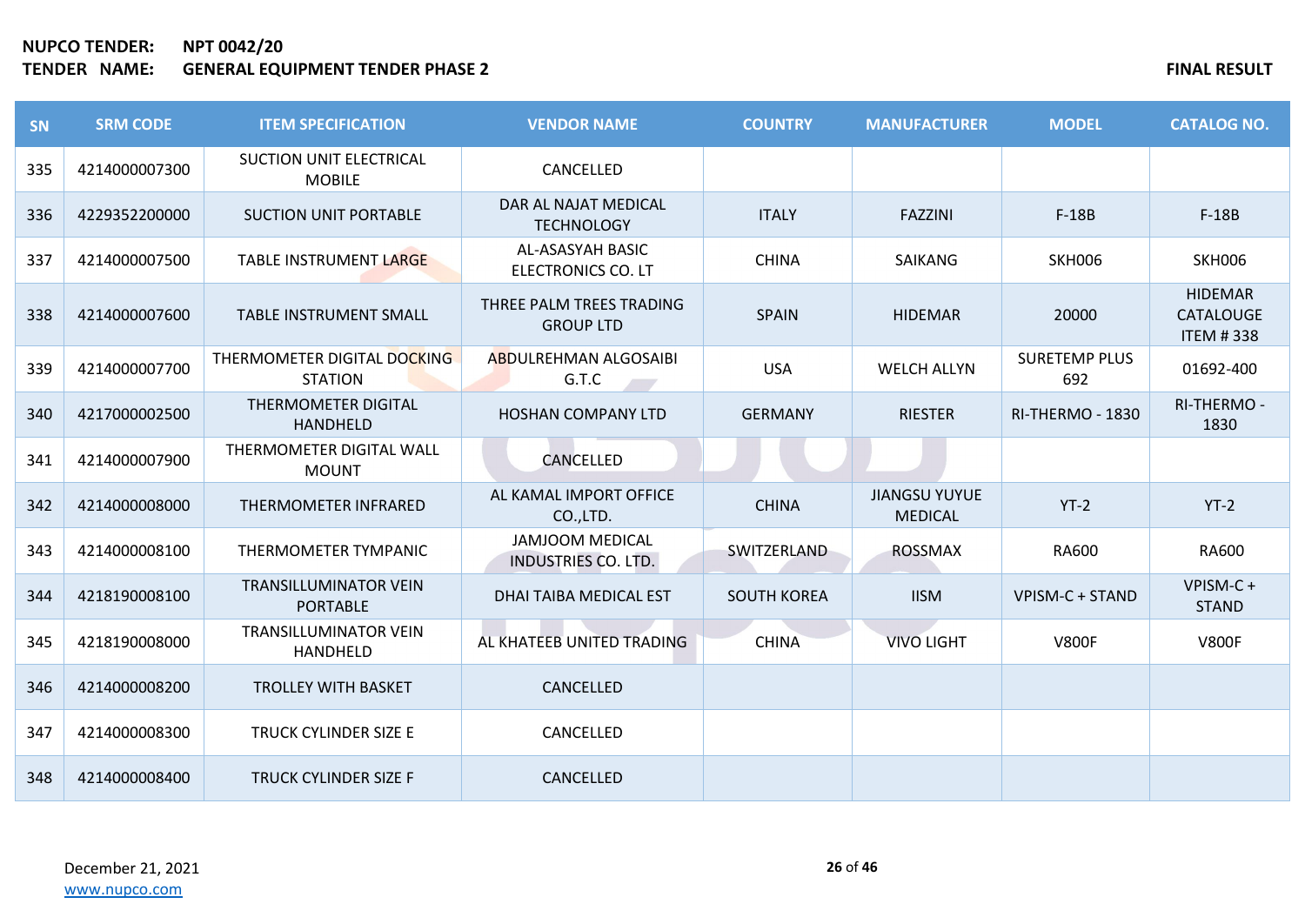| SN  | <b>SRM CODE</b> | <b>ITEM SPECIFICATION</b>                       | <b>VENDOR NAME</b>           | <b>COUNTRY</b>   | <b>MANUFACTURER</b> | <b>MODEL</b>  | <b>CATALOG NO.</b> |
|-----|-----------------|-------------------------------------------------|------------------------------|------------------|---------------------|---------------|--------------------|
| 349 | 4227220801200   | <b>WALKER PATIENT</b>                           | <b>CARETECHNIQUES</b>        | <b>GERMANY</b>   | THERA-TRAINER       | EGO-526       | C-349.PDF          |
| 350 | 4219180003300   | WHEELCHAIR-BARIATRIC                            | CANCELLED                    |                  |                     |               |                    |
| 351 | 4214000009200   | <b>WHEELCHAIR PEDIATRIC</b>                     | MENA SAUDI MEDICAL CO.LTD    | <b>ITALY</b>     | <b>FAZZINI</b>      | GR101         | GR101              |
| 352 | 4229630000200   | <b>BRONCHOSCOPE WORKSTATION</b><br><b>VIDEO</b> | CANCELLED                    |                  |                     |               |                    |
| 353 | 4229630000300   | <b>CABINET DRYING ENDOSCOPY</b>                 | SPECTROMED CO                | <b>FRANCE</b>    | SOLUSCOPE           | SC8-1D-C-60HZ | SC8-1D-C-60HZ      |
| 354 | 4229630000400   | <b>CABINET STORAGE 8 SCOPES</b>                 | SPECTROMED CO                | <b>FRANCE</b>    | SOLUSCOPE           | SC8-1D-C-60HZ | SC8-1D-C-60HZ      |
| 355 | 4229630000500   | <b>DISINFECTOR ENDOSCOPY</b>                    | CANCELLED                    |                  |                     |               |                    |
| 356 | 4229510047900   | <b>DUODENOSCOPE FLEXIBLE</b>                    | CANCELLED                    |                  |                     |               |                    |
| 357 | 4229510401500   | ELECTROSURGERY WITH ARGON<br>AND VESSEL SEALING | CANCELLED                    |                  |                     |               |                    |
| 358 | 4115000035600   | <b>ENDOSCOPY WORKSTATION</b>                    | CANCELLED                    |                  |                     |               |                    |
| 359 | 4229511200400   | <b>TABLE ENDOSCOPY</b>                          | ATTIEH MEDICO CO. LTD.       | <b>USA</b>       | <b>MIDMARK</b>      | OTHER-630-020 | OTHER-630-020      |
| 360 | 4229630001000   | TRANS NASAL UPPER ENDOSCOPY                     | CANCELLED                    |                  |                     |               |                    |
| 361 | 4218230800500   | AMPLITUDE EEG                                   | <b>GULF MEDICAL CO. LTD.</b> | <b>AUSTRALIA</b> | <b>COMPUMEDICS</b>  | 9028-0023-01  | <b>VARIOUS</b>     |
| 362 | 4218190000300   | ANALYZER OXYGEN INCUBATOR<br><b>INFANT</b>      | CANCELLED                    |                  |                     |               |                    |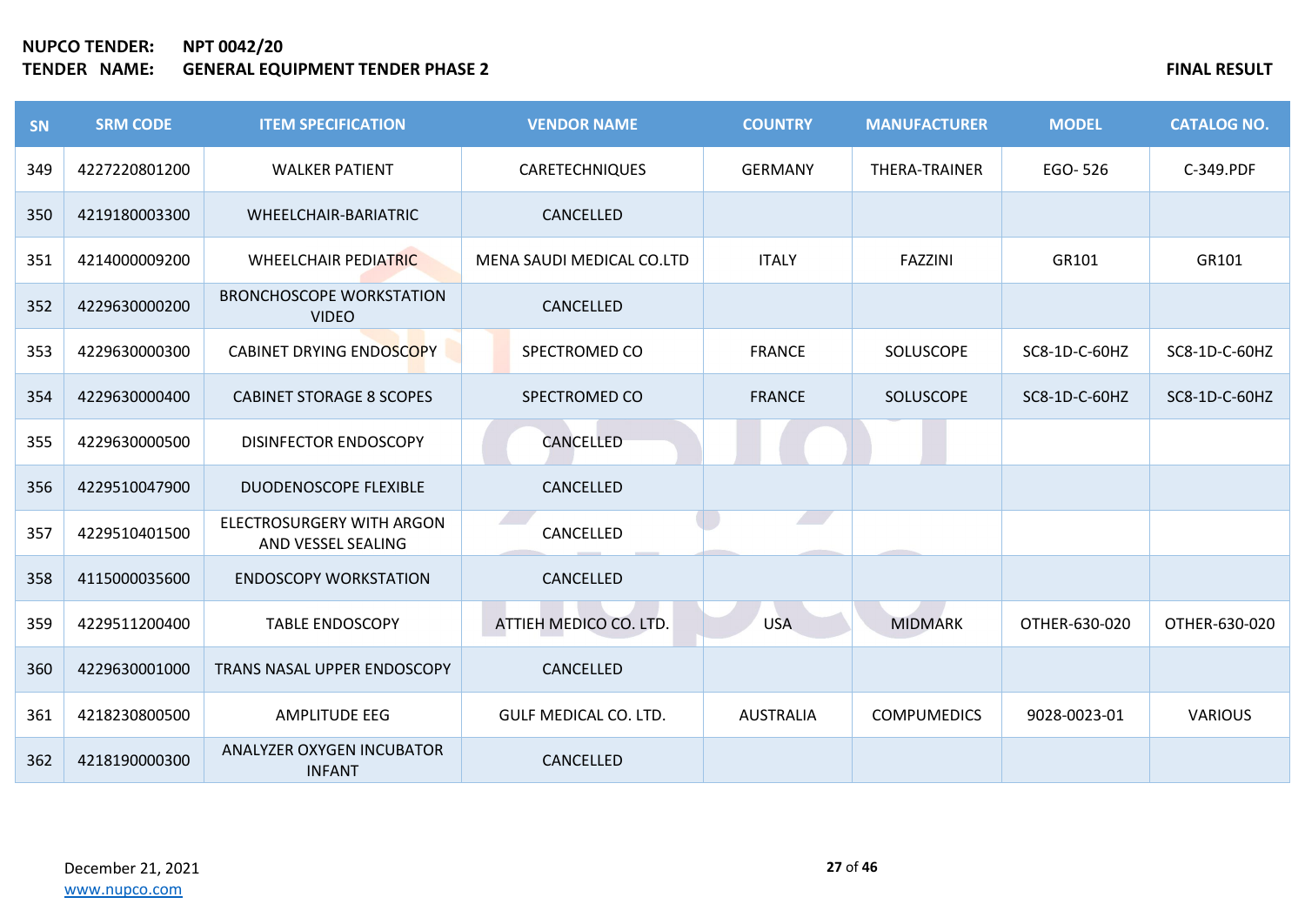| <b>SN</b> | <b>SRM CODE</b> | <b>ITEM SPECIFICATION</b>                                    | <b>VENDOR NAME</b>                           | <b>COUNTRY</b>     | <b>MANUFACTURER</b>                   | <b>MODEL</b>                         | <b>CATALOG NO.</b>                   |
|-----------|-----------------|--------------------------------------------------------------|----------------------------------------------|--------------------|---------------------------------------|--------------------------------------|--------------------------------------|
| 363       | 4229350003500   | <b>ASSIST COUGH</b>                                          | AL KHATEEB UNITED TRADING                    | <b>GERMANY</b>     | PORTA MEDICAL                         | <b>BIWAZE COUGH</b><br><b>ASSIST</b> | <b>BIWAZE COUGH</b><br><b>ASSIST</b> |
| 364       | 4218190000400   | BLENDER AIR AND O2 HIGH                                      | DAR AL NAJAT MEDICAL<br><b>TECHNOLOGY</b>    | <b>USA</b>         | <b>BIO-MED DEVICES</b>                | 2004F1515                            | 2004F1515                            |
| 365       | 4218190000500   | BLENDER AIR & O2 LOW                                         | DAR AL NAJAT MEDICAL<br><b>TECHNOLOGY</b>    | <b>USA</b>         | <b>BIO-MED DEVICES</b>                | 2003FF1                              | 2003FF1                              |
| 366       | 4214000063000   | <b>CENTRAL STATION</b><br><b>CARDIOTOCOGRAPHY 10 BEDS</b>    | <b>RANEEN MEDICAL</b><br><b>ESTABLISMENT</b> | <b>CHINA</b>       | <b>EDAN</b><br><b>INSTRUMENTS INC</b> | <b>F9 EXPRESS</b>                    | 3.5-20190227                         |
| 367       | 4214000060000   | <b>CENTRAL STATION</b><br>CARDIOTOCOGRAPHY 4 BEDS            | RANEEN MEDICAL<br><b>ESTABLISMENT</b>        | <b>CHINA</b>       | <b>EDAN</b><br><b>INSTRUMENTS INC</b> | <b>F9 EXPRESS</b>                    | 3.5-20190227                         |
| 368       | 4214000061000   | <b>CENTRAL STATION</b><br><b>CARDIOTOCOGRAPHY 6 BEDS</b>     | <b>CANCELLED</b>                             |                    |                                       |                                      |                                      |
| 369       | 4214000062000   | <b>CENTRAL STATION</b><br><b>CARDIOTOCOGRAPHY 8 BEDS</b>     | <b>RANEEN MEDICAL</b><br><b>ESTABLISMENT</b> | <b>CHINA</b>       | <b>EDAN</b><br><b>INSTRUMENTS INC</b> | <b>F9 EXPRESS</b>                    | 3.5-20190227                         |
| 370       | 4218190000000   | <b>CLEARANCE AIRWAY</b>                                      | <b>BETA SCIENTIFIC INSTRUMENT</b><br>CO.LTD  | <b>SOUTH KOREA</b> | <b>KORUST</b>                         | CAREWAY                              | <b>CAREWAY</b>                       |
| 371       | 4218190001100   | DRAINAGE UNIT CHEST                                          | MOHAMMED HAMMAD AL-<br>HAMMAD MEDICAL CO.    | <b>ITALY</b>       | <b>REDAX SPA</b>                      | 10192                                | 10192                                |
| 372       | 4218190002700   | <b>INCUBATOR TRANSPORT</b><br><b>NEONATAL</b>                | CANCELLED                                    |                    |                                       |                                      |                                      |
| 373       | 4218190002600   | <b>INCUBATOR PREMIUM NEONATE</b>                             | CANCELLED                                    |                    |                                       |                                      |                                      |
| 374       | 4218190002500   | <b>INCUBATOR STANDARD</b><br><b>NEONATAL</b>                 | <b>CANCELLED</b>                             |                    |                                       |                                      |                                      |
| 375       | 4218190002800   | <b>INCUBATORS TRANSPORT INFANT</b><br><b>WITH VENTILATOR</b> | CANCELLED                                    |                    |                                       |                                      |                                      |
| 376       | 4218190012300   | <b>INTUBATION DIFFICULT VIDEO</b><br><b>ADULT</b>            | CANCELLED                                    |                    |                                       |                                      |                                      |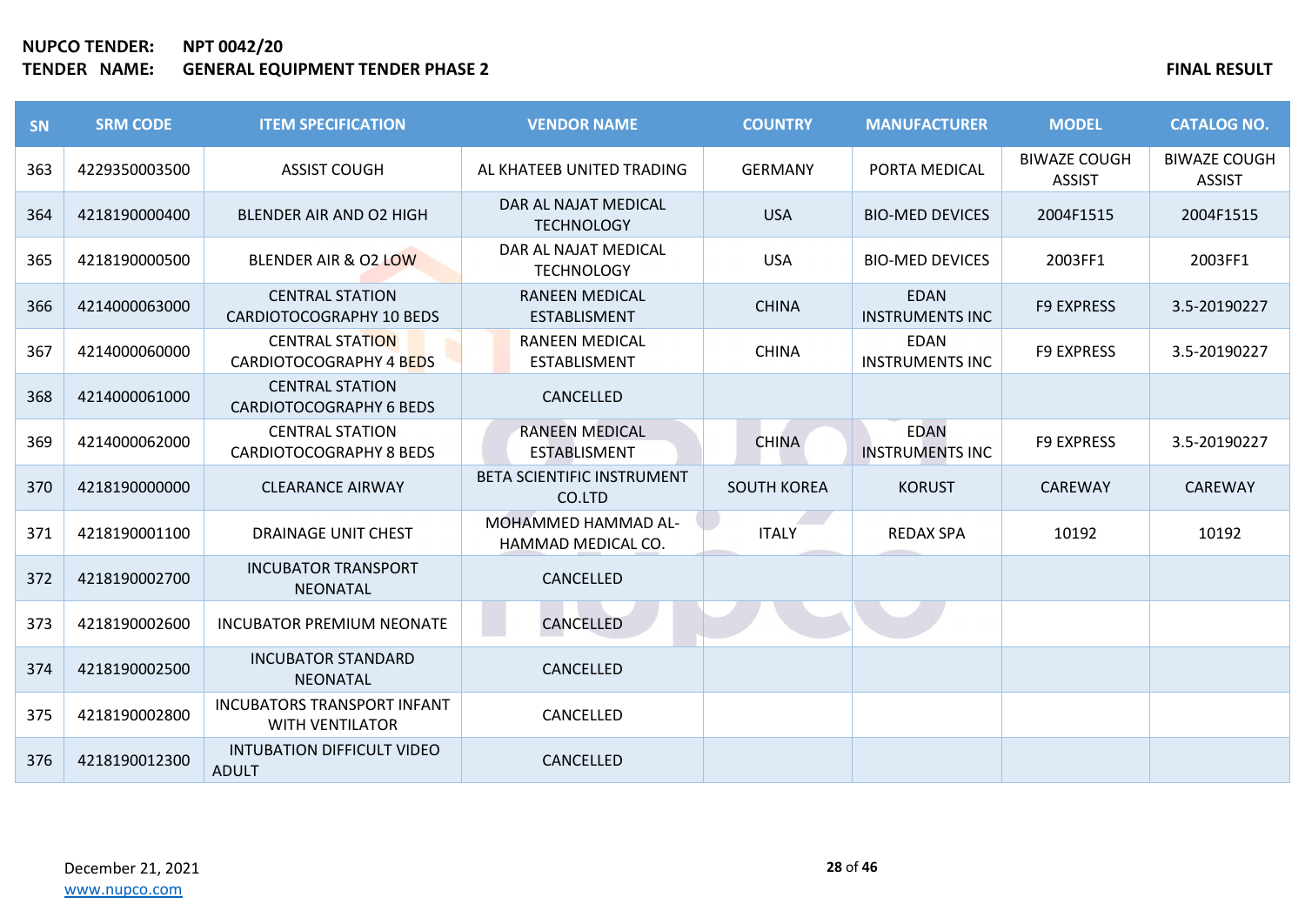| <b>SN</b> | <b>SRM CODE</b> | <b>ITEM SPECIFICATION</b>                                            | <b>VENDOR NAME</b>                                 | <b>COUNTRY</b> | <b>MANUFACTURER</b>              | <b>MODEL</b>                          | <b>CATALOG NO.</b> |
|-----------|-----------------|----------------------------------------------------------------------|----------------------------------------------------|----------------|----------------------------------|---------------------------------------|--------------------|
| 377       | 4218190011300   | INTUBATION DIFFICULT VIDEO<br>PEDIATRIC                              | CANCELLED                                          |                |                                  |                                       |                    |
| 378       | 4229350001200   | <b>INTUBATION DIFFICULT VIDEO</b><br><b>NEONATE</b>                  | <b>CANCELLED</b>                                   |                |                                  |                                       |                    |
| 379       | 4214170400100   | <b>MATTRESS AIR BARIATRIC</b>                                        | CANCELLED                                          |                |                                  |                                       |                    |
| 380       | 4218190003800   | <b>METER JAUNDICE</b>                                                | CANCELLED                                          |                |                                  |                                       |                    |
| 381       | 4218190004600   | <b>MONITOR APNEA</b>                                                 | <b>RANEEN MEDICAL</b><br><b>ESTABLISMENT</b>       | <b>USA</b>     | CADWELL<br><b>INDUSTRIES INC</b> | <b>APNEA TRAK CORE</b>                | 100833-937         |
| 382       | 4218190015300   | <b>MONITOR BEDSIDE CENTRAL 04</b><br><b>BEDS NEONATE</b>             | <b>FAROUK MAAMON TAMER &amp;</b><br><b>COMPANY</b> | <b>JAPAN</b>   | <b>NIHON KOHDEN</b>              | <b>MONITOR</b><br><b>BEDSIDE CENT</b> | CN6201             |
| 382       | 4218190015300   | <b>MONITOR BEDSIDE CENTRAL 04</b><br><b>BEDS NEONATE</b>             | AL FAISALIAH MEDICAL<br>SYSTEMS CO.                | <b>USA</b>     | <b>PHILIPS</b>                   | PIC IX                                | 866389             |
| 382       | 4218190015300   | <b>MONITOR BEDSIDE CENTRAL 04</b><br><b>BEDS NEONATE</b>             | AL-JEEL MEDICAL & TRADING<br>CO. LTD               | <b>FINLAND</b> | <b>GE HEALTH CARE</b>            | <b>CSCB850</b>                        | <b>CSCB850</b>     |
| 383       | 4218190014700   | <b>MONITOR BEDSIDE CENTRAL 08</b><br><b>BEDS ADULT AND PEDIATRIC</b> | AL FAISALIAH MEDICAL<br>SYSTEMS CO.                | <b>USA</b>     | <b>PHILIPS</b>                   | PIC IX                                | 866389             |
| 383       | 4218190014700   | <b>MONITOR BEDSIDE CENTRAL 08</b><br><b>BEDS ADULT AND PEDIATRIC</b> | <b>FAROUK MAAMON TAMER &amp;</b><br><b>COMPANY</b> | <b>JAPAN</b>   | <b>NIHON KOHDEN</b>              | <b>MONITOR</b><br><b>BEDSIDE CENT</b> | CN6201             |
| 383       | 4218190014700   | MONITOR BEDSIDE CENTRAL 08<br><b>BEDS ADULT AND PEDIATRIC</b>        | AL-JEEL MEDICAL & TRADING<br>CO. LTD               | <b>FINLAND</b> | <b>GE HEALTH CARE</b>            | CSCB850                               | CSCB850            |
| 384       | 4218190015400   | <b>MONITOR BEDSIDE CENTRAL 08</b><br><b>BEDS NEONATE</b>             | <b>FAROUK MAAMON TAMER &amp;</b><br><b>COMPANY</b> | <b>JAPAN</b>   | <b>NIHON KOHDEN</b>              | <b>MONITOR</b><br><b>BEDSIDE CENT</b> | CN6201             |
| 384       | 4218190015400   | MONITOR BEDSIDE CENTRAL 08<br><b>BEDS NEONATE</b>                    | AL FAISALIAH MEDICAL<br>SYSTEMS CO.                | <b>USA</b>     | <b>PHILIPS</b>                   | PIC IX                                | 866389             |
| 384       | 4218190015400   | <b>MONITOR BEDSIDE CENTRAL 08</b><br><b>BEDS NEONATE</b>             | AL-JEEL MEDICAL & TRADING<br>CO. LTD               | <b>FINLAND</b> | <b>GE HEALTH CARE</b>            | <b>CSCB850</b>                        | <b>CSCB850</b>     |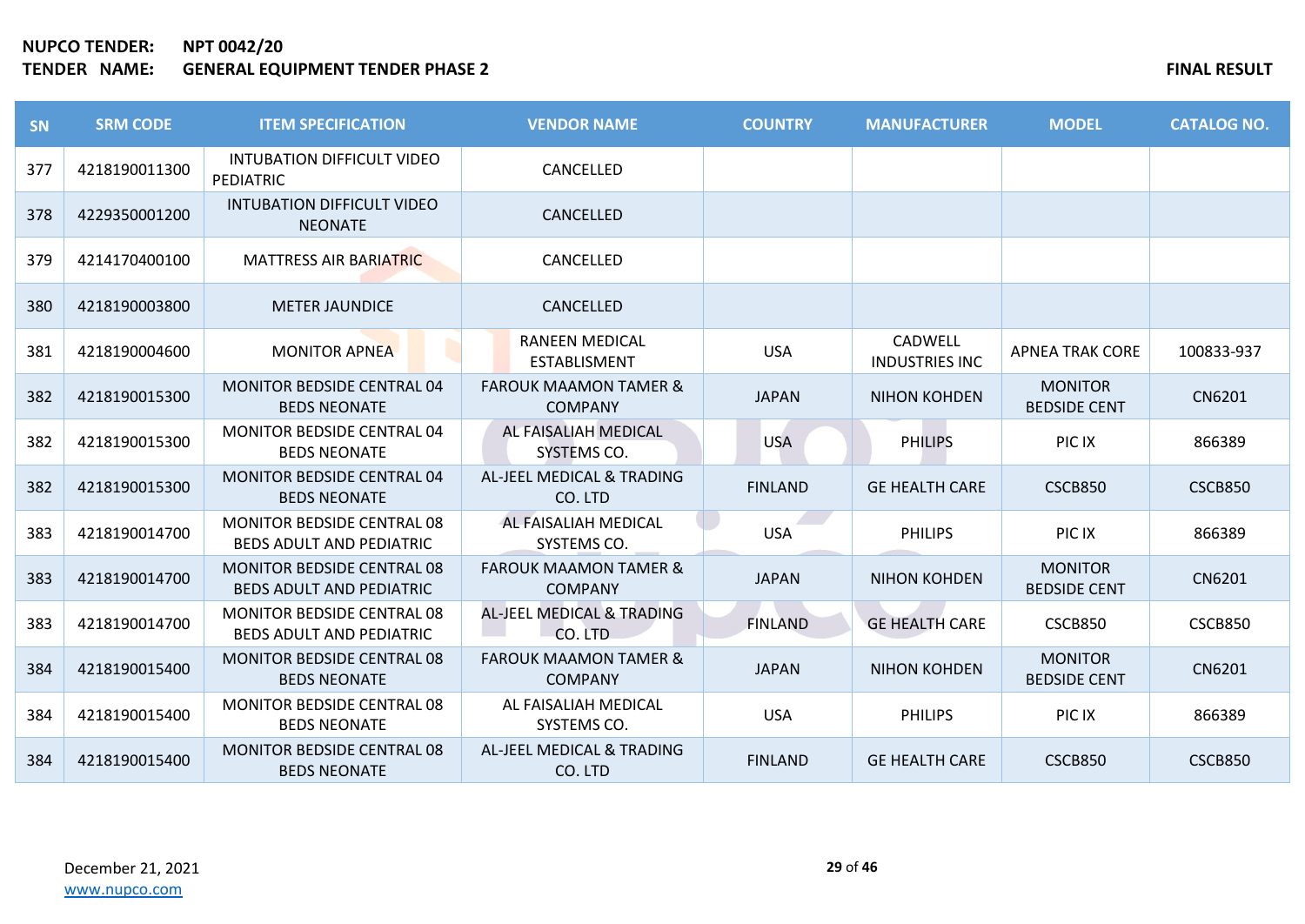| SN  | <b>SRM CODE</b> | <b>ITEM SPECIFICATION</b>                                            | <b>VENDOR NAME</b>                                 | <b>COUNTRY</b> | <b>MANUFACTURER</b>   | <b>MODEL</b>                          | <b>CATALOG NO.</b> |
|-----|-----------------|----------------------------------------------------------------------|----------------------------------------------------|----------------|-----------------------|---------------------------------------|--------------------|
| 385 | 4218190014800   | MONITOR BEDSIDE CENTRAL 10<br><b>BEDS ADULT AND PEDIATRIC</b>        | AL FAISALIAH MEDICAL<br>SYSTEMS CO.                | <b>USA</b>     | <b>PHILIPS</b>        | PIC IX                                | 866389             |
| 385 | 4218190014800   | <b>MONITOR BEDSIDE CENTRAL 10</b><br><b>BEDS ADULT AND PEDIATRIC</b> | <b>FAROUK MAAMON TAMER &amp;</b><br><b>COMPANY</b> | <b>JAPAN</b>   | <b>NIHON KOHDEN</b>   | <b>MONITOR</b><br><b>BEDSIDE CENT</b> | CNS-6201           |
| 385 | 4218190014800   | <b>MONITOR BEDSIDE CENTRAL 10</b><br><b>BEDS ADULT AND PEDIATRIC</b> | AL-JEEL MEDICAL & TRADING<br>CO. LTD               | <b>FINLAND</b> | <b>GE HEALTH CARE</b> | CSCB850                               | CSCB850            |
| 386 | 4218190015500   | <b>MONITOR BEDSIDE CENTRAL 10</b><br><b>BEDS NEONATE</b>             | <b>FAROUK MAAMON TAMER &amp;</b><br><b>COMPANY</b> | <b>JAPAN</b>   | <b>NIHON KOHDEN</b>   | <b>MONITOR</b><br><b>BEDSIDE CENT</b> | CN6201             |
| 386 | 4218190015500   | MONITOR BEDSIDE CENTRAL 10<br><b>BEDS NEONATE</b>                    | AL-JEEL MEDICAL & TRADING<br>CO. LTD               | <b>FINLAND</b> | <b>GE HEALTH CARE</b> | CSCB850                               | CSCB850            |
| 386 | 4218190015500   | MONITOR BEDSIDE CENTRAL 10<br><b>BEDS NEONATE</b>                    | AL FAISALIAH MEDICAL<br>SYSTEMS CO.                | <b>USA</b>     | <b>PHILIPS</b>        | PIC IX                                | 866389             |
| 387 | 4218190014900   | <b>MONITOR BEDSIDE CENTRAL 12</b><br><b>BEDS ADULT AND PEDIATRIC</b> | <b>FAROUK MAAMON TAMER &amp;</b><br><b>COMPANY</b> | <b>JAPAN</b>   | <b>NIHON KOHDEN</b>   | <b>MONITOR</b><br><b>BEDSIDE CENT</b> | CNS-6201           |
| 387 | 4218190014900   | <b>MONITOR BEDSIDE CENTRAL 12</b><br><b>BEDS ADULT AND PEDIATRIC</b> | AL FAISALIAH MEDICAL<br>SYSTEMS CO.                | <b>USA</b>     | <b>PHILIPS</b>        | PIC IX                                | 866389             |
| 387 | 4218190014900   | <b>MONITOR BEDSIDE CENTRAL 12</b><br><b>BEDS ADULT AND PEDIATRIC</b> | AL-JEEL MEDICAL & TRADING<br>CO. LTD               | <b>FINLAND</b> | <b>GE HEALTH CARE</b> | CSCB850                               | <b>CSCB850</b>     |
| 388 | 4218190015600   | <b>MONITOR BEDSIDE CENTRAL 12</b><br><b>BEDS NEONATE</b>             | <b>FAROUK MAAMON TAMER &amp;</b><br><b>COMPANY</b> | <b>JAPAN</b>   | <b>NIHON KOHDEN</b>   | <b>MONITOR</b><br><b>BEDSIDE CENT</b> | CN6201             |
| 388 | 4218190015600   | <b>MONITOR BEDSIDE CENTRAL 12</b><br><b>BEDS NEONATE</b>             | AL-JEEL MEDICAL & TRADING<br>CO. LTD               | <b>FINLAND</b> | <b>GE HEALTH CARE</b> | CSCB850                               | <b>CSCB850</b>     |
| 388 | 4218190015600   | <b>MONITOR BEDSIDE CENTRAL 12</b><br><b>BEDS NEONATE</b>             | AL FAISALIAH MEDICAL<br>SYSTEMS CO.                | <b>USA</b>     | <b>PHILIPS</b>        | PIC IX                                | 866389             |
| 389 | 4218190015000   | <b>MONITOR BEDSIDE CENTRAL 16</b><br><b>BEDS ADULT AND PEDIATRIC</b> | AL FAISALIAH MEDICAL<br>SYSTEMS CO.                | <b>USA</b>     | <b>PHILIPS</b>        | PIC IX                                | 866389             |
| 389 | 4218190015000   | <b>MONITOR BEDSIDE CENTRAL 16</b><br>BEDS ADULT AND PEDIATRIC        | <b>FAROUK MAAMON TAMER &amp;</b><br><b>COMPANY</b> | <b>JAPAN</b>   | <b>NIHON KOHDEN</b>   | <b>MONITOR</b><br><b>BEDSIDE CENT</b> | CNS-6201           |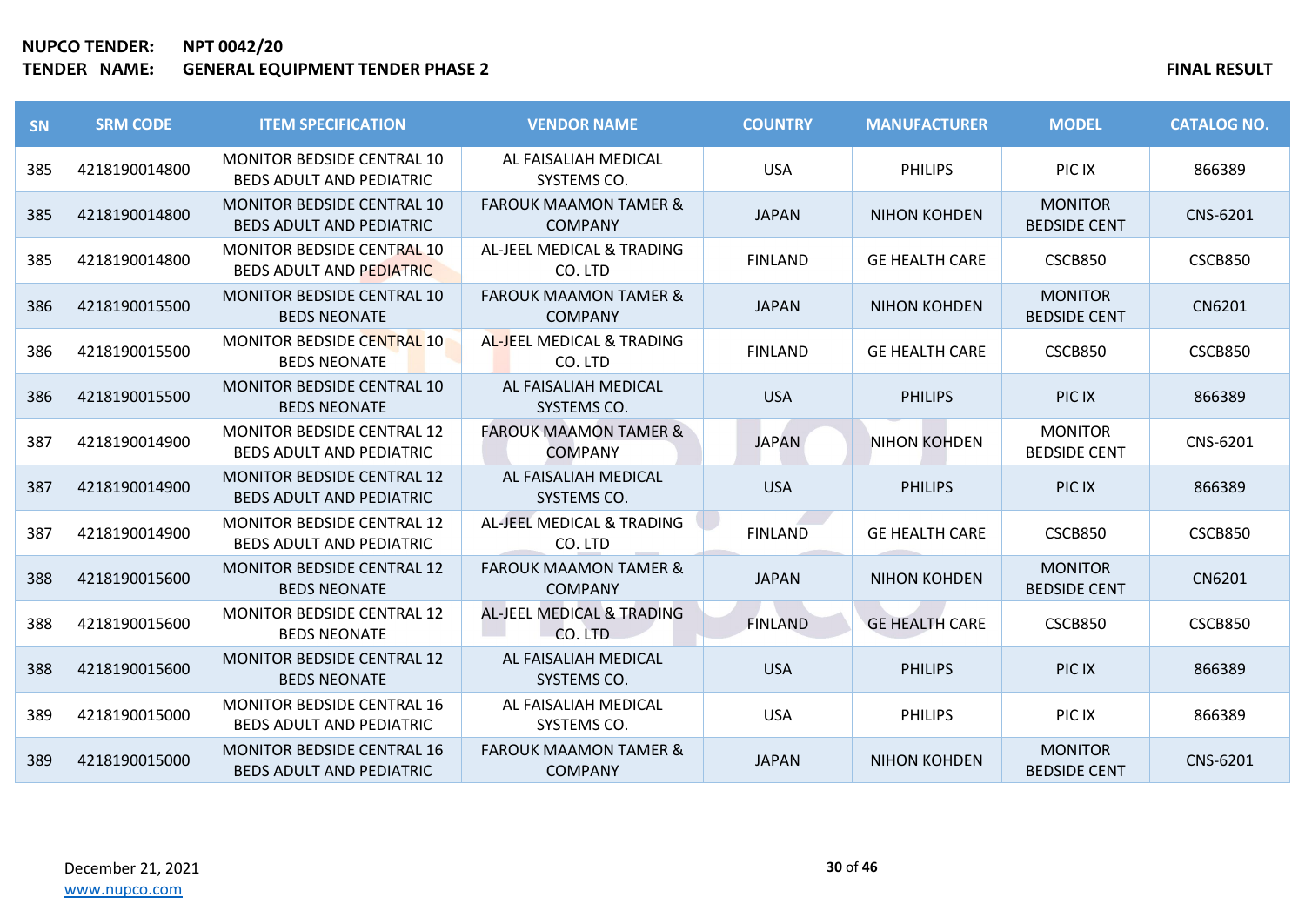| SN  | <b>SRM CODE</b> | <b>ITEM SPECIFICATION</b>                                            | <b>VENDOR NAME</b>                                 | <b>COUNTRY</b> | <b>MANUFACTURER</b>   | <b>MODEL</b>                          | <b>CATALOG NO.</b> |
|-----|-----------------|----------------------------------------------------------------------|----------------------------------------------------|----------------|-----------------------|---------------------------------------|--------------------|
| 389 | 4218190015000   | <b>MONITOR BEDSIDE CENTRAL 16</b><br><b>BEDS ADULT AND PEDIATRIC</b> | AL-JEEL MEDICAL & TRADING<br>CO. LTD               | <b>FINLAND</b> | <b>GE HEALTH CARE</b> | CSCB850                               | <b>CSCB850</b>     |
| 390 | 4218190015700   | <b>MONITOR BEDSIDE CENTRAL 16</b><br><b>BEDS NEONATE</b>             | <b>FAROUK MAAMON TAMER &amp;</b><br><b>COMPANY</b> | <b>JAPAN</b>   | <b>NIHON KOHDEN</b>   | <b>MONITOR</b><br><b>BEDSIDE CENT</b> | CN6201             |
| 390 | 4218190015700   | <b>MONITOR BEDSIDE CENTRAL 16</b><br><b>BEDS NEONATE</b>             | AL-JEEL MEDICAL & TRADING<br>CO. LTD               | <b>FINLAND</b> | <b>GE HEALTH CARE</b> | <b>CSCB850</b>                        | <b>CSCB850</b>     |
| 390 | 4218190015700   | <b>MONITOR BEDSIDE CENTRAL 16</b><br><b>BEDS NEONATE</b>             | AL FAISALIAH MEDICAL<br>SYSTEMS CO.                | <b>USA</b>     | <b>PHILIPS</b>        | PIC IX                                | 866389             |
| 391 | 4218190015100   | <b>MONITOR BEDSIDE CENTRAL 20</b><br><b>BEDS ADULT AND PEDIATRIC</b> | AL FAISALIAH MEDICAL<br>SYSTEMS CO.                | <b>USA</b>     | <b>PHILIPS</b>        | PIC IX                                | 866389             |
| 391 | 4218190015100   | <b>MONITOR BEDSIDE CENTRAL 20</b><br><b>BEDS ADULT AND PEDIATRIC</b> | <b>FAROUK MAAMON TAMER &amp;</b><br><b>COMPANY</b> | <b>JAPAN</b>   | <b>NIHON KOHDEN</b>   | <b>MONITOR</b><br><b>BEDSIDE CENT</b> | CNS-6201           |
| 391 | 4218190015100   | <b>MONITOR BEDSIDE CENTRAL 20</b><br><b>BEDS ADULT AND PEDIATRIC</b> | AL-JEEL MEDICAL & TRADING<br>CO. LTD               | <b>FINLAND</b> | <b>GE HEALTH CARE</b> | <b>CSCB850</b>                        | <b>CSCB850</b>     |
| 392 | 4218190015800   | <b>MONITOR BEDSIDE CENTRAL 20</b><br><b>BEDS NEONATE</b>             | <b>FAROUK MAAMON TAMER &amp;</b><br><b>COMPANY</b> | <b>JAPAN</b>   | <b>NIHON KOHDEN</b>   | <b>MONITOR</b><br><b>BEDSIDE CENT</b> | CN6201             |
| 392 | 4218190015800   | <b>MONITOR BEDSIDE CENTRAL 20</b><br><b>BEDS NEONATE</b>             | AL FAISALIAH MEDICAL<br>SYSTEMS CO.                | <b>USA</b>     | <b>PHILIPS</b>        | PIC IX                                | 866389             |
| 392 | 4218190015800   | <b>MONITOR BEDSIDE CENTRAL 20</b><br><b>BEDS NEONATE</b>             | AL-JEEL MEDICAL & TRADING<br>CO. LTD               | <b>FINLAND</b> | <b>GE HEALTH CARE</b> | <b>CSCB850</b>                        | <b>CSCB850</b>     |
| 393 | 4218190015200   | <b>MONITOR BEDSIDE CENTRAL 24</b><br><b>BEDS ADULT AND PEDIATRIC</b> | AL FAISALIAH MEDICAL<br>SYSTEMS CO.                | <b>USA</b>     | <b>PHILIPS</b>        | PIC <sub>IX</sub>                     | 866389             |
| 393 | 4218190015200   | <b>MONITOR BEDSIDE CENTRAL 24</b><br><b>BEDS ADULT AND PEDIATRIC</b> | AL-JEEL MEDICAL & TRADING<br>CO. LTD               | <b>FINLAND</b> | <b>GE HEALTH CARE</b> | <b>CSCB850</b>                        | CSCB850            |
| 393 | 4218190015200   | <b>MONITOR BEDSIDE CENTRAL 24</b><br><b>BEDS ADULT AND PEDIATRIC</b> | <b>FAROUK MAAMON TAMER &amp;</b><br><b>COMPANY</b> | <b>JAPAN</b>   | NIHON KOHDEN          | <b>MONITOR</b><br><b>BEDSIDE CENT</b> | CNS-6201           |
| 394 | 4218190015900   | <b>MONITOR BEDSIDE CENTRAL 24</b><br><b>BEDS NEONATE</b>             | <b>FAROUK MAAMON TAMER &amp;</b><br><b>COMPANY</b> | <b>JAPAN</b>   | <b>NIHON KOHDEN</b>   | <b>MONITOR</b><br><b>BEDSIDE CENT</b> | CN6201             |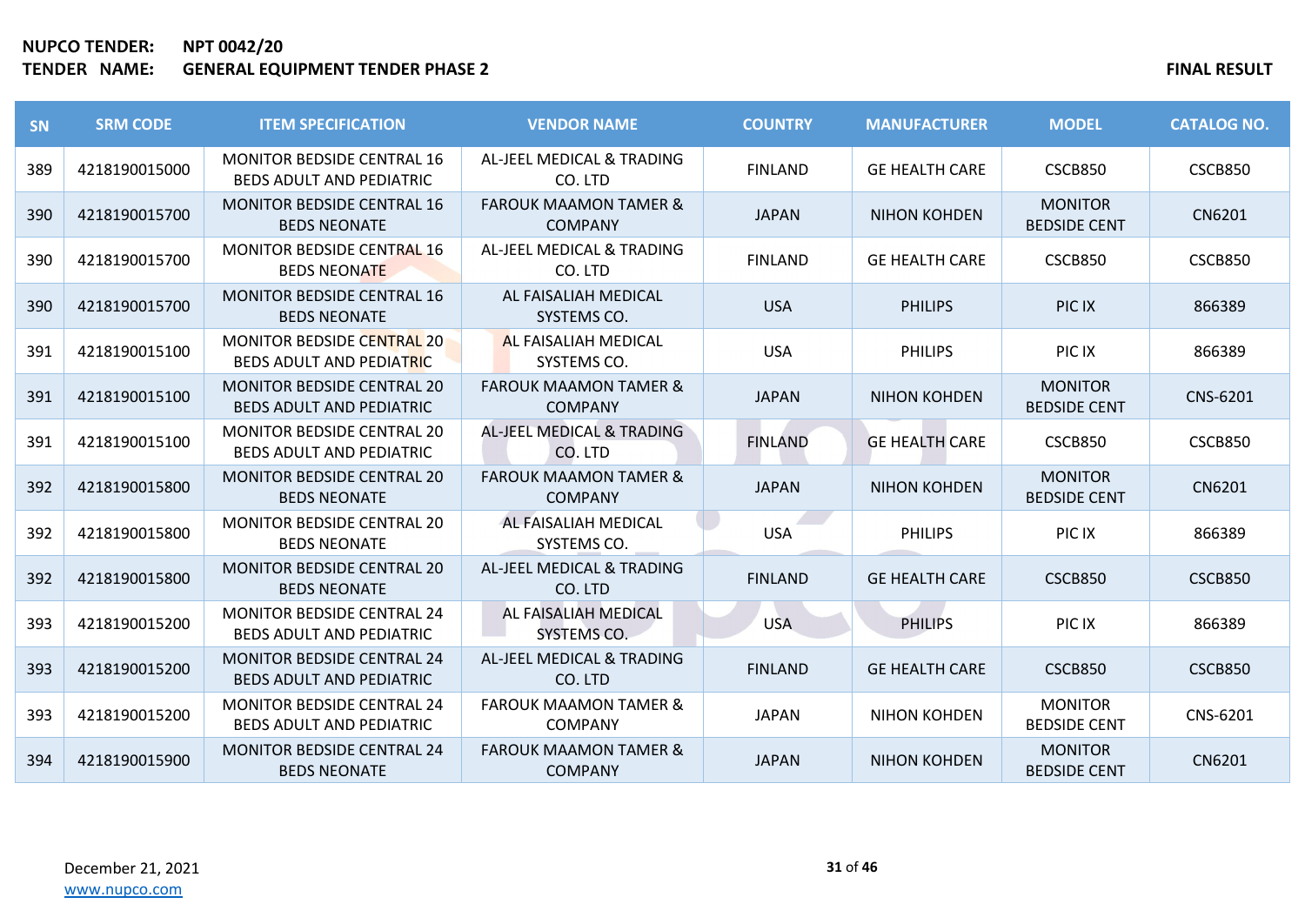| <b>SN</b> | <b>SRM CODE</b> | <b>ITEM SPECIFICATION</b>                                            | <b>VENDOR NAME</b>                                 | <b>COUNTRY</b>  | <b>MANUFACTURER</b>   | <b>MODEL</b>                          | <b>CATALOG NO.</b> |
|-----------|-----------------|----------------------------------------------------------------------|----------------------------------------------------|-----------------|-----------------------|---------------------------------------|--------------------|
| 394       | 4218190015900   | <b>MONITOR BEDSIDE CENTRAL 24</b><br><b>BEDS NEONATE</b>             | AL FAISALIAH MEDICAL<br>SYSTEMS CO.                | <b>USA</b>      | <b>PHILIPS</b>        | PIC IX                                | 866389             |
| 394       | 4218190015900   | <b>MONITOR BEDSIDE CENTRAL 24</b><br><b>BEDS NEONATE</b>             | AL-JEEL MEDICAL & TRADING<br>CO. LTD               | <b>FINLAND</b>  | <b>GE HEALTH CARE</b> | <b>CSCB850</b>                        | <b>CSCB850</b>     |
| 395       | 4218190014600   | <b>MONITOR BEDSIDE CENTRAL 04</b><br><b>BEDS ADULT AND PEDIATRIC</b> | <b>FAROUK MAAMON TAMER &amp;</b><br><b>COMPANY</b> | <b>JAPAN</b>    | <b>NIHON KOHDEN</b>   | <b>MONITOR</b><br><b>BEDSIDE CENT</b> | CN6201             |
| 395       | 4218190014600   | <b>MONITOR BEDSIDE CENTRAL 04</b><br><b>BEDS ADULT AND PEDIATRIC</b> | AL FAISALIAH MEDICAL<br>SYSTEMS CO.                | <b>USA</b>      | <b>PHILIPS</b>        | PIC IX                                | 866389             |
| 395       | 4218190014600   | <b>MONITOR BEDSIDE CENTRAL 04</b><br>BEDS ADULT AND PEDIATRIC        | AL-JEEL MEDICAL & TRADING<br>CO. LTD               | <b>FINLAND</b>  | <b>GE HEALTH CARE</b> | <b>CSCB850</b>                        | CSCB850            |
| 396       | 4218190004200   | <b>MONITOR BISPECTRAL BIS</b>                                        | <b>MEDTRONIC SAUDI ARABIA</b>                      | <b>MALAYSIA</b> | <b>COVIDIEN LLC</b>   | MM00286SFDAA0<br>561                  | 186-1046           |
| 397       | 4218190004300   | <b>MONITOR CAPNOGRAPHY</b>                                           | CIGALAH PHARMA WAREHOUSE                           | <b>MEXICO</b>   | <b>MASIMO</b>         | <b>RAD 97</b><br><b>CAPNOGRAPHY</b>   | 9799               |
| 398       | 4218190004900   | <b>MONITOR PHYSIOLOGICAL</b><br><b>BEDSIDE 15 INCH</b>               | CANCELLED                                          |                 |                       |                                       |                    |
| 399       | 4218190016000   | <b>MONITOR PHYSIOLOGICAL</b><br><b>BEDSIDE 15 INCH NEONATE</b>       | EBRAHIM M. ALMANA & BROS.<br>CO. TRD               | <b>CHINA</b>    | <b>BIOLIGHT</b>       | A <sub>8</sub>                        | A <sub>8</sub>     |
| 400       | 4218190005000   | <b>MONITOR PHYSIOLOGICAL</b><br><b>BEDSIDE 17 INCH</b>               | <b>LEADER HEALTH CARE</b>                          | <b>CHINA</b>    | <b>BIOLIGHT</b>       | A <sub>8</sub>                        | A <sub>8</sub>     |
| 401       | 4219161400000   | <b>MONITOR PHYSIOLOGICAL</b><br><b>BEDSIDE 19 INCH</b>               | AL-JEEL MEDICAL & TRADING<br>CO. LTD               | <b>FINLAND</b>  | <b>GE HEALTH CARE</b> | <b>B850</b>                           | <b>B850</b>        |
| 402       | 4218200500600   | <b>MONITOR PHYSIOLOGICAL</b><br><b>BEDSIDE 21 INCH</b>               | CANCELLED                                          |                 |                       |                                       |                    |
| 403       | 4218190005200   | MONITOR PHYSIOLOGICAL MRI<br>COMPATIBLE                              | CANCELLED                                          |                 |                       |                                       |                    |
| 404       | 4218240100400   | <b>MONITOR PHYSIOLOGICAL</b><br><b>TRANSPORT</b>                     | CANCELLED                                          |                 |                       |                                       |                    |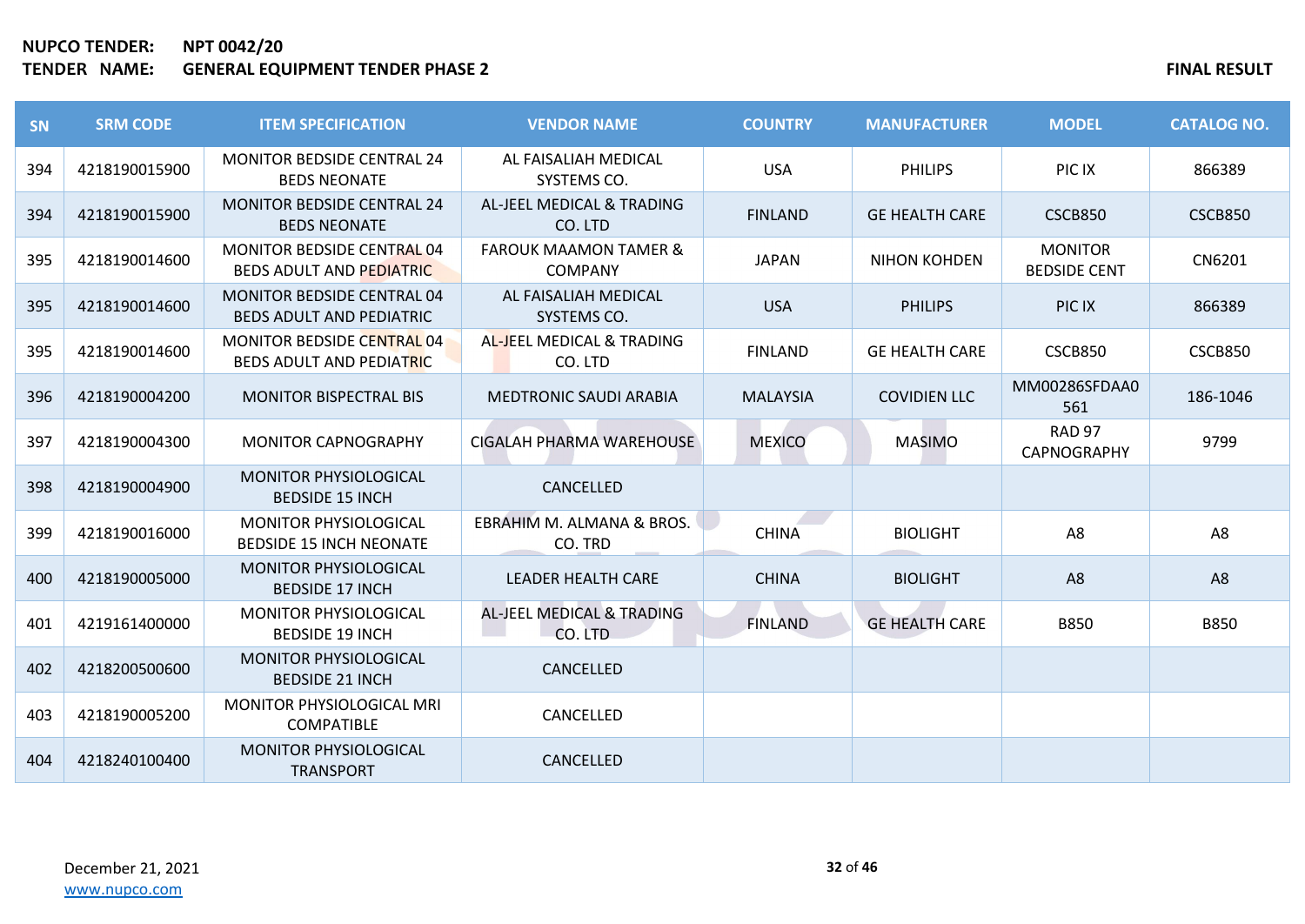| SN  | <b>SRM CODE</b> | <b>ITEM SPECIFICATION</b>                             | <b>VENDOR NAME</b>                                 | <b>COUNTRY</b>     | <b>MANUFACTURER</b>                  | <b>MODEL</b>                    | <b>CATALOG NO.</b>             |
|-----|-----------------|-------------------------------------------------------|----------------------------------------------------|--------------------|--------------------------------------|---------------------------------|--------------------------------|
| 405 | 4218190005800   | PACEMAKER CARDIAC                                     | <b>MEDTRONIC SAUDI ARABIA</b>                      | MALAYSIA           | <b>MEDTRONIC</b>                     | ME0000000256SF<br><b>DAA000</b> | 53401                          |
| 406 | 4218190005900   | PENDANT HORIZONTAL                                    | <b>HOSHAN COMPANY LTD</b>                          | <b>ITALY</b>       | <b>LM MEDICAL</b><br><b>DIVISION</b> | OKI ISOLA (20-<br>0263-0        | OKI ISOLA (20-<br>$0263 - 001$ |
| 407 | 4218190006000   | PENDANT ICU DOUBLE                                    | <b>FAROUK MAAMON TAMER &amp;</b><br><b>COMPANY</b> | <b>ITALY</b>       | <b>KLS MARTIN</b>                    | <b>ISOLA PENDNAT</b><br>ICU D   | OKI ISOLA                      |
| 408 | 4218190006100   | PENDANT VERTICAL SINGLE                               | <b>HOSHAN COMPANY LTD</b>                          | <b>ITALY</b>       | <b>LM MEDICAL</b><br><b>DIVISION</b> | OKI CELO (20-<br>0263-00        | OKI CELO (20-<br>$0263 - 003$  |
| 409 | 4218190006200   | PHOTOTHERAPY DOUBLE<br><b>PORTABLE</b>                | <b>AL FAISALIAH MEDICAL</b><br>SYSTEMS CO.         | <b>FRANCE</b>      | <b>MEDIPREMA</b>                     | <b>OBLOO 1950</b>               | 1950                           |
| 410 | 4218190006300   | PHOTOTHERAPY PORTABLE                                 | CANCELLED                                          |                    |                                      |                                 |                                |
| 411 | 4218190008200   | <b>TRANSILLUMINATOR VEIN</b><br>PNEUMOTHORAX          | DHAI TAIBA MEDICAL EST                             | <b>SOUTH KOREA</b> | <b>IISM</b>                          | VPISM-C                         | VPISM-C                        |
| 412 | 4218190008400   | <b>VENTILATOR BILEVEL NEONATE</b>                     | CANCELLED                                          |                    |                                      |                                 |                                |
| 413 | 4218190008300   | <b>VENTILATOR BIPAP ICU</b>                           | CANCELLED                                          | A V                |                                      |                                 |                                |
| 414 | 4218190001300   | <b>VENTILATOR CPAP ADULT</b>                          | <b>TECHNO FOR ORBITS</b><br>CO.(EQUIPMENT)         | <b>SOUTH KOREA</b> | MEKICS CO. LTD.                      | <b>HTF 700</b>                  | <b>HTF700</b>                  |
| 415 | 4218190009000   | <b>VENTILATOR CPAP NASAL</b><br><b>NEONATE</b>        | CANCELLED                                          |                    |                                      |                                 |                                |
| 416 | 4218190008500   | <b>VENTILATOR HFO ADULT &amp;</b><br><b>PEDIATRIC</b> | <b>TECHNO FOR ORBITS</b><br>CO.(EQUIPMENT)         | <b>SOUTH KOREA</b> | MEKICS CO. LTD.                      | EVO <sub>5</sub>                | MV0028-00                      |
| 417 | 4218190008600   | <b>VENTILATOR HFO NEONATE</b>                         | CANCELLED                                          |                    |                                      |                                 |                                |
| 418 | 4228000045700   | <b>VENTILATOR NIV BUBBLE</b><br><b>NEONATE</b>        | SAUDI HEALTH SERVICES CO.<br>LTD.                  | <b>NEW ZEALAND</b> | <b>FISHER&amp;PAYKEL</b>             | <b>MR850</b>                    | <b>MR850</b>                   |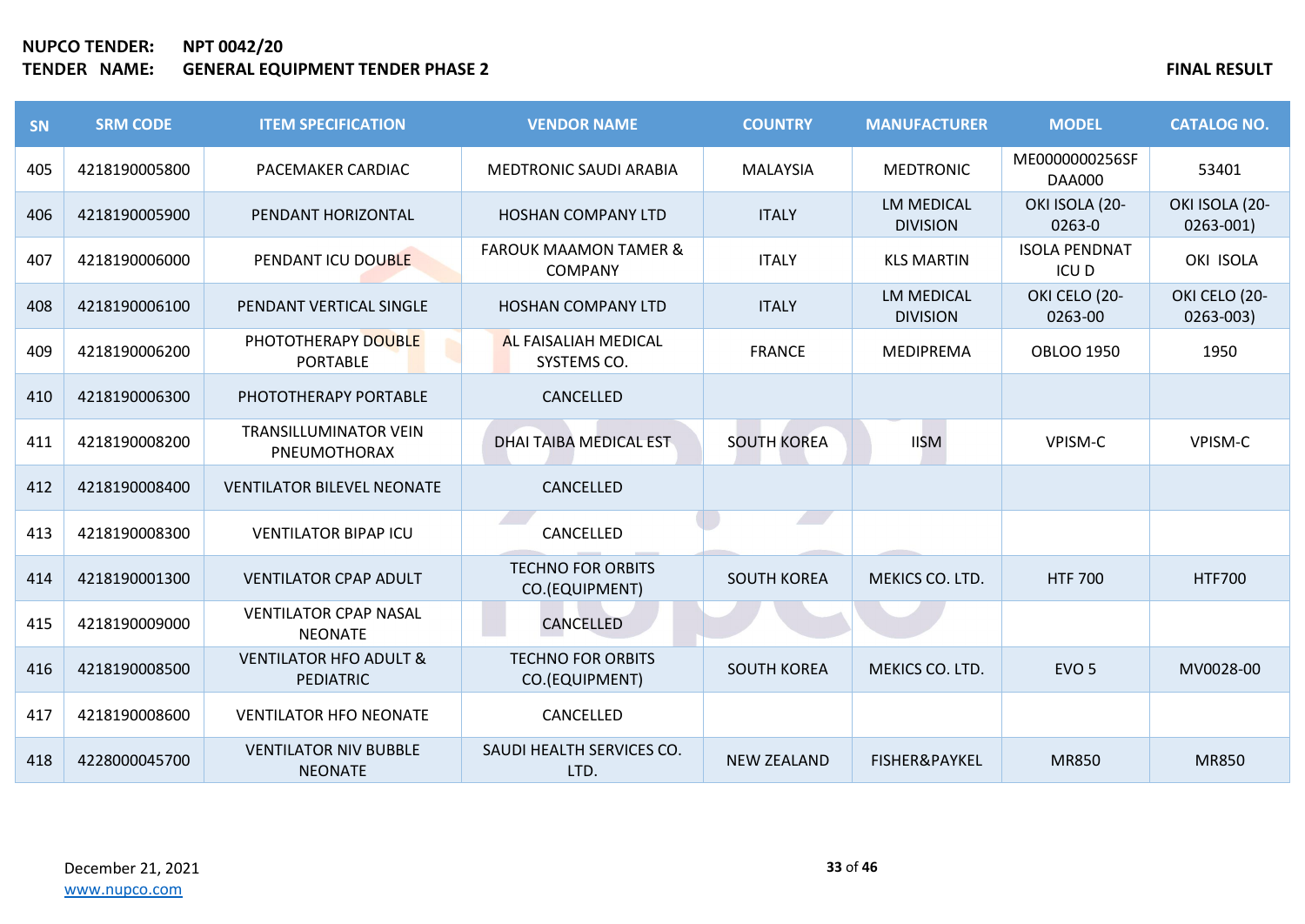| SN  | <b>SRM CODE</b> | <b>ITEM SPECIFICATION</b>                               | <b>VENDOR NAME</b>                           | <b>COUNTRY</b> | <b>MANUFACTURER</b>        | <b>MODEL</b>    | <b>CATALOG NO.</b>   |
|-----|-----------------|---------------------------------------------------------|----------------------------------------------|----------------|----------------------------|-----------------|----------------------|
| 419 | 4218190009300   | <b>VENTILATOR TRANSPORT MRI</b><br><b>COMPATIBLE</b>    | CANCELLED                                    |                |                            |                 |                      |
| 420 | 4218190009400   | <b>VENTILATOR TRANSPORT WITH</b><br><b>MONITOR</b>      | CANCELLED                                    |                |                            |                 |                      |
| 421 | 4219180003900   | <b>VIBRATOR CHEST UNIT</b>                              | CANCELLED                                    |                |                            |                 |                      |
| 422 | 4218190009600   | <b>WARMER INFANT WITH BASSINET</b>                      | THREE PALM TREES TRADING<br><b>GROUP LTD</b> | SWITZERLAND    | <b>SHVABE ZURICH</b>       | SNO             | <b>SNO CATALOUGE</b> |
| 423 | 4111150500000   | <b>BALANCE PRECISION 500 GRAMS</b>                      | CANCELLED                                    |                |                            |                 |                      |
| 424 | 4219190900300   | <b>CABINET AUTOMATED</b><br><b>CONSUMABLE AND DRUGS</b> | GULF MEDICAL CO. LTD.                        | <b>USA</b>     | <b>OMNICELL</b>            | <b>XT</b>       | MED-FRM-101          |
| 425 | 4219190900400   | <b>CABINET AUTOMATED</b><br><b>MEDICATION MOBILE</b>    | <b>GULF MEDICAL CO. LTD.</b>                 | <b>USA</b>     | <b>CAPSA</b>               | <b>M38E</b>     | <b>M38E</b>          |
| 426 | 4110350400100   | <b>CABINET LAMINAR AIR FLOW 4</b><br><b>FEET</b>        | VISION PROTECTA CO,LTD                       | <b>CHINA</b>   | <b>BIOBASE</b>             | <b>BBV 1300</b> | <b>BBV 1300</b>      |
| 427 | 4110350400000   | <b>CABINET LAMINAR AIR FLOW 6</b><br>FEET               | CANCELLED                                    |                |                            |                 |                      |
| 428 | 4214000010300   | <b>CABINET MEDICATION</b>                               | MENA SAUDI MEDICAL CO.LTD                    | <b>ITALY</b>   | <b>GIVAS</b>               | AA1213          | AA1213               |
| 429 | 4219190400000   | <b>CABINET NARCOTIC</b>                                 | ATTIEH MEDICO CO. LTD.                       | <b>USA</b>     | <b>HARLOFF</b>             | OTHER-27AVD20   | OTHER-27AVD20        |
| 430 | 4219240400100   | <b>CART DISPENSING</b>                                  | ATTIEH MEDICO CO. LTD.                       | <b>USA</b>     | <b>CAPSA</b><br>HEALTHCARE | OTHER-AVALO     | OTHER-AVALO          |
| 431 | 4219240400200   | <b>CART MEDICATION</b>                                  | CANCELLED                                    |                |                            |                 |                      |
| 432 | 4214000065600   | <b>COMPOUNDER TPN UNIT</b>                              | CANCELLED                                    |                |                            |                 |                      |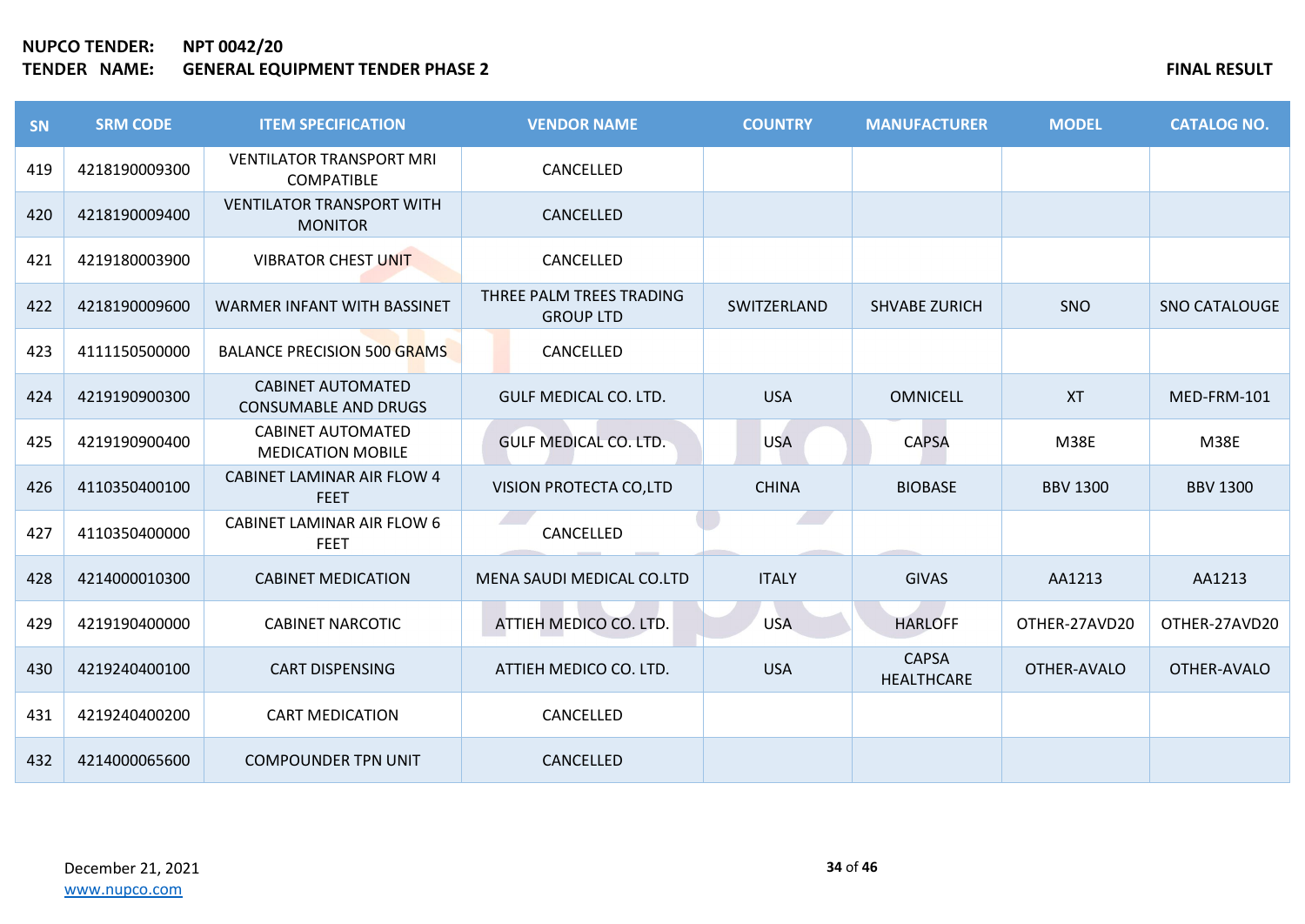| SN  | <b>SRM CODE</b> | <b>ITEM SPECIFICATION</b>           | <b>VENDOR NAME</b>                                 | <b>COUNTRY</b> | <b>MANUFACTURER</b>  | <b>MODEL</b>                   | <b>CATALOG NO.</b>                       |
|-----|-----------------|-------------------------------------|----------------------------------------------------|----------------|----------------------|--------------------------------|------------------------------------------|
| 433 | 4220151100100   | COUNTER TABLET 500 TBL/MIN          | GULF MEDICAL CO. LTD.                              | <b>USA</b>     | <b>CAPSA</b>         | KL1                            | KL1                                      |
| 434 | 4229370100200   | <b>CRUSHER PILL AUTOMATIC</b>       | <b>NO QUOTE</b>                                    |                |                      |                                |                                          |
| 435 | 4410230000200   | PACKAGING SYSTEM UNIT DOSE          | CANCELLED                                          |                |                      |                                |                                          |
| 436 | 4222200501000   | <b>PUMP REPEATER</b>                | REEM ALWASAT FOR TRADING<br>CO                     | <b>GERMANY</b> | <b>IMPROMEDIFORM</b> | MF4310                         | MF4310                                   |
| 437 | 4110301101800   | REFRIGERATOR MEDICATION 100L        | AL-OLAIBI MEDICAL SERVICES                         | <b>ITALY</b>   | ANGELANTONI          | X-COLD 100/1 TN-<br>GL         |                                          |
| 438 | 4110301101900   | <b>REFRIGERATOR MEDICATION 160L</b> | AL-OLAIBI MEDICAL SERVICES                         | <b>ITALY</b>   | <b>ANGELANTONI</b>   | X-COLD 200/1 TN-<br>GL         |                                          |
| 439 | 4110301102600   | <b>REFRIGERATOR MEDICATION 350L</b> | THREE PALM TREES TRADING<br><b>GROUP LTD</b>       | <b>CHINA</b>   | <b>FISON</b>         | FM - PRF -A104                 | <b>CATALOUGE FM -</b><br><b>PRF-A104</b> |
| 440 | 4110301100700   | REFRIGERATOR MEDICATION 700L        | THREE PALM TREES TRADING<br><b>GROUP LTD</b>       | <b>CHINA</b>   | <b>BIOBASE</b>       | <b>BPR-5V588</b>               | <b>BIOBASE</b><br>CATALOUGE<br>PAGE 6    |
| 441 | 4110301101000   | REFRIGERATOR VACCINE 350L           | VISION PROTECTA CO,LTD                             | <b>ITALY</b>   | <b>TEKNALAB</b>      | <b>LB 4000 NFP</b>             | <b>LB 4000 NFP</b>                       |
| 442 | 4110301101300   | REFRIGERATOR VACCINE 700L           | VISION PROTECTA CO,LTD                             | <b>ITALY</b>   | <b>TEKNALAB</b>      | <b>LB 5020 NFP</b>             | <b>LB 5020 NFP</b>                       |
| 443 | 4410230000300   | REPACKING UNIT FLUID                | CANCELLED                                          |                |                      |                                |                                          |
| 444 | 4225160003500   | ROBOTIC SYSTEM COMPOUNDER<br>IV     | ARABIAN HEALTH CARE SUPPLY<br><b>COMPANY</b>       | <b>USA</b>     | <b>BAXTER</b>        | <b>EXACTAM</b>                 | <b>EXACTAM</b>                           |
| 445 | 4219190400200   | SAFE NARCOTIC LARGE                 | CANCELLED                                          |                |                      |                                |                                          |
| 446 | 4219190400300   | SAFE NARCOTIC SMALL                 | <b>FAROUK MAAMON TAMER &amp;</b><br><b>COMPANY</b> | <b>USA</b>     | <b>LAKESIDE</b>      | CABINET,<br><b>MEDICAL SUP</b> | <b>LNC-11D</b>                           |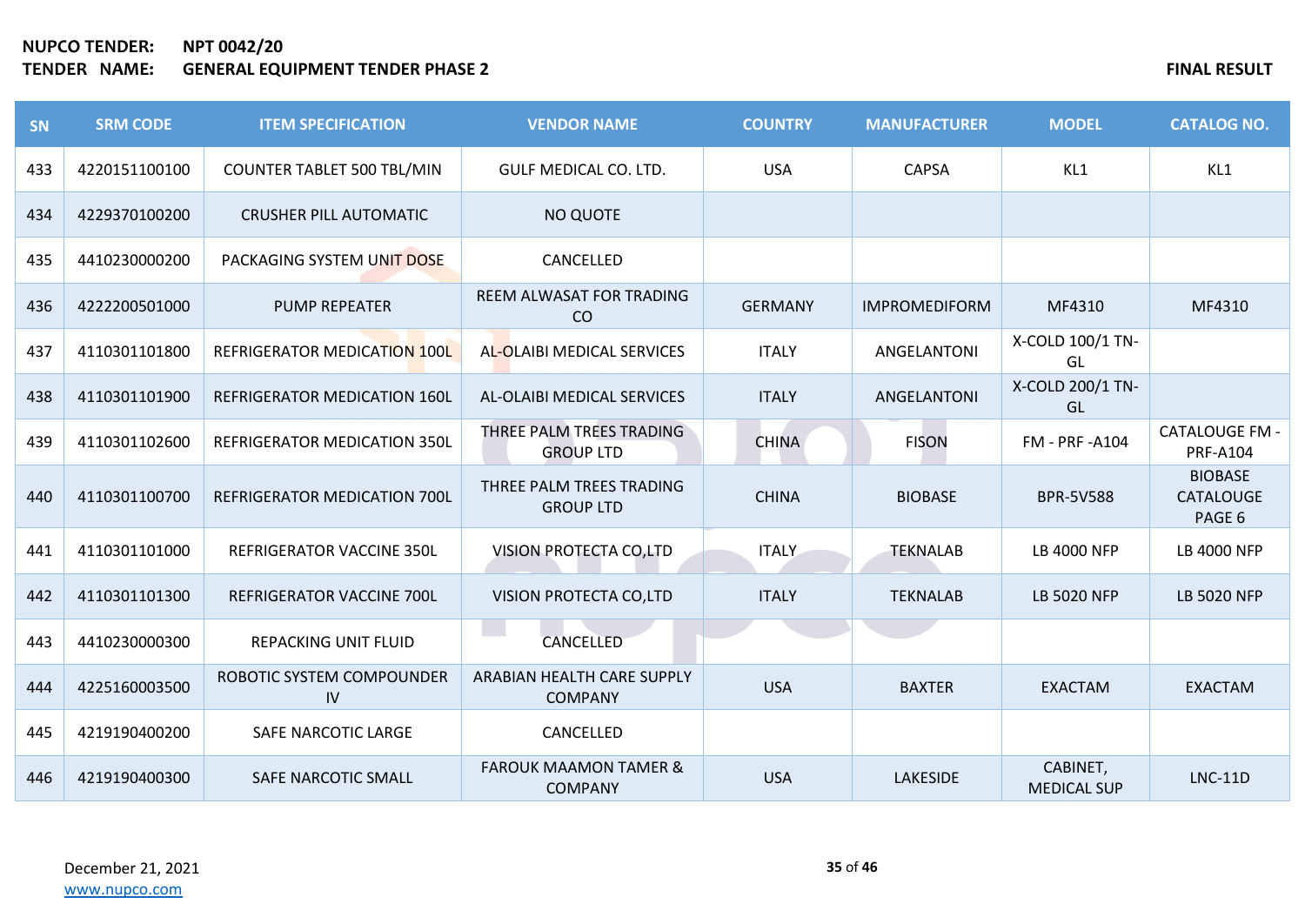| SN  | <b>SRM CODE</b> | <b>ITEM SPECIFICATION</b>           | <b>VENDOR NAME</b>                                 | <b>COUNTRY</b>        | <b>MANUFACTURER</b>                                                    | <b>MODEL</b>                                   | <b>CATALOG NO.</b>                               |
|-----|-----------------|-------------------------------------|----------------------------------------------------|-----------------------|------------------------------------------------------------------------|------------------------------------------------|--------------------------------------------------|
| 447 | 4229351700000   | <b>ASPIRATOR UTERINE</b>            | <b>HOSHAN COMPANY LTD</b>                          | <b>ITALY</b>          | CAMI                                                                   | RE.410356/06.<br><b>HOSPIV</b>                 | RE.410356/06.<br>HOSPIVAC 350<br>FS <sub>2</sub> |
| 448 | 4219180000100   | <b>BED BURN</b>                     | CANCELLED                                          |                       |                                                                        |                                                |                                                  |
| 449 | 4219180000300   | <b>BED ELECTRICAL</b>               | ABDULREHMAN ALGOSAIBI<br>G.T.C                     | <b>FRANCE</b>         | <b>HILL-RROM</b>                                                       | <b>HR900</b>                                   | HR900                                            |
| 449 | 4219180000300   | <b>BED ELECTRICAL</b>               | <b>FAROUK MAAMON TAMER &amp;</b><br><b>COMPANY</b> | <b>CZECH REPUBLIC</b> | <b>LINET</b>                                                           | ELEGANZA 2                                     | 1GRA6928-1931                                    |
| 450 | 4219180000400   | <b>BED ELECTRICAL BARIATRIC</b>     | <b>JEEL AL-EDARA AL-HADITHA</b><br>(NMG)           | <b>BELGIUM</b>        | <b>HAELVOET</b>                                                        | <b>OLYMPIA</b>                                 | 10550                                            |
| 451 | 4219180000200   | <b>BED ELECTRICAL PEDIATRIC</b>     | CANCELLED                                          |                       |                                                                        |                                                |                                                  |
| 452 | 4219180001000   | <b>BED ELECTRICAL PSYCHIATRIC</b>   | CANCELLED                                          |                       |                                                                        |                                                |                                                  |
| 453 | 4219180000500   | <b>BED INTENSIVE CARE</b>           | CANCELLED                                          |                       |                                                                        |                                                |                                                  |
| 454 | 4219180000600   | <b>BED INTENSIVE CARE BARIATRIC</b> | GULF MEDICAL CO. LTD.                              | <b>POLAND</b>         | <b>ARJO</b>                                                            | <b>CITADEL PLUS</b>                            | FXX21A4A1ABEB<br>Α                               |
| 455 | 4219180000700   | <b>BED INTENSIVE CARE PEDIATRIC</b> | CANCELLED                                          |                       |                                                                        |                                                |                                                  |
| 456 | 4219180000800   | <b>BED LABOUR AND DELIVERY</b>      | ABDULREHMAN ALGOSAIBI<br>G.T.C                     | <b>USA</b>            | <b>HILL-RROM</b>                                                       | <b>AFFINITY</b>                                | <b>AFFINITY</b>                                  |
| 457 | 4219180001400   | <b>CABINET BEDSIDE</b>              | NAIZAK GLOBAL ENGINEERING<br><b>SYSTEMS</b>        | <b>CHINA</b>          | <b>SICHUAN YUFENG</b><br><b>MEDICAL</b><br>EQUIPMENT CO.,<br><b>LT</b> | YFOS20200731-<br>SAU01 CATALOG<br>T3703-YUFENG | YFOS20200731-<br>SAU01 CATALOG<br>T3703-YUFENG   |
| 458 | 4219180001500   | <b>COMMODE BARIATRIC</b>            | CANCELLED                                          |                       |                                                                        |                                                |                                                  |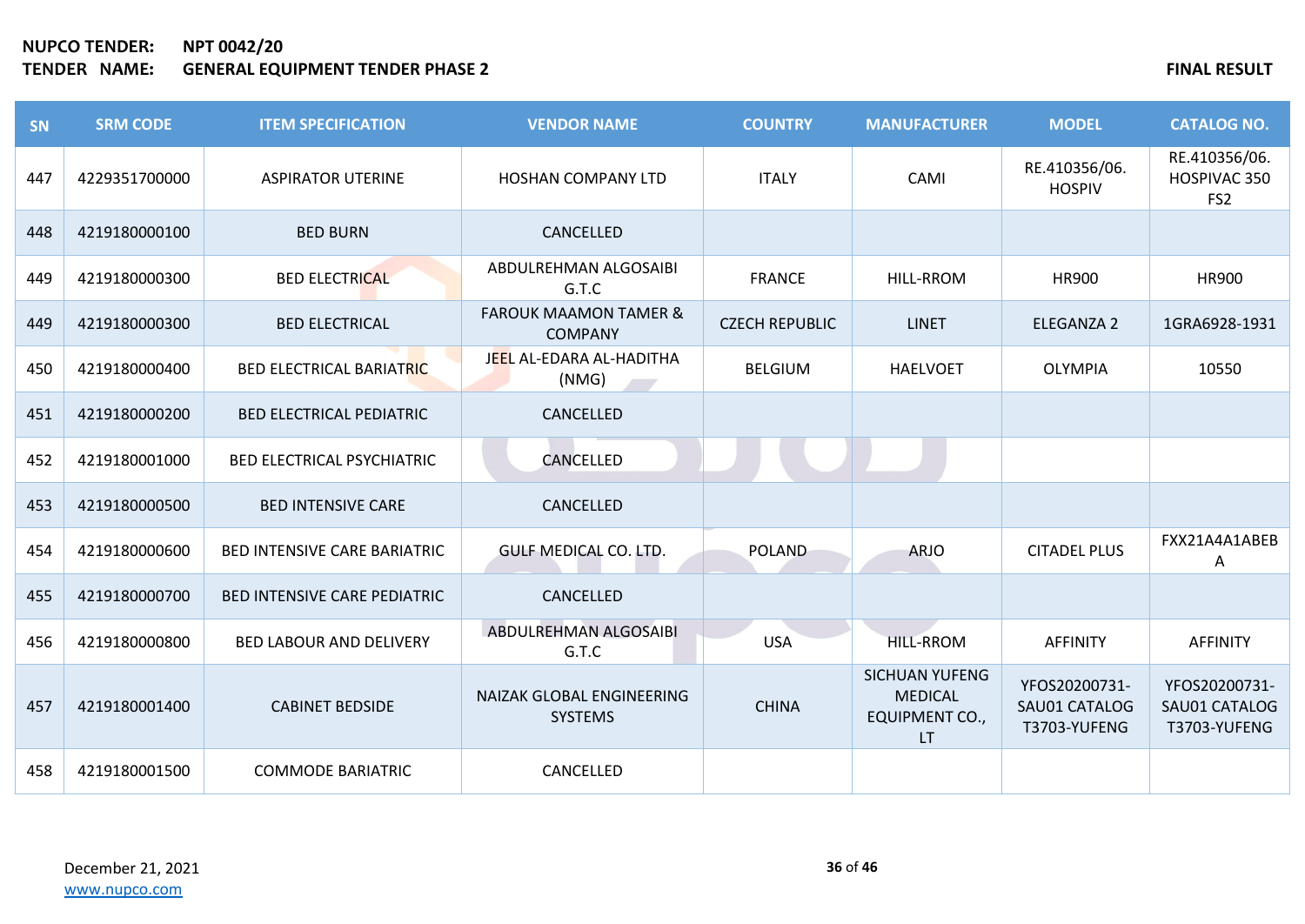| SN  | <b>SRM CODE</b> | <b>ITEM SPECIFICATION</b>                      | <b>VENDOR NAME</b>                                 | <b>COUNTRY</b>        | <b>MANUFACTURER</b>    | <b>MODEL</b>                        | <b>CATALOG NO.</b>                  |
|-----|-----------------|------------------------------------------------|----------------------------------------------------|-----------------------|------------------------|-------------------------------------|-------------------------------------|
| 459 | 4219180001600   | <b>CRIB CHILD</b>                              | <b>FAROUK MAAMON TAMER &amp;</b><br><b>COMPANY</b> | <b>CZECH REPUBLIC</b> | <b>LINET</b>           | TOM <sub>2</sub>                    | 1K2B653-259                         |
| 460 | 4219180001700   | <b>CRIB NEWBORN</b>                            | EBRAHIM M. ALMANA & BROS.<br>CO. TRD               | <b>USA</b>            | <b>UMF MEDICAL</b>     | SS8525                              | SS8525                              |
| 461 | 4218190002100   | FREEZER MILK BOTTLE 500 L-30<br><b>DEGREE</b>  | VISION PROTECTA CO,LTD                             | <b>ITALY</b>          | <b>TEKNALAB</b>        | <b>LB 5010 NFN</b>                  | <b>LB 5010 NFN</b>                  |
| 462 | 4219180001900   | LIFT PATIENT CIELING MOUNT                     | AL FAISALIAH MEDICAL<br>SYSTEMS CO.                | SWEDEN                | ARJO                   | MS2 2F CSTAT HC-<br><b>STD</b>      | MS2 2F CSTAT<br>HC-STD - MID        |
| 463 | 4219180002000   | LIFT PATIENT MOBILE                            | AL KHATEEB UNITED TRADING                          | <b>FRANCE</b>         | <b>NAUSICAA</b>        | <b>BLUE FLYER</b><br><b>COMPACT</b> | <b>BLUE FLYER</b><br><b>COMPACT</b> |
| 464 | 4219180002400   | <b>OVERBED SUSPENSION</b><br><b>ORTHOPEDIC</b> | CANCELLED                                          |                       |                        |                                     |                                     |
| 465 | 4219180002500   | <b>PUMP BREAST</b>                             | CANCELLED                                          |                       |                        |                                     |                                     |
| 466 | 4219180002600   | STRETCHER-BARIATRIC                            | AL-JEEL MEDICAL & TRADING<br>CO. LTD               | <b>USA</b>            | <b>STRYKER</b>         | 6082-000-000                        | 6082-000-000                        |
| 467 | 4618181001100   | STRETCHER EMERGENCY                            | CANCELLED                                          |                       |                        |                                     |                                     |
| 468 | 4219180003700   | <b>STRETCHER RECOVERY</b>                      | CANCELLED                                          |                       |                        |                                     |                                     |
| 469 | 4217000002700   | STRETCHER TRANSPORT                            | CANCELLED                                          |                       |                        |                                     |                                     |
| 470 | 4219180002900   | <b>TABLE OVERBED</b>                           | ATTIEH MEDICO CO. LTD.                             | <b>CHINA</b>          | <b>SAIKANG MEDICAL</b> | OTHER-SKH046-2                      | OTHER-SKH046-2                      |
| 471 | 4218190011800   | <b>TANK BURN</b>                               | CANCELLED                                          |                       |                        |                                     |                                     |
| 472 | 4219180000000   | <b>TROLLEY HYDRAULIC BATH</b><br><b>SHOWER</b> | SHAMS AL-RIYADH TRADING<br><b>EST</b>              | SWEDEN                | <b>TR EQUIPMENT</b>    | <b>MOBILE BATH LIFT</b>             | TR-9650                             |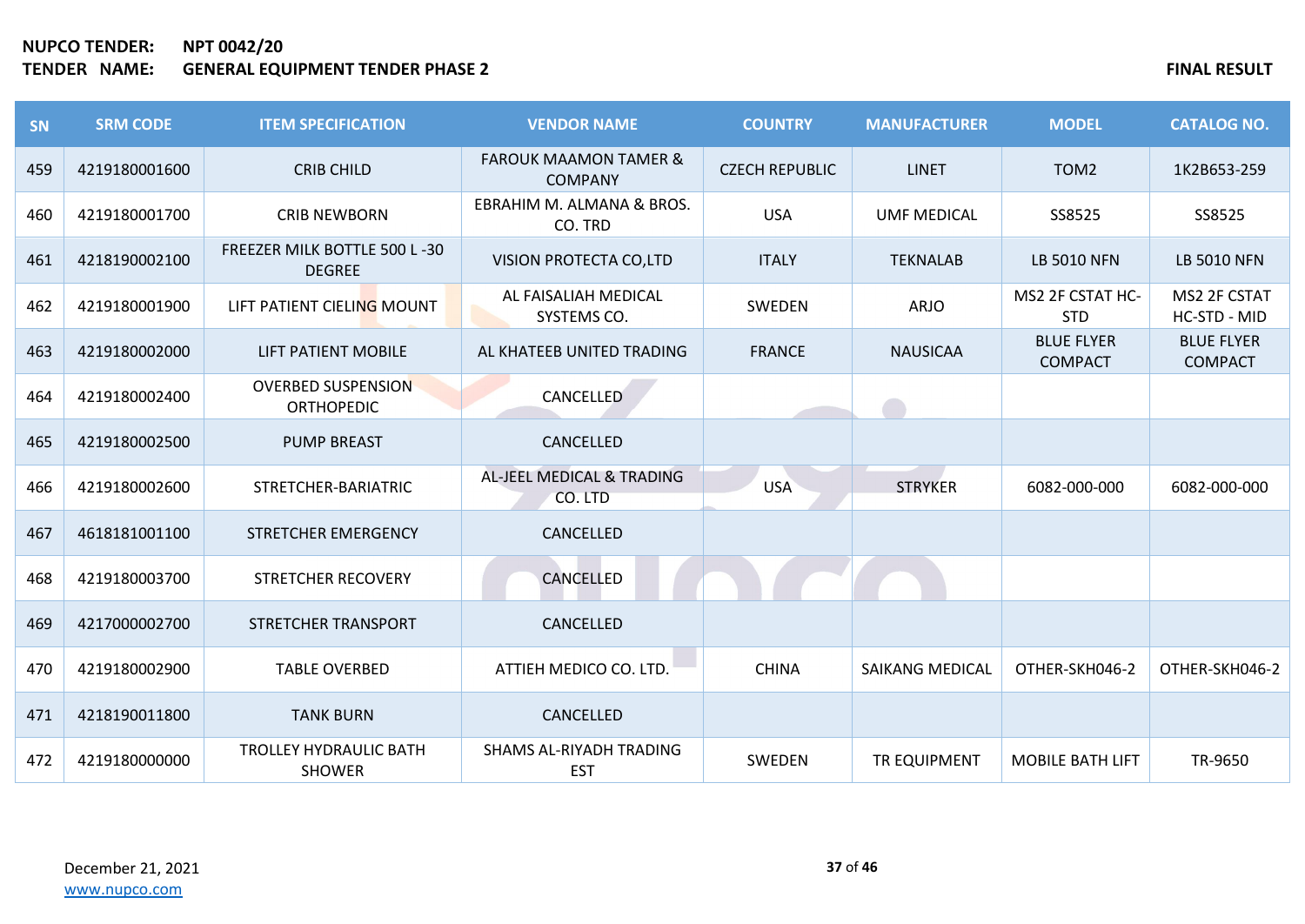| SN  | <b>SRM CODE</b> | <b>ITEM SPECIFICATION</b>                          | <b>VENDOR NAME</b>                    | <b>COUNTRY</b>      | <b>MANUFACTURER</b>                       | <b>MODEL</b>                        | <b>CATALOG NO.</b> |
|-----|-----------------|----------------------------------------------------|---------------------------------------|---------------------|-------------------------------------------|-------------------------------------|--------------------|
| 473 | 4219180003100   | <b>WARMER BABY BOTTLE</b>                          | AL FAISALIAH MEDICAL<br>SYSTEMS CO.   | <b>FRANCE</b>       | <b>MEDIPREMA</b>                          | <b>BELDICO</b>                      | <b>BELDICO</b>     |
| 474 | 4111580001000   | ANALYZER BALANCE MASTER AND<br><b>POSTURE</b>      | <b>CARETECHNIQUES</b>                 | <b>GERMANY</b>      | <b>DIERS GMBH</b>                         | <b>4D MOTION LAB</b>                | C-474.PDF          |
| 475 | 4111580001100   | <b>ANALYZER GAIT SYSTEM</b>                        | <b>CARETECHNIQUES</b>                 | <b>POLAND</b>       | AC<br><b>INTERNATIONAL</b><br><b>EAST</b> | <b>ALFA</b>                         | C-475.PDF          |
| 476 | 4111580001200   | <b>ANALYZER MOBILE MUSCULAR</b><br><b>STRENGTH</b> | <b>CARETECHNIQUES</b>                 | <b>USA</b>          | <b>JTECH MEDICAL</b>                      | COMMANDER<br><b>ECHO MUSCL</b>      | C-476.PDF          |
| 477 | 4111580001300   | ANALYZER MUSCULAR STRENGTH                         | <b>CARETECHNIQUES</b>                 | <b>GERMANY</b>      | <b>DIERS GMBH</b>                         | <b>MYOLINE</b><br>PROFESSIONAL      | C-477.PDF          |
| 478 | 4225160100400   | <b>BALANCE APPARATUS</b>                           | AL GAIM COMM. EST.                    | <b>USA</b>          | <b>BIODEX</b>                             | <b>BALANCE SYSTEM</b><br>SD™        | 950-441            |
| 479 | 4225160101400   | <b>BALANCE BEAM VARIABLE</b>                       | SALEHIYA TRADING CO.                  | <b>USA</b>          | <b>PERFORMANCE</b><br><b>HEALTH S</b>     | 4809                                | 4809               |
| 480 | 4225161000100   | <b>BALLS MEDICINE</b>                              | <b>CARETECHNIQUES</b>                 | <b>USA</b>          | THERABAND                                 | <b>PRO EXERCISE</b><br><b>BALLS</b> | C-480.PDF          |
| 481 | 4225160000600   | <b>BARREL CRAWL ROLL</b>                           | <b>CARETECHNIQUES</b>                 | <b>USA</b>          | <b>TUMBLEFORM</b>                         | 30-3040                             | C-481.PDF          |
| 482 | 4225170500000   | <b>BARS PARALLEL</b>                               | AL-OLAIBI MEDICAL SERVICES            | <b>ITALY</b>        | <b>CHINESPORT</b>                         | Y034899                             |                    |
| 483 | 4225170500100   | <b>BARS WALL TRIPLE SECTION</b>                    | SHAMS AL-RIYADH TRADING<br><b>EST</b> | <b>SAUDI ARABIA</b> | <b>NATIONAL</b><br><b>FACTORY</b>         | 775                                 | 775                |
| 484 | 4214160600500   | <b>BASIN</b>                                       | NO QUOTE                              |                     |                                           |                                     |                    |
| 485 | 4214220200000   | <b>BATH FULL IMMERSION</b>                         | <b>CARETECHNIQUES</b>                 | <b>POLAND</b>       | MEDEN-INMED                               | AQUAMEDEN<br>+PH30                  | C-485.PDF          |
| 486 | 4214211200000   | <b>BATH PARAFFIN WITH TABLE</b>                    | CANCELLED                             |                     |                                           |                                     |                    |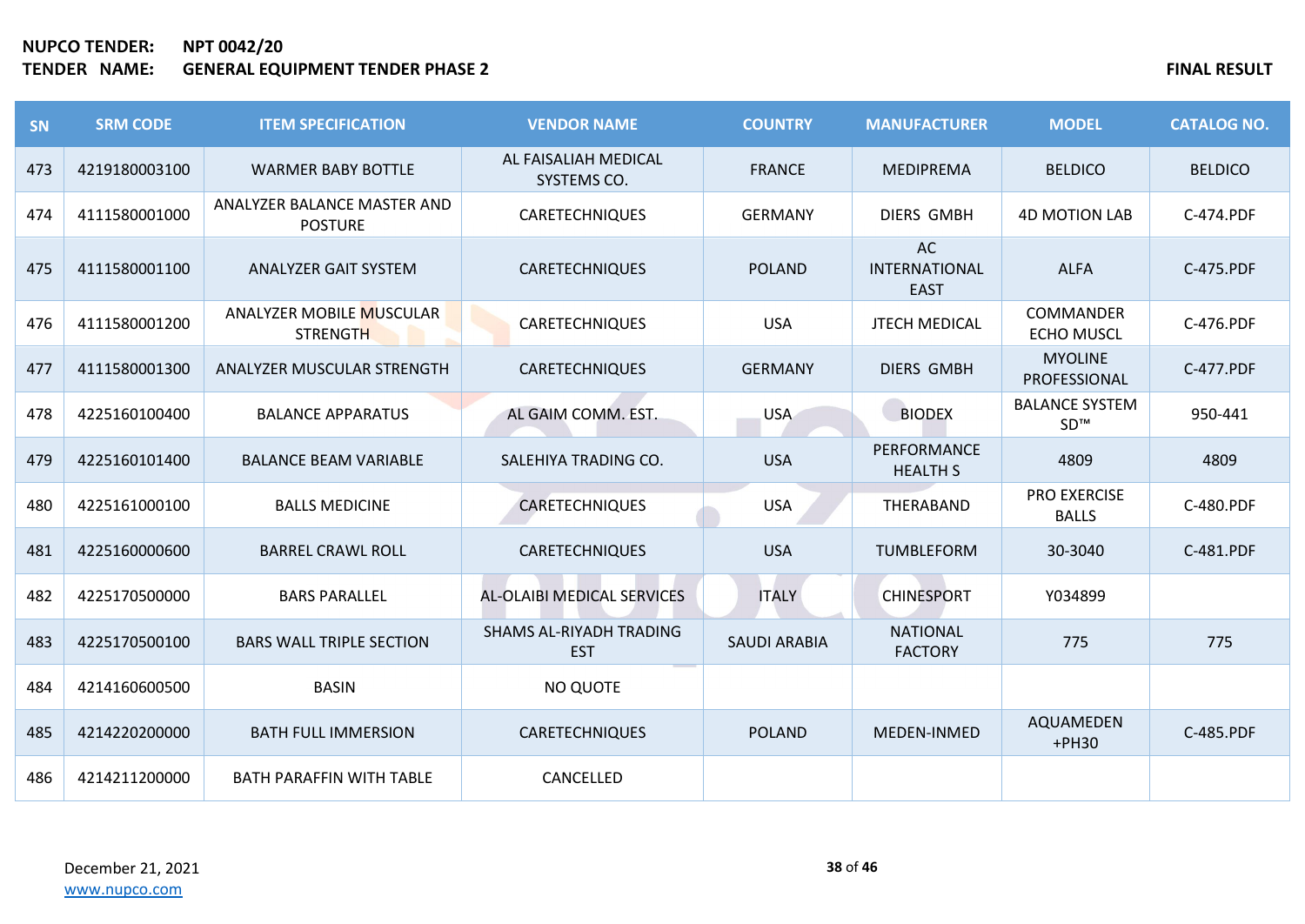| SN  | <b>SRM CODE</b> | <b>ITEM SPECIFICATION</b>                        | <b>VENDOR NAME</b>                           | <b>COUNTRY</b>      | <b>MANUFACTURER</b>                                                       | <b>MODEL</b>                   | <b>CATALOG NO.</b>                |
|-----|-----------------|--------------------------------------------------|----------------------------------------------|---------------------|---------------------------------------------------------------------------|--------------------------------|-----------------------------------|
| 487 | 4225160100500   | <b>BEAM BALANCE</b>                              | SHAMS AL-RIYADH TRADING<br><b>EST</b>        | <b>USA</b>          | <b>TUMBLE FORM</b>                                                        | 4807-E                         | 4807-E                            |
| 488 | 4219200300100   | <b>BED MASSAGE</b>                               | CANCELLED                                    |                     |                                                                           |                                |                                   |
| 489 | 4225160000700   | <b>BELT SAND</b>                                 | CANCELLED                                    |                     |                                                                           |                                |                                   |
| 490 | 4225170600200   | <b>BICYCLE EXERCISER STATIONARY</b>              | <b>CARETECHNIQUES</b>                        | <b>USA</b>          | IF-HOLDING                                                                | <b>EXPRESSO GO R</b><br>(RECUM | C-490.PDF                         |
| 491 | 4218231400000   | <b>BIOFEEDBACK UNIT</b>                          | AL GAIM COMM. EST.                           | <b>BELGIUM</b>      | <b>GYMNA</b>                                                              | <b>MYO 200</b>                 | 320.29                            |
| 492 | 4225150400100   | <b>BOARD ACTIVITY</b>                            | <b>SHAMS AL-RIYADH TRADING</b><br><b>EST</b> | <b>USA</b>          | PERFORMANCE<br><b>HEALTH</b>                                              | 4066                           | 4066                              |
| 493 | 4225160100600   | <b>BOARD BALANCE</b>                             | SALEHIYA TRADING CO.                         | <b>USA</b>          | <b>FABRICATION</b><br><b>ENTERPRI</b>                                     | 10-1132                        | 10-1132                           |
| 494 | 4225160100900   | <b>BOARD INCLINE</b>                             | <b>SHAMS AL-RIYADH TRADING</b><br><b>EST</b> | <b>USA</b>          | <b>PATTERSON</b><br><b>MEDICAL</b>                                        | A4101                          | A4101                             |
| 495 | 4217161300000   | <b>BOARD TRANSFER</b>                            | AL-JEEL MEDICAL & TRADING<br>CO. LTD         | <b>CHINA</b>        | <b>MEDSOURCE</b>                                                          | M600W                          | M600W                             |
| 496 | 4219190504700   | <b>CABINET WORK BENCH</b>                        | THREE PALM TREES TRADING<br><b>GROUP LTD</b> | <b>SAUDI ARABIA</b> | YARMOUK<br><b>MODERN</b><br><b>FACTORY FOR</b><br><b>MEDICAL&amp; LAB</b> | TREATMENT<br><b>CABINET</b>    | ALYARMOUK<br>CATALOUGE<br>ITEM #8 |
| 497 | 4220181200000   | <b>CABINET X-RAY</b>                             | NO QUOTE                                     |                     |                                                                           |                                |                                   |
| 498 | 4224160000700   | <b>CASTING INDUCTION UNIT</b>                    | NO QUOTE                                     |                     |                                                                           |                                |                                   |
| 499 | 4227170000000   | <b>COMPRESSOR AIR SINTERING</b><br><b>DEVICE</b> | CANCELLED                                    |                     |                                                                           |                                |                                   |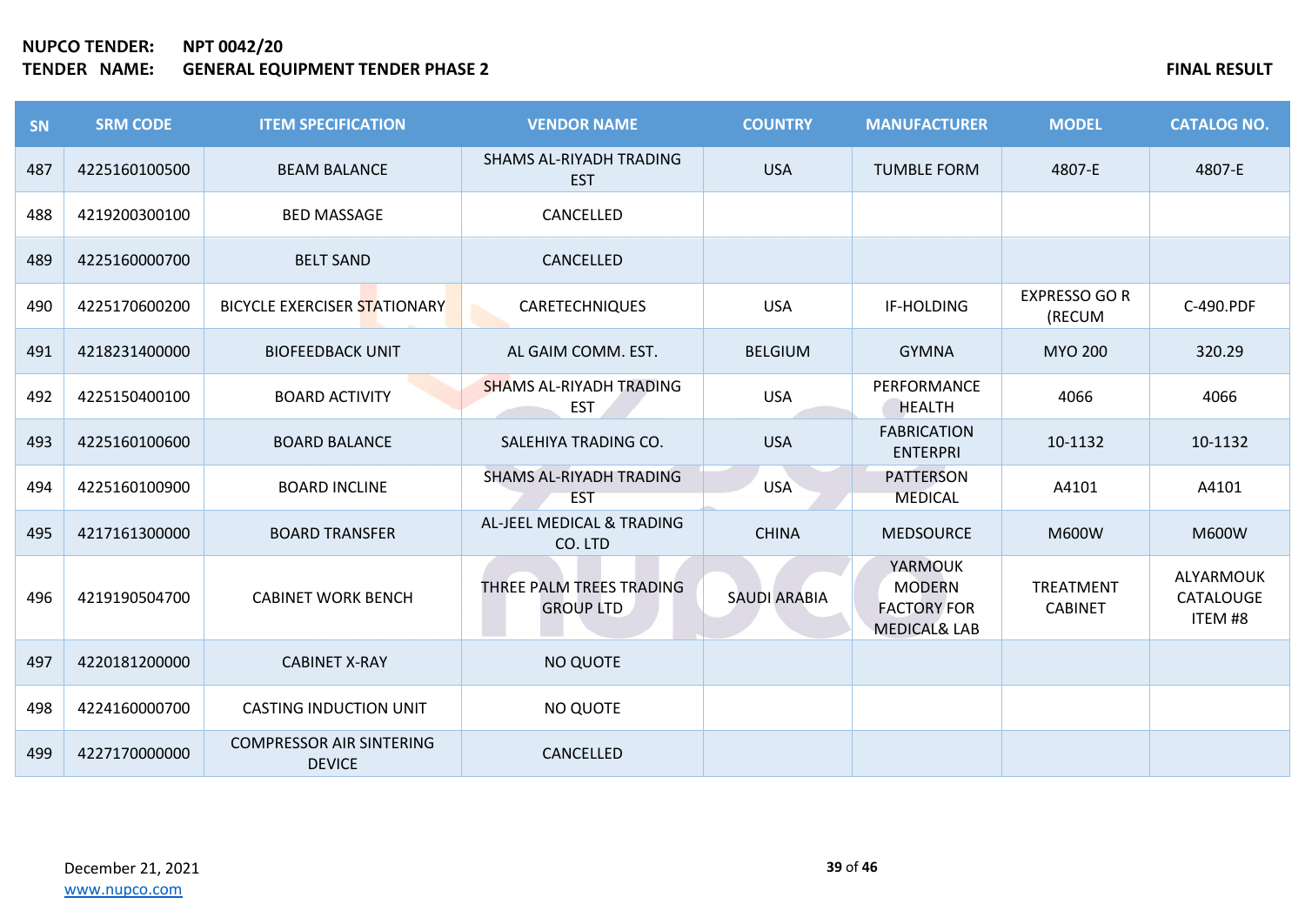# **NUPCO TENDER: NPT 0042/20 TENDER NAMES ARE SUIT ASSESSED ASSESSED ASSESSED ASSESSED ASSESSED FINAL RESULT**

| SN  | <b>SRM CODE</b> | <b>ITEM SPECIFICATION</b>                               | <b>VENDOR NAME</b>                           | <b>COUNTRY</b>     | <b>MANUFACTURER</b> | <b>MODEL</b>            | <b>CATALOG NO.</b> |
|-----|-----------------|---------------------------------------------------------|----------------------------------------------|--------------------|---------------------|-------------------------|--------------------|
| 500 | 4214000057800   | <b>COUCH TREATMENT</b><br><b>EXAMINATION WOODEN</b>     | CANCELLED                                    |                    |                     |                         |                    |
| 501 | 4214000057600   | <b>COUCH TREATMENT HEIGHT</b><br>ADJUSTABLE             | RAZ MEDICAL CO.                              | <b>FRANCE</b>      | <b>CARINA</b>       | <b>OVALIA-MAX</b>       | <b>OVALIA-MAX</b>  |
| 502 | 4214000057700   | <b>COUCH TREATMENT TILTING</b>                          | SALEHIYA TRADING CO.                         | <b>NETHERLANDS</b> | <b>ENRAF NONIUS</b> | 5500723                 | 5500723            |
| 503 | 4225160300100   | <b>CPM ELBOW CONTINUOUS</b><br><b>PASSIVE MOTION</b>    | <b>CARETECHNIQUES</b>                        | <b>GERMANY</b>     | <b>ORMED</b>        | ARTOMOT-E2<br>POLE MOUN | C-503.PDF          |
| 504 | 4225160300200   | CPM FINGER CONTINUOUS<br><b>PASSIVE MOTION</b>          | CANCELLED                                    |                    |                     |                         |                    |
| 505 | 4225160300300   | CPM KNEE CONTINUOUS PASSIVE<br><b>MOTION</b>            | AL-OLAIBI MEDICAL SERVICES                   | <b>ITALY</b>       | <b>CHINESPORT</b>   | 3000TS                  |                    |
| 506 | 4225160300400   | <b>CPM LOWER LIMB</b>                                   | AL-OLAIBI MEDICAL SERVICES                   | <b>ITALY</b>       | <b>CHINESPORT</b>   | 3000G                   |                    |
| 507 | 4225160300000   | <b>CPM SHOULDER CONTINUOUS</b><br><b>PASSIVE MOTION</b> | CANCELLED                                    |                    |                     |                         |                    |
| 508 | 4225160300500   | <b>CPM UPPER LIMB</b>                                   | CANCELLED                                    |                    |                     |                         |                    |
| 509 | 4214180600500   | DIATHERMY SHORTWAVE                                     | CANCELLED                                    |                    |                     |                         |                    |
| 510 | 4110451000000   | DRYING PLASTER MODELS OVEN                              | <b>SHAMS AL-RIYADH TRADING</b><br><b>EST</b> | <b>GERMANY</b>     | <b>SCHEIN</b>       | 064900-650              | 064900-650         |
| 511 | 4218152700400   | <b>DYNAMOMETER</b>                                      | <b>CARETECHNIQUES</b>                        | <b>USA</b>         | <b>FABRICATION</b>  | 12-0241                 | C-511.PDF          |
| 512 | 4225150000300   | DYNAMOMETER SQUEEZE                                     | <b>CARETECHNIQUES</b>                        | <b>USA</b>         | <b>FABRICATION</b>  | 12-0297                 | C-512.PDF          |
| 513 | 4225160004300   | ERGOMETER ROWING MACHINE                                | SHAMS AL-RIYADH TRADING<br><b>EST</b>        | <b>FINLAND</b>     | <b>HUR</b>          | 3150                    | 3150               |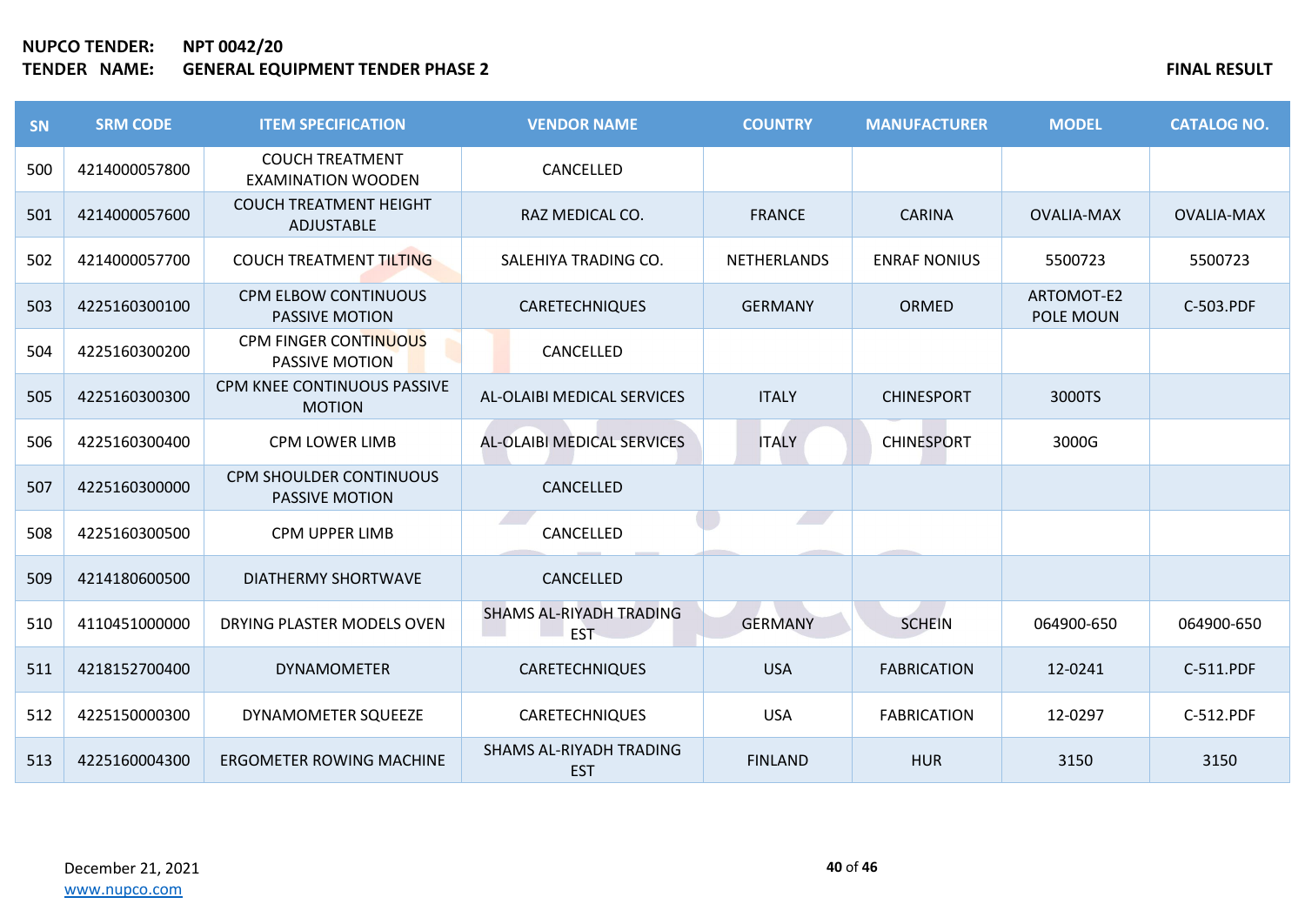| SN  | <b>SRM CODE</b> | <b>ITEM SPECIFICATION</b>               | <b>VENDOR NAME</b>                           | <b>COUNTRY</b>     | <b>MANUFACTURER</b>                      | <b>MODEL</b> | <b>CATALOG NO.</b> |
|-----|-----------------|-----------------------------------------|----------------------------------------------|--------------------|------------------------------------------|--------------|--------------------|
| 514 | 4225160000300   | <b>EXERCISER ANKLE AND LEG</b>          | SALEHIYA TRADING CO.                         | <b>TAIWAN</b>      | <b>FABRICATION</b><br><b>ENTERPRI</b>    | 2238939      | 2238939            |
| 515 | 4016150300000   | <b>EXTRACTION DUST</b>                  | CANCELLED                                    |                    |                                          |              |                    |
| 516 | 4224160000800   | FINISHING COMBINED UNIT                 | CANCELLED                                    |                    |                                          |              |                    |
| 517 | 4014173900000   | <b>FRAME ANGLED WITH GRATES</b>         | CANCELLED                                    |                    |                                          |              |                    |
| 518 | 4221150400000   | <b>FRAME STANDING</b>                   | AL-OLAIBI MEDICAL SERVICES                   | <b>ITALY</b>       | <b>CHINESPORT</b>                        | AV3          |                    |
| 519 | 4111510200000   | <b>GONIOMETER</b>                       | <b>CARETECHNIQUES</b>                        | <b>USA</b>         | <b>FABRICATION</b>                       | 12-1040      | C-519.PDF          |
| 520 | 4215223000000   | <b>GRINDING UNIT</b>                    | <b>SHAMS AL-RIYADH TRADING</b><br><b>EST</b> | <b>GERMANY</b>     | <b>SCHEIN</b>                            | 067455-000   | 067455-000         |
| 521 | 4110240620100   | <b>HEATING PLATE</b>                    | <b>SHAMS AL-RIYADH TRADING</b><br><b>EST</b> | <b>GERMANY</b>     | <b>SCHEIN</b>                            | 64940        | 64940              |
| 522 | 4214210400000   | <b>HYDROCOLLATOR</b>                    | SHAMS AL-RIYADH TRADING<br><b>EST</b>        | <b>USA</b>         | <b>FABRICATION</b><br><b>ENTERPRISES</b> | RP24M        | RP24M              |
| 523 | 4214000057000   | <b>LADDER FINGER</b>                    | AL-OLAIBI MEDICAL SERVICES                   | <b>ITALY</b>       | <b>CHINESPORT</b>                        | ERGO1        |                    |
| 524 | 4111533600000   | LAMP ULTRAVIOLET AND<br><b>INFRARED</b> | CANCELLED                                    |                    |                                          |              |                    |
| 525 | 4111530700000   | LASER HIGH INTENSITY THERAPY            | CANCELLED                                    |                    |                                          |              |                    |
| 526 | 4218191400100   | <b>MAGNETIC THERAPY</b>                 | GULF MEDICAL CO. LTD.                        | UNITED KINGDOM     | <b>BTL</b>                               | BTL-4920     | <b>VARIOUS</b>     |
| 527 | 4214220500000   | <b>MASSAGE UNIT</b>                     | AL KHATEEB UNITED TRADING                    | <b>NORTH KOREA</b> | 01M                                      | 01M7         | 01M7               |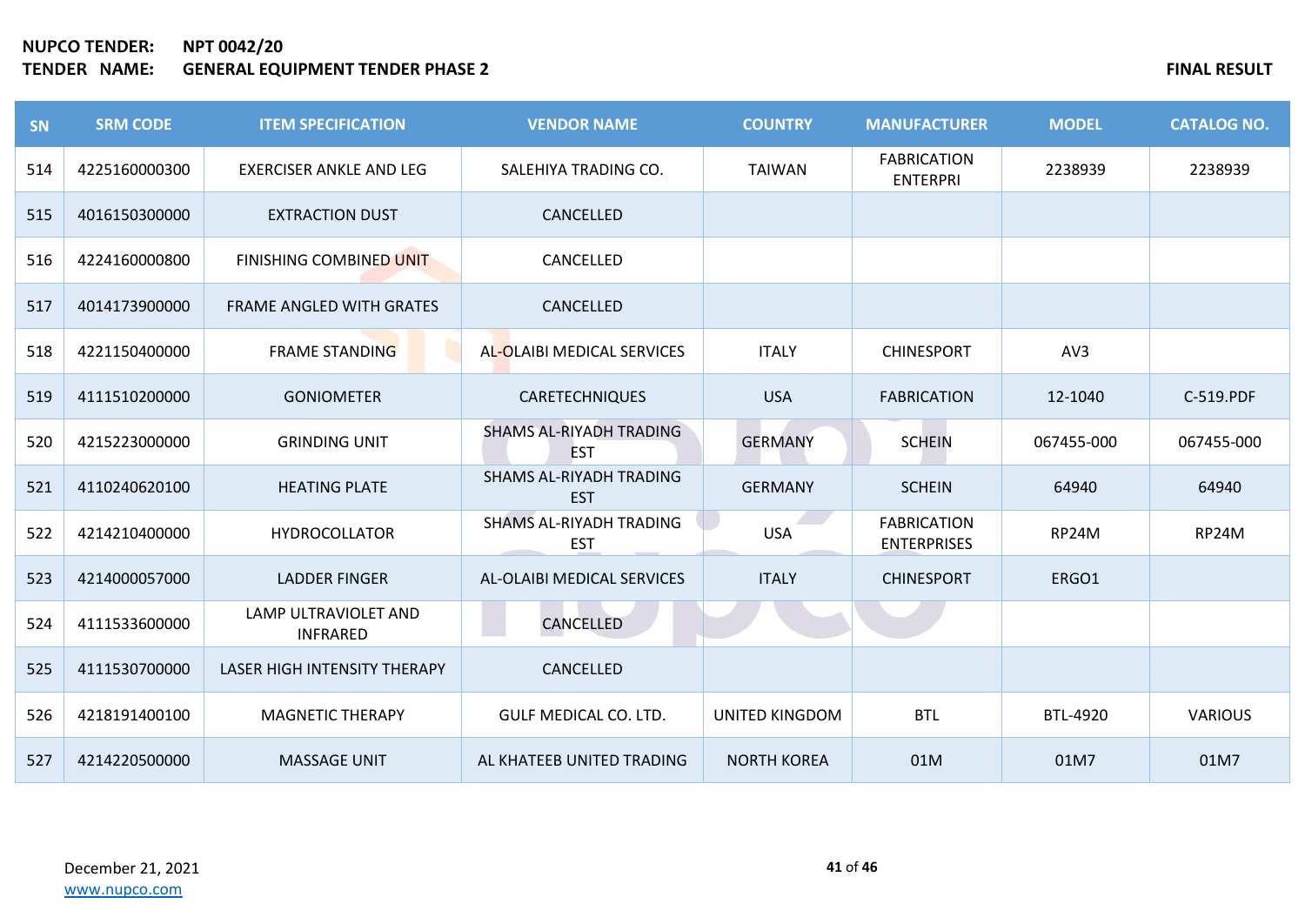| <b>SN</b> | <b>SRM CODE</b> | <b>ITEM SPECIFICATION</b>                    | <b>VENDOR NAME</b>                            | <b>COUNTRY</b>     | <b>MANUFACTURER</b>               | <b>MODEL</b>                     | <b>CATALOG NO.</b> |
|-----------|-----------------|----------------------------------------------|-----------------------------------------------|--------------------|-----------------------------------|----------------------------------|--------------------|
| 528       | 4225162000400   | <b>MATTRESS GYMNASTICS</b>                   | AL-OLAIBI MEDICAL SERVICES                    | <b>ITALY</b>       | <b>CHINESPORT</b>                 | <b>AIREX</b>                     |                    |
| 529       | 4214210000100   | MICROWAVE THERAPY UNIT                       | AL-OLAIBI MEDICAL SERVICES                    | <b>ITALY</b>       | <b>CHINESPORT</b>                 | <b>MICRORADAR</b><br><b>PLUS</b> |                    |
| 530       | 4229200100500   | <b>MIRROR MOBILE</b>                         | SHAMS AL-RIYADH TRADING<br><b>EST</b>         | SAUDI ARABIA       | <b>NATIONAL</b><br><b>FACTORY</b> | 700                              | 700                |
| 531       | 4229200000000   | <b>MIRROR POSTURE</b>                        | CANCELLED                                     |                    |                                   |                                  |                    |
| 532       | 4224160000900   | MODULAR SPINAL CASTING<br><b>APPARATUS</b>   | CANCELLED                                     |                    |                                   |                                  |                    |
| 533       | 4115000022600   | <b>OVEN HEATING</b>                          | CANCELLED                                     |                    |                                   |                                  |                    |
| 534       | 4214212800000   | PARAFANGO UNIT AND FANGO                     | CANCELLED                                     |                    |                                   |                                  |                    |
| 535       | 4111192700000   | <b>PODOSCOPE</b>                             | AL-OLAIBI MEDICAL SERVICES                    | <b>ITALY</b>       | <b>CHINESPORT</b>                 | <b>LUX</b>                       |                    |
| 536       | 4917150500000   | POSTUROGRAPHY DYNAMIC<br><b>COMPUTERIZED</b> | <b>VISION MEDICAL</b><br><b>ESTABLISHMENT</b> | <b>POLAND</b>      | <b>INTERACOUSTICS</b><br>A/S      | OTHER97P-0036                    | OTHER97P-0036      |
| 537       | 4225160001300   | <b>PRESS LEG</b>                             | SHAMS AL-RIYADH TRADING<br><b>EST</b>         | <b>FINLAND</b>     | <b>HUR</b>                        | 5540                             | 5540               |
| 538       | 4225160001700   | <b>PULL DOWN UNIT</b>                        | <b>CARETECHNIQUES</b>                         | <b>USA</b>         | <b>KEISER</b>                     | A250 LAT PULL<br><b>DOWN</b>     | C-538.PDF          |
| 539       | 4225160700000   | PULLEY SYSTEM CHEST                          | SHAMS AL-RIYADH TRADING<br><b>EST</b>         | <b>SOUTH KOREA</b> | SAEHAN                            | 10-0660                          | 10-0660            |
| 540       | 4225160700200   | PULLEY SYSTEM OVERHEAD<br><b>SHOULDER</b>    | AL-OLAIBI MEDICAL SERVICES                    | <b>ITALY</b>       | <b>CHINESPORT</b>                 | FRAME 3                          |                    |
| 541       | 4219241100000   | <b>RACK WEIGHT STORAGE MOBILE</b>            | <b>CARETECHNIQUES</b>                         | <b>USA</b>         | <b>HAUSMANN</b>                   | 5565-100                         | C-541.PDF          |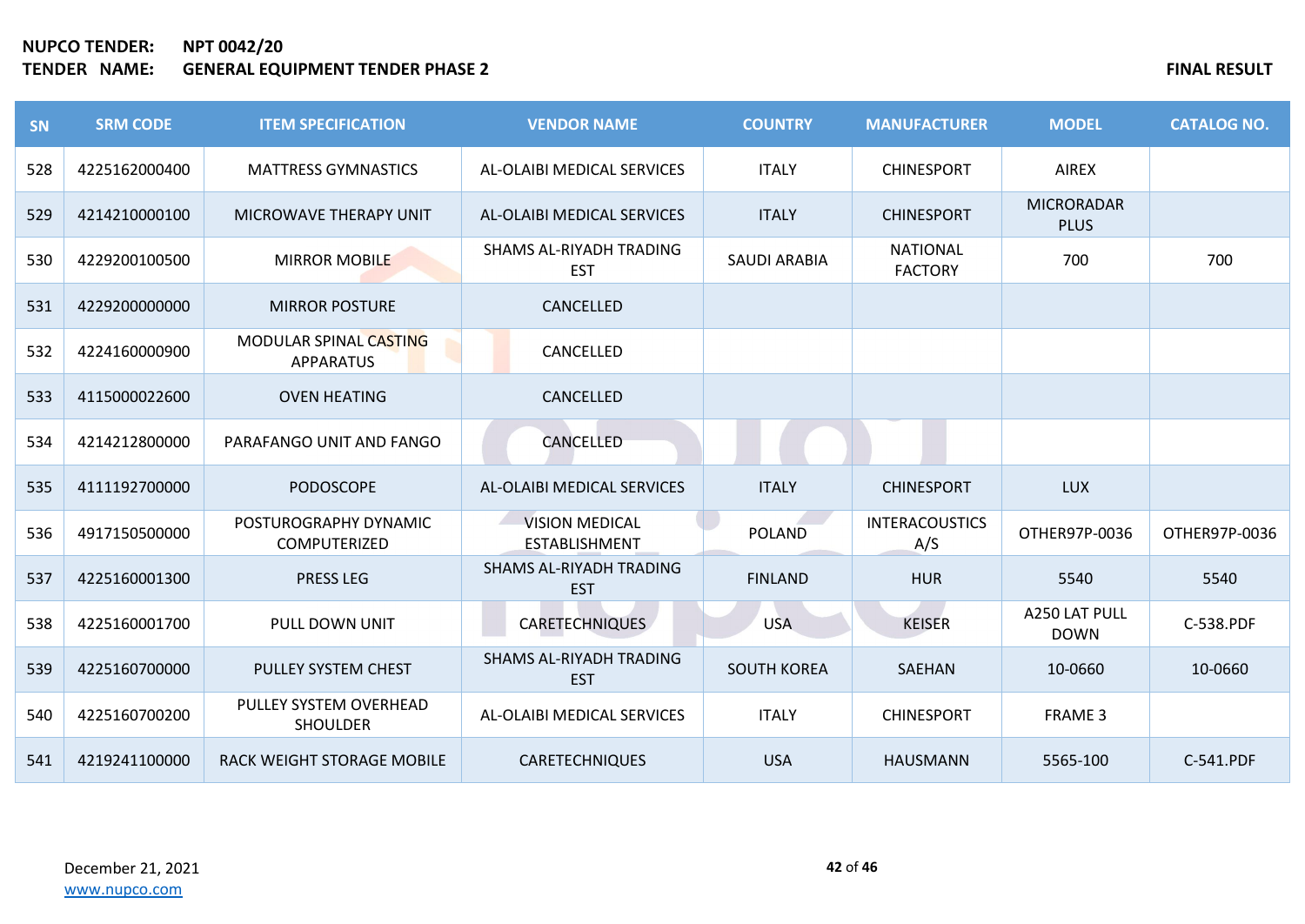| SN  | <b>SRM CODE</b> | <b>ITEM SPECIFICATION</b>                                 | <b>VENDOR NAME</b>                           | <b>COUNTRY</b> | <b>MANUFACTURER</b>                       | <b>MODEL</b>                               | <b>CATALOG NO.</b> |
|-----|-----------------|-----------------------------------------------------------|----------------------------------------------|----------------|-------------------------------------------|--------------------------------------------|--------------------|
| 542 | 4225160000200   | REBOUNDER ADJUSTABLE                                      | SALEHIYA TRADING CO.                         | <b>TAIWAN</b>  | <b>FABRICATION</b><br><b>ENTERPRI</b>     | 452080                                     | 452080             |
| 543 | 4410171600000   | <b>ROUTER MACHINE</b>                                     | <b>SHAMS AL-RIYADH TRADING</b><br><b>EST</b> | <b>GERMANY</b> | <b>SCHEIN</b>                             | <b>SOCKET ROUTER</b>                       | 075033-060         |
| 544 | 4225161400000   | <b>SAND BAG SET</b>                                       | AL GAIM COMM. EST.                           | <b>USA</b>     | CANDO                                     | THE CUFF <sup>®</sup><br><b>WEIGHTS OR</b> | 10-0252            |
| 545 | 4225161400100   | <b>SAND BAGS AND CART</b>                                 | SALEHIYA TRADING CO.                         | <b>CHINA</b>   | <b>FABRICATION</b><br><b>ENTERPRI</b>     | 100150                                     | 100150             |
| 546 | 4224160001000   | SANDING POLISHING MACHINE                                 | AL GAIM COMM. EST.                           | <b>GERMANY</b> | OTTO BOCK SE &<br>CO. KGAA                | <b>COMBINATION</b><br><b>DISC SAN</b>      | 701P30=G           |
| 547 | 4224200001600   | <b>SAW BAND</b>                                           | SHAMS AL-RIYADH TRADING<br><b>EST</b>        | <b>GERMANY</b> | <b>SCHEIN</b>                             | 067780-000                                 | 067780-000         |
| 548 | 4224200000900   | <b>SCANNER SHAPER ORTHOTICS</b><br><b>AND PROSTHETICS</b> | CANCELLED                                    |                |                                           |                                            |                    |
| 549 | 4225160002000   | <b>SEATED LEG CURL</b>                                    | <b>CARETECHNIQUES</b>                        | <b>USA</b>     | <b>KEISER</b>                             | A250 SEATED LEG<br><b>CURL</b>             | C-549.PDF          |
| 550 | 4214181100000   | SHOCK WAVE RADIAL AND FOCAL<br><b>THERAPY</b>             | CANCELLED                                    |                |                                           |                                            |                    |
| 551 | 4225160005000   | <b>SIMULATOR MOVEMENT</b><br><b>IMPROVEMENT</b>           | <b>CARETECHNIQUES</b>                        | <b>USA</b>     | <b>BIONESS</b>                            | <b>L300 GO</b>                             | C-551.PDF          |
| 552 | 4225160004900   | <b>SIMULATOR MUSCLE</b>                                   | <b>CARETECHNIQUES</b>                        | <b>USA</b>     | <b>CHATTANOOGA</b>                        | <b>PHYSIO</b>                              | C-552.PDF          |
| 553 | 4225160004500   | SIMULATOR TRAINING FOREARM<br><b>AND WRIST</b>            | CANCELLED                                    |                |                                           |                                            |                    |
| 554 | 4225160004600   | SIMULATOR TRAINING KNEE                                   | <b>CARETECHNIQUES</b>                        | <b>POLAND</b>  | AC<br><b>INTERNATIONAL</b><br><b>EAST</b> | <b>JUPITER</b>                             | C-554.PDF          |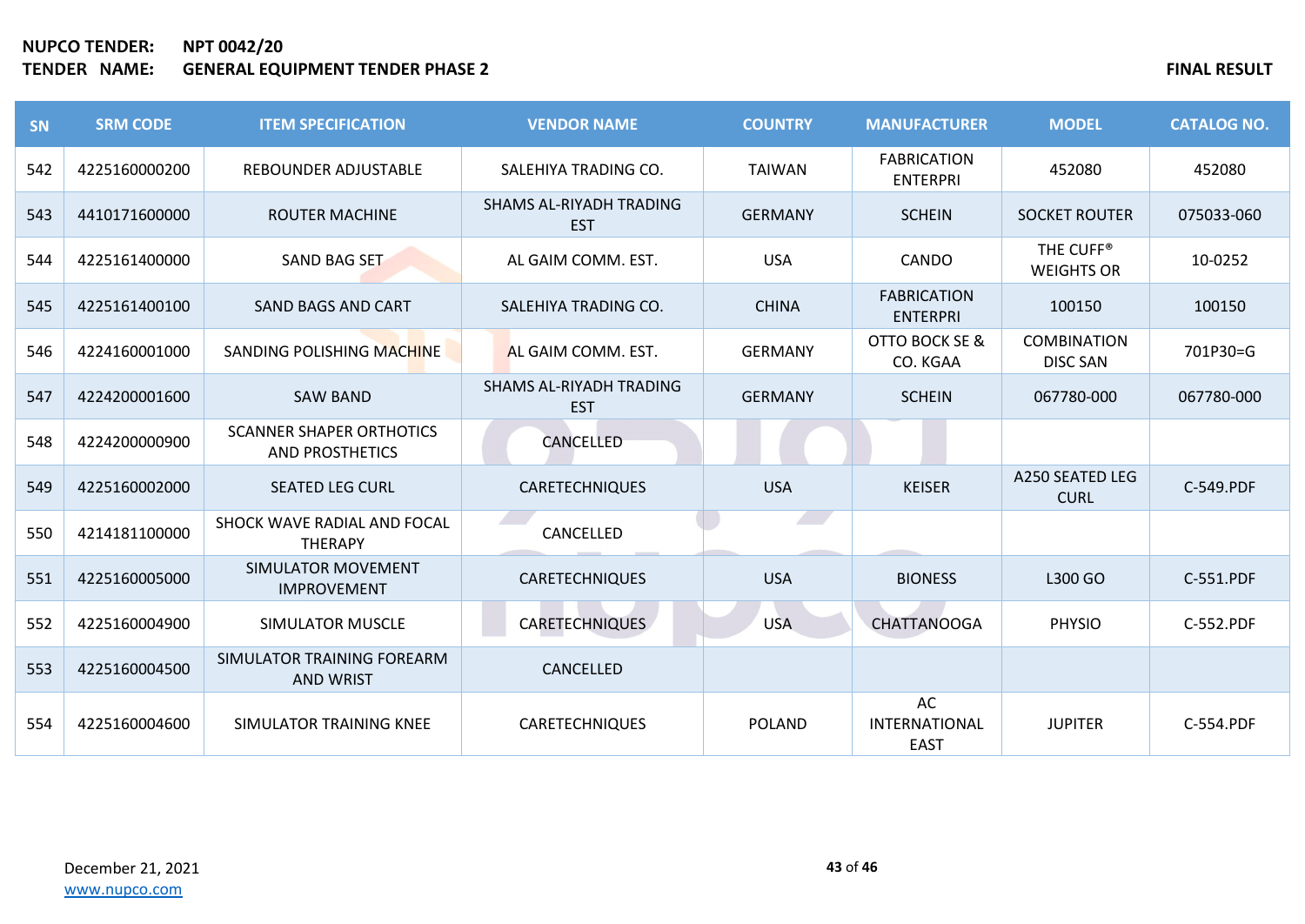| SN  | <b>SRM CODE</b> | <b>ITEM SPECIFICATION</b>                                  | <b>VENDOR NAME</b>                           | <b>COUNTRY</b>      | <b>MANUFACTURER</b>                       | <b>MODEL</b>                   | <b>CATALOG NO.</b> |
|-----|-----------------|------------------------------------------------------------|----------------------------------------------|---------------------|-------------------------------------------|--------------------------------|--------------------|
| 555 | 4225160004700   | SIMULATOR TRAINING LOWER<br><b>EXTREMITIES</b>             | <b>CARETECHNIQUES</b>                        | <b>POLAND</b>       | AC<br><b>INTERNATIONAL</b><br><b>EAST</b> | <b>TELKO</b>                   | C-555.PDF          |
| 556 | 4229621300000   | SIMULATOR TRAINING SHOULDER<br><b>THERAPY</b>              | <b>CARETECHNIQUES</b>                        | <b>POLAND</b>       | AC<br><b>INTERNATIONAL</b><br><b>EAST</b> | <b>VECTIS</b>                  | C-556.PDF          |
| 557 | 4225160004800   | SIMULATOR TRAINING SHOULDER<br><b>THERAPY MINI</b>         | <b>CARETECHNIQUES</b>                        | <b>POLAND</b>       | AC<br><b>INTERNATIONAL</b><br><b>EAST</b> | <b>VECTIS MINI</b>             | C-557.PDF          |
| 558 | 4225161100500   | SIMULATORS TRAINING<br><b>STABILOMETRIC</b>                | SHAMS AL-RIYADH TRADING<br><b>EST</b>        | <b>POLAND</b>       | <b>TECHNOMEX</b>                          | <b>ALFA</b>                    | <b>ALFA</b>        |
| 559 | 4221150400400   | STANDER PRONE 3 POSITION<br><b>WITH TRAY</b>               | <b>CARETECHNIQUES</b>                        | <b>DENMARK</b>      | <b>R82</b>                                | <b>GAZELLE PS</b>              | C-559.PDF          |
| 560 | 4225180500100   | <b>STATION WORK CAST RESIN</b>                             | CARETECHNIQUES                               | <b>GERMANY</b>      | <b>AFT</b>                                | AB 1500-IR                     | C-560.PDF          |
| 561 | 4214180000000   | STIMULATION UNIT FUNCTIONAL<br><b>ELECTRIC PORTABLE</b>    | <b>CANCELLED</b>                             |                     |                                           |                                |                    |
| 562 | 4214180500500   | STIMULATOR ELECTRIC WITH<br>INTERFERENTIAL                 | <b>CARETECHNIQUES</b>                        | <b>USA</b>          | <b>CHATTANOOGA</b>                        | <b>INTELECT MOBILE</b><br>2 ST | C-562.PDF          |
| 563 | 4219270000200   | <b>SUPPORTS BODY UNWEIGHING</b>                            | <b>CARETECHNIQUES</b>                        | <b>POLAND</b>       | MEDEN-INMED                               | <b>ELEVEO</b>                  | C-563.PDF          |
| 564 | 4219200100400   | <b>TABLE CASTING</b>                                       | ABDULLA FOUAD FOR MEDICAL<br><b>SUPPLIES</b> | <b>SAUDI ARABIA</b> | SEVENSTAR                                 | <b>SVN123</b>                  | <b>SVN123</b>      |
| 565 | 4214000057100   | <b>TABLE ELECTRIC 3 SECTION</b><br><b>NEURO WIDE</b>       | AL KHATEEB UNITED TRADING                    | UNITED KINGDOM      | <b>SEERS</b>                              | SM3560                         | SM3560             |
| 566 | 4225160002800   | <b>TABLE FINGER HAND WRIST</b><br><b>FOREARM EXERCISER</b> | SHAMS AL-RIYADH TRADING<br><b>EST</b>        | <b>USA</b>          | <b>BAILEY MFG.</b>                        | KANAVE;                        | 620+1621           |
| 567 | 4219200100500   | <b>TABLE LAMINATION</b>                                    | CANCELLED                                    |                     |                                           |                                |                    |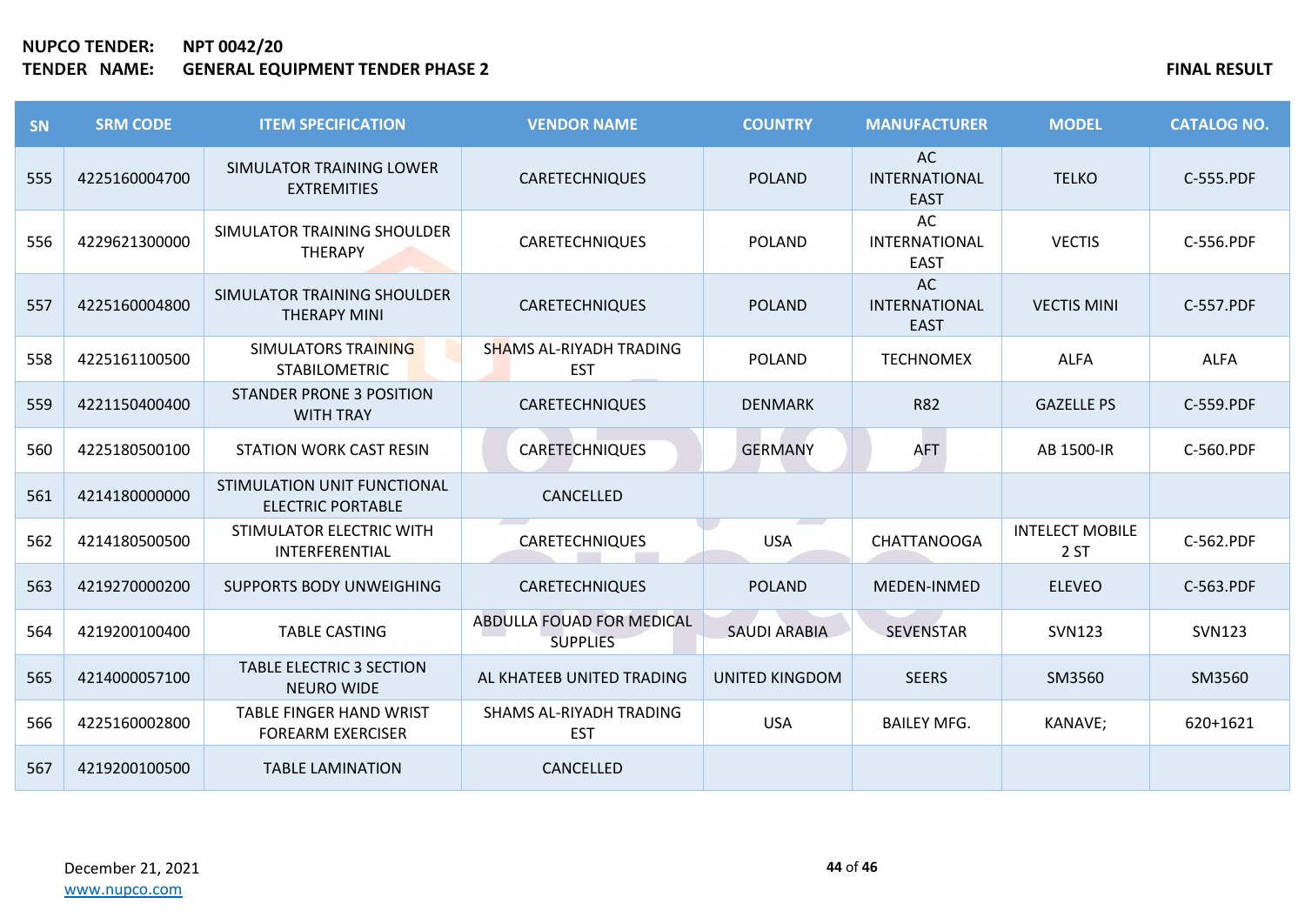| SN  | <b>SRM CODE</b> | <b>ITEM SPECIFICATION</b>                  | <b>VENDOR NAME</b>                    | <b>COUNTRY</b>        | <b>MANUFACTURER</b>               | <b>MODEL</b>                              | <b>CATALOG NO.</b>    |
|-----|-----------------|--------------------------------------------|---------------------------------------|-----------------------|-----------------------------------|-------------------------------------------|-----------------------|
| 568 | 4225160001800   | TABLE QUAD AND HAMSTRING                   | CANCELLED                             |                       |                                   |                                           |                       |
| 569 | 4225160000400   | <b>TABLE THERAPY ARM AND LEG</b>           | <b>CARETECHNIQUES</b>                 | <b>POLAND</b>         | <b>MEDEN-INMED</b>                | <b>ELEMENTAL 3.S</b>                      | C-569.PDF             |
| 570 | 4221150400500   | <b>TABLE TILTING</b>                       | AL KHATEEB UNITED TRADING             | UNITED KINGDOM        | <b>SEERS</b>                      | ST7641                                    | ST7641                |
| 571 | 4221150400300   | <b>TABLE TILTING PEDIATRIC</b>             | AL KHATEEB UNITED TRADING             | UNITED KINGDOM        | <b>SEERS</b>                      | ST7651                                    | ST7651                |
| 572 | 4214220200200   | <b>TANK HYDROTHERAPY</b>                   | <b>CARETECHNIQUES</b>                 | <b>USA</b>            | WHITEHALL<br><b>MANUFACTURING</b> | F-425-S & PH30                            | C-572.PDF             |
| 573 | 4225162000600   | <b>TESTING PLATFORM</b>                    | CARETECHNIQUES                        | <b>SAUDI ARABIA</b>   | <b>LOCAL MFC</b>                  | <b>STANDARD</b>                           | C-573.PDF             |
| 574 | 4224210800100   | TRACTION MACHINE WITH COUCH                | <b>GULF MEDICAL CO. LTD.</b>          | <b>UNITED KINGDOM</b> | <b>BTL</b>                        | P616.000                                  | <b>VARIOUS</b>        |
| 575 | 4225160000100   | <b>TRAINER ABDOMEN</b>                     | <b>CARETECHNIQUES</b>                 | <b>USA</b>            | <b>KEISER</b>                     | A250 ABDOMINAL                            | C-575.PDF             |
| 576 | 4225160000500   | <b>TRAINER BACK</b>                        | CARETECHNIQUES                        | <b>USA</b>            | <b>KEISER</b>                     | A250 LOWER BACK                           | C-576.PDF             |
| 577 | 4225161300000   | TREADMILL                                  | <b>CARETECHNIQUES</b>                 | <b>GERMANY</b>        | HP-COSMOS                         | <b>REHAWALK</b><br><b>SYSTEM TREA</b>     | C-557.PDF             |
| 578 | 4224160001100   | TRIMMING AND PARING LEATHER<br><b>UNIT</b> | AL GAIM COMM. EST.                    | <b>NETHERLANDS</b>    | OTTO BOCK SE &<br>CO. KGAA        | <b>SHOE PATCHING</b><br><b>MACHIN</b>     | 701N25=2              |
| 579 | 4219230100100   | <b>TROLLEY LIFT THERAPY</b>                | AL KHATEEB UNITED TRADING             | <b>FRANCE</b>         | <b>NAUSICAA</b>                   | WAYUP5ECP-M-LI-<br>PF                     | WAYUP5ECP-M-<br>LI-PF |
| 580 | 4225162300000   | ULTRASONIC THERAPY SYSTEM                  | <b>CARETECHNIQUES</b>                 | <b>USA</b>            | <b>CHATTANOOGA</b>                | <b>INTELECT MOBILE</b><br>2 <sub>UL</sub> | C-580.PDF             |
| 581 | 4225160004400   | <b>UPPER LIMB CYCLE</b>                    | SHAMS AL-RIYADH TRADING<br><b>EST</b> | <b>USA</b>            | <b>HCI FITNESS</b>                | <b>UPPER LIMB CYCLE</b>                   | PT-PRO                |